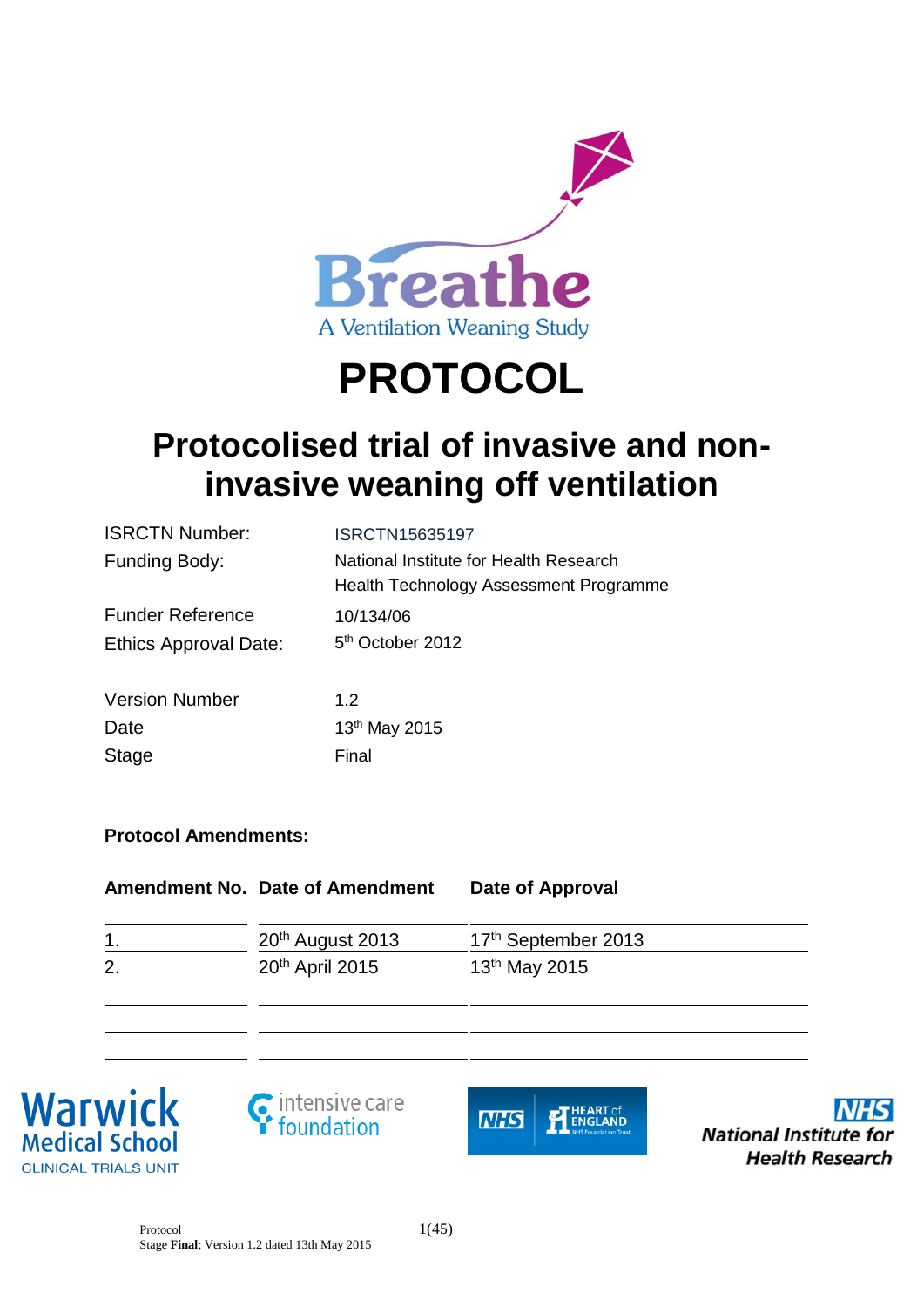# **CONTACT NAMES AND NUMBERS**

| Role                       | Name, address, telephone                    |
|----------------------------|---------------------------------------------|
| <b>Lead Sponsor:</b>       | Ms Elizabeth Adey                           |
|                            | Heart of England NHS Foundation Trust       |
|                            | <b>MIDRU</b>                                |
|                            | Birmingham Heartlands Hospital              |
|                            | <b>Bordesley Green East</b>                 |
|                            | Birmingham, B9 5SS                          |
|                            | Tel: 0121 424 1633                          |
|                            | Fax: 0121 424 2345                          |
|                            | Email: Elizabeth.adey@heartofengland.nhs.uk |
| <b>Co-Sponsor:</b>         | <b>Mrs Jane Prewett</b>                     |
|                            | University of Warwick                       |
|                            | Kirby Corner Road                           |
|                            | Coventry, CV4 8UW                           |
|                            | Tel: 02476 523716                           |
|                            | Fax: 02476 524991                           |
|                            | Email: jane.prewett@warwick.ac.uk           |
| <b>Chief Investigator:</b> | <b>Professor Gavin Perkins</b>              |
|                            | <b>Warwick Clinical Trials Unit (WCTU)</b>  |
|                            | The University of Warwick                   |
|                            | <b>Gibbet Hill Road</b>                     |
|                            | Coventry, CV4 7AL                           |
|                            | Tel: 02476 750479                           |
|                            | Fax: 02476 151136                           |
|                            | Email: g.d.perkins@warwick.ac.uk            |
| <b>Trial Co-ordinator:</b> | <b>Beverley Hoddell</b>                     |
|                            | <b>Warwick Clinical Trials Unit (WCTU)</b>  |
|                            | The University of Warwick                   |
|                            | Gibbet Hill Road                            |
|                            | Coventry, CV4 7AL                           |
|                            | Tel: 02476 575849                           |
|                            | Fax: 02476 151136                           |
|                            | Email: b.hoddell@warwick.ac.uk              |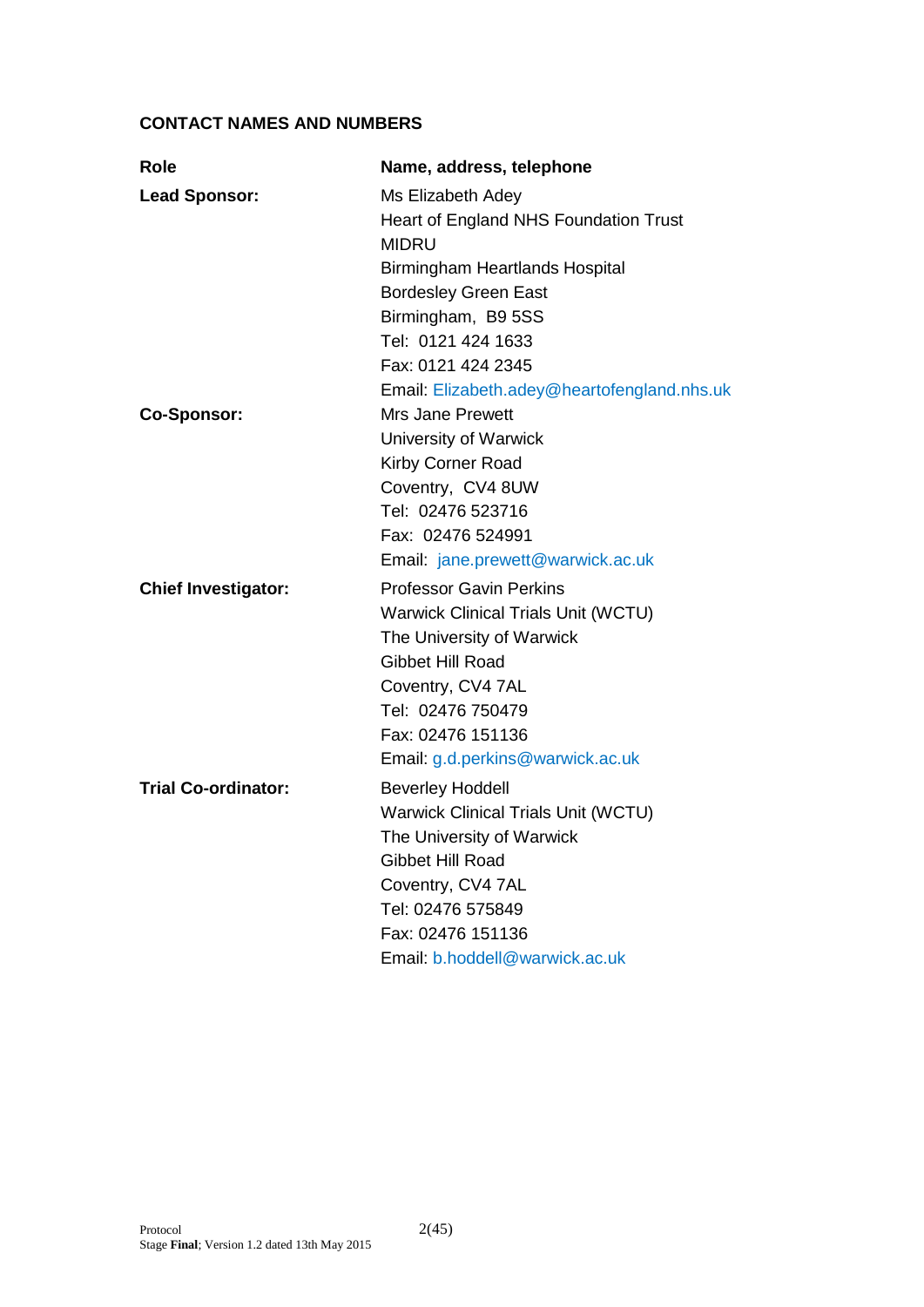| Role                       | Name, address, telephone                                                                                                                                                                                                       |
|----------------------------|--------------------------------------------------------------------------------------------------------------------------------------------------------------------------------------------------------------------------------|
| <b>Trial Statistician:</b> | Dr Ranjit Lall<br><b>Warwick Clinical Trials Unit (WCTU)</b><br>The University of Warwick<br>Gibbet Hill Road<br>Coventry, CV4 7AL<br>Tel: 02476 574659<br>Fax: 02476 151136<br>Email: r.lall@warwick.ac.uk                    |
| <b>Health Economist:</b>   | <b>Professor Stavros Petrou</b><br><b>Warwick Clinical Trials Unit (WCTU)</b><br>The University of Warwick<br>Gibbet Hill Road<br>Coventry, CV4 7AL<br>Tel: 02476 151124<br>Fax: 02476 151136<br>Email: s.petrou@warwick.ac.uk |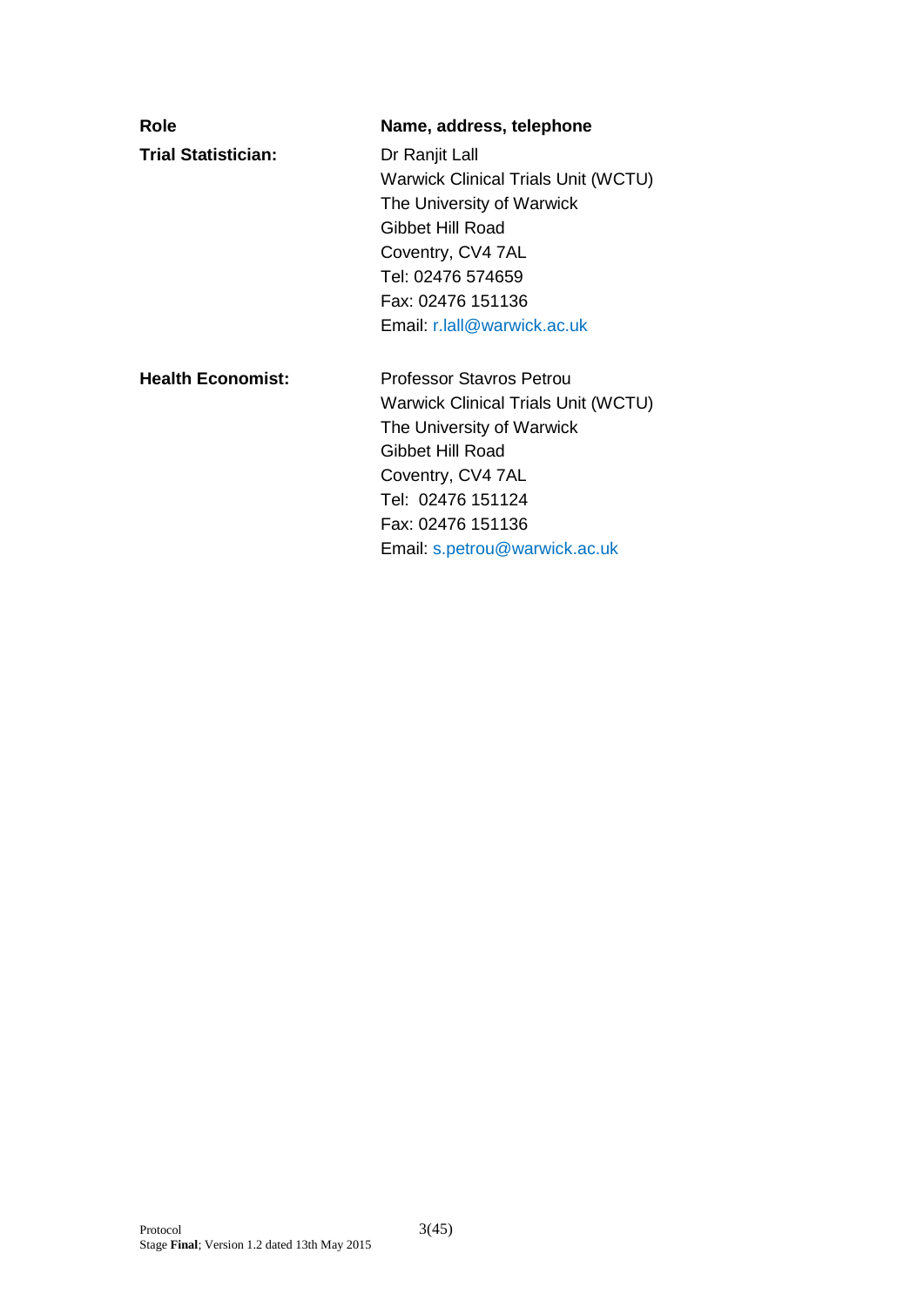| <b>Role</b>                      | Name, address, telephone                                                                                     |
|----------------------------------|--------------------------------------------------------------------------------------------------------------|
| <b>Trial Steering Committee:</b> | <b>Professor Steve Goodacre</b><br>School of Health and Related Research (ScHARR)<br>University of Sheffield |
|                                  | Dr Simon Finney<br>Royal Brompton Hospital                                                                   |
|                                  | Dr Shelia Harvey<br><b>ICNARC Napier House</b>                                                               |
|                                  | Mr Barry Williams<br>C/O The Intensive Care Society                                                          |
|                                  | Mr Duncan Wells<br>C/O The Intensive Care Society                                                            |
|                                  | <b>Professor Gavin Perkins</b><br>University of Warwick, Heart of England NHS Foundation<br><b>Trust</b>     |
|                                  | <b>Professor Simon Gates</b><br>Warwick Medical School, Clinical Trials Unit                                 |
|                                  | Dr Ranjit Lall<br>Warwick Medical School, Clinical Trials Unit                                               |
|                                  | <b>Co-sponsor Representative</b><br>University of Warwick                                                    |
|                                  | Mrs Liz Adey<br>Heart of England NHS Foundation Trust                                                        |
|                                  | Dr Gary Mills<br><b>Sheffield Teaching Hospitals</b>                                                         |
|                                  | Ms Beverley Hoddell<br>Warwick Medical School, Clinical Trials Unit                                          |
|                                  |                                                                                                              |

Ms Amanda Odell Royal Berkshire NHS Foundation Trust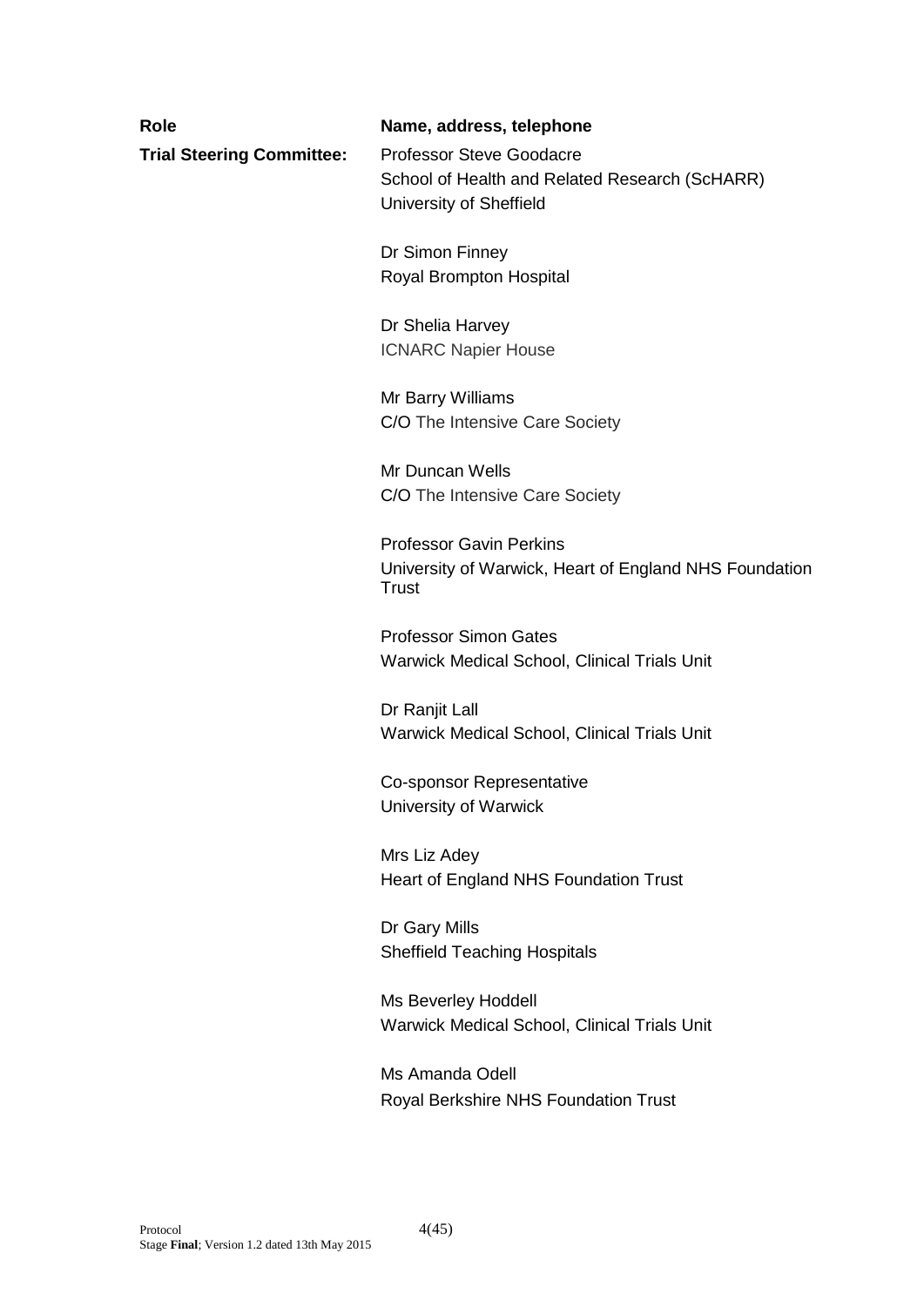| Role                              | Name, address, telephone                                                                           |
|-----------------------------------|----------------------------------------------------------------------------------------------------|
| <b>Observers</b>                  | <b>Trial Co-ordinator</b>                                                                          |
|                                   | Sponsor representatives from Heart of England Foundation<br><b>Trust and University of Warwick</b> |
|                                   | Representative from Research Network                                                               |
|                                   |                                                                                                    |
|                                   |                                                                                                    |
|                                   |                                                                                                    |
| <b>Data Monitoring and Ethics</b> | <b>Professor Charles Hinds</b>                                                                     |
| <b>Committee:</b>                 | William Harvey Research Institute                                                                  |
|                                   | Dr Mark Griffiths                                                                                  |
|                                   | Royal Brompton Hospital                                                                            |
|                                   | Dr David Harrison                                                                                  |
|                                   | <b>ICNARC Napier House</b>                                                                         |
|                                   | Dr Ranjit Lall                                                                                     |
|                                   | <b>Warwick Medical School, Clinical Trials Unit</b>                                                |
|                                   |                                                                                                    |

For general queries, supply of trial materials and collection of data please contact the coordinating centre

Warwick Clinical Trials Unit (WCTU) The University of Warwick Gibbet Hill Road Coventry, CV4 7AL Tel: 02476 575849 Fax: 02476 151136

#### **Randomisation:**

#### **<https://ctu.warwick.ac.uk/Breathe>**

Randomisation telephone number if website is unavailable: 02476 150402 (9 a.m. – 5 p.m. Mon-Fri)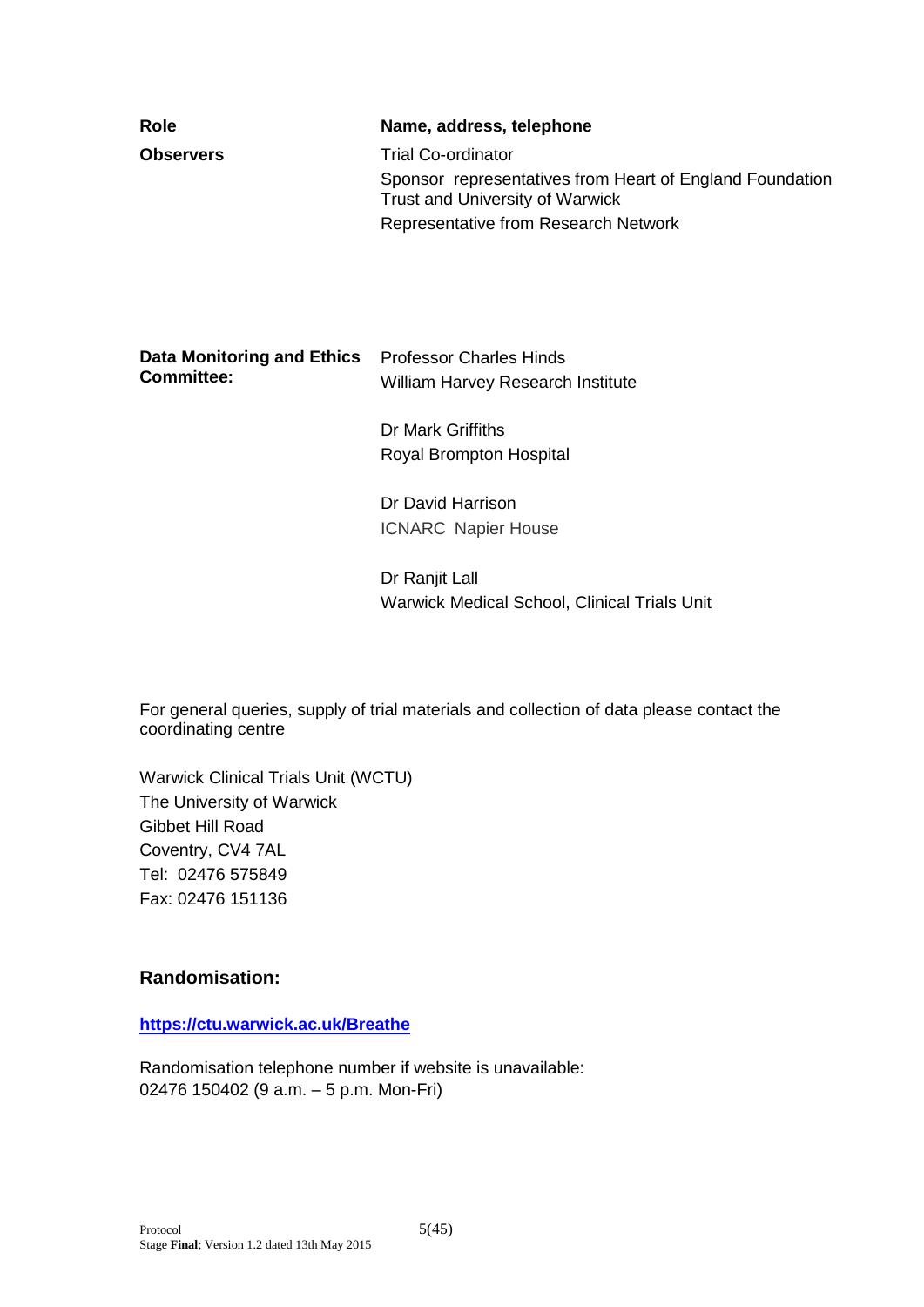# **TABLE OF CONTENTS**

| 1.                                               |                                                                        |  |
|--------------------------------------------------|------------------------------------------------------------------------|--|
| 1.1                                              |                                                                        |  |
| 1.2                                              |                                                                        |  |
| 1.3                                              |                                                                        |  |
| 1.4                                              |                                                                        |  |
| 1.5<br>1.5.1                                     |                                                                        |  |
| 1.6                                              |                                                                        |  |
| 1.7                                              |                                                                        |  |
| 1.8                                              |                                                                        |  |
| 1.9                                              |                                                                        |  |
| 1.10                                             |                                                                        |  |
| 2.                                               |                                                                        |  |
| 2.1                                              |                                                                        |  |
| 2.2<br>2.2.1<br>2.2.2                            |                                                                        |  |
| 2.3<br>2.3.1                                     |                                                                        |  |
| 2.4<br>2.4.1<br>2.4.2<br>2.4.3<br>2.4.4<br>2.4.5 | Daily screening of patients for early identification for eligibility18 |  |
| 2.5<br>2.5.1<br>2.5.2                            | Personal Consultee (England, Wales) / Next of kin (Northern            |  |
|                                                  |                                                                        |  |
| 2.5.3<br>2.5.4                                   | Approval by a Registered Medical Practitioner (England, Wales,         |  |
| 2.5.5<br>2.5.6                                   |                                                                        |  |
| 2.6<br>2.6.1                                     |                                                                        |  |
| 3.                                               |                                                                        |  |
| 3.1                                              |                                                                        |  |
| 3.2                                              |                                                                        |  |
| 3.3<br>3.3.1<br>3.3.2                            |                                                                        |  |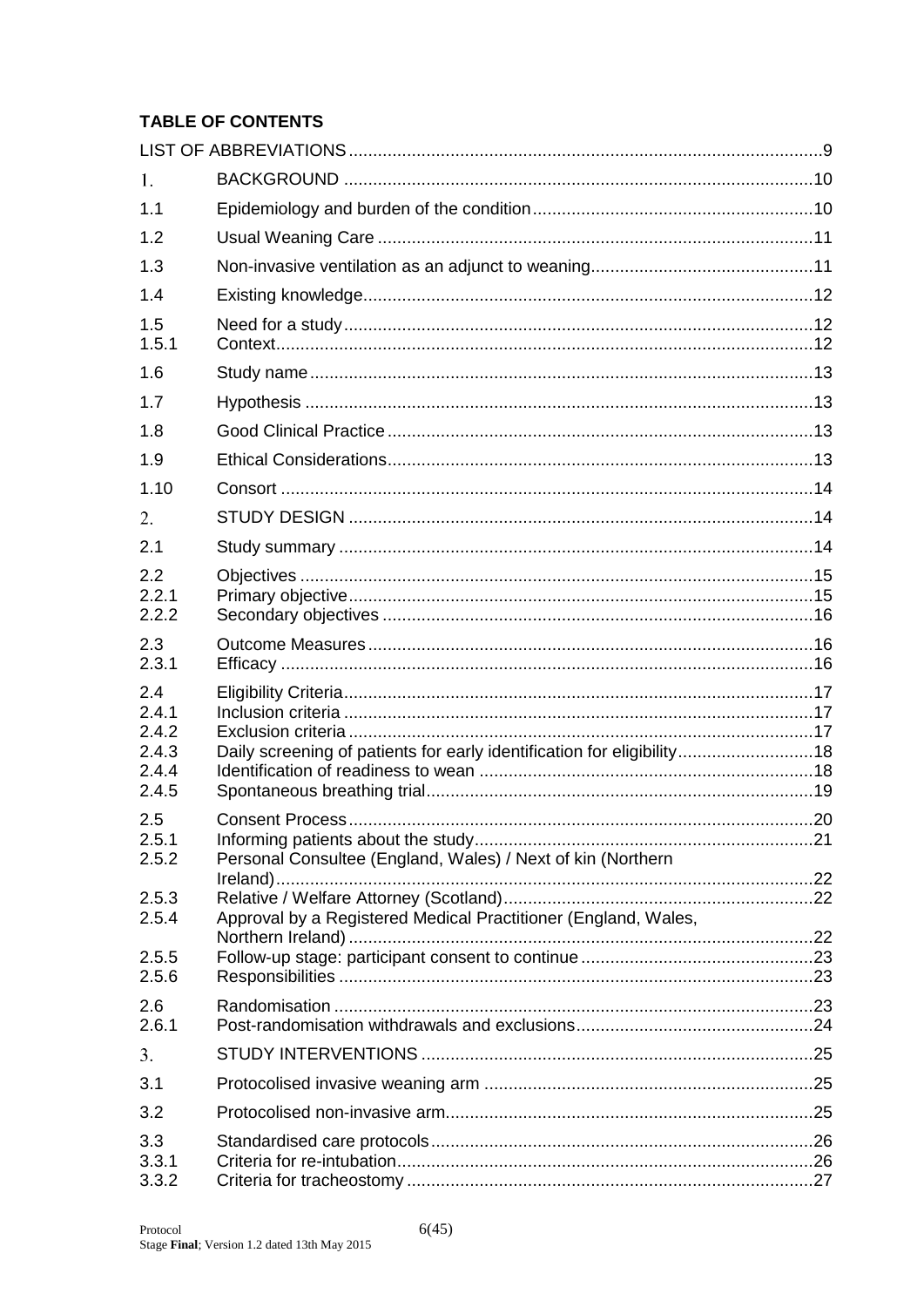| 3.3.3                                        |  |
|----------------------------------------------|--|
| 3.4                                          |  |
| 3.5                                          |  |
| 4.                                           |  |
| 4.1                                          |  |
| 5.                                           |  |
| 5.1<br>5.1.1<br>5.1.2<br>5.1.3               |  |
| 5.2                                          |  |
| 6.                                           |  |
| 7.                                           |  |
| 7.1                                          |  |
| 7.2                                          |  |
| 7.3                                          |  |
| 7.4                                          |  |
| 7.5                                          |  |
| 8.                                           |  |
| 8.1                                          |  |
| 8.2                                          |  |
| 8.3                                          |  |
| 9.                                           |  |
| 9.1                                          |  |
| 9.2                                          |  |
| 9.3                                          |  |
| 9.4                                          |  |
| 9.5                                          |  |
| 9.6                                          |  |
| 9.7                                          |  |
| 9.8                                          |  |
| 9.9                                          |  |
| 9.10<br>9.10.1<br>9.10.2<br>9.10.3<br>9.10.4 |  |
| 10.                                          |  |
| 11.                                          |  |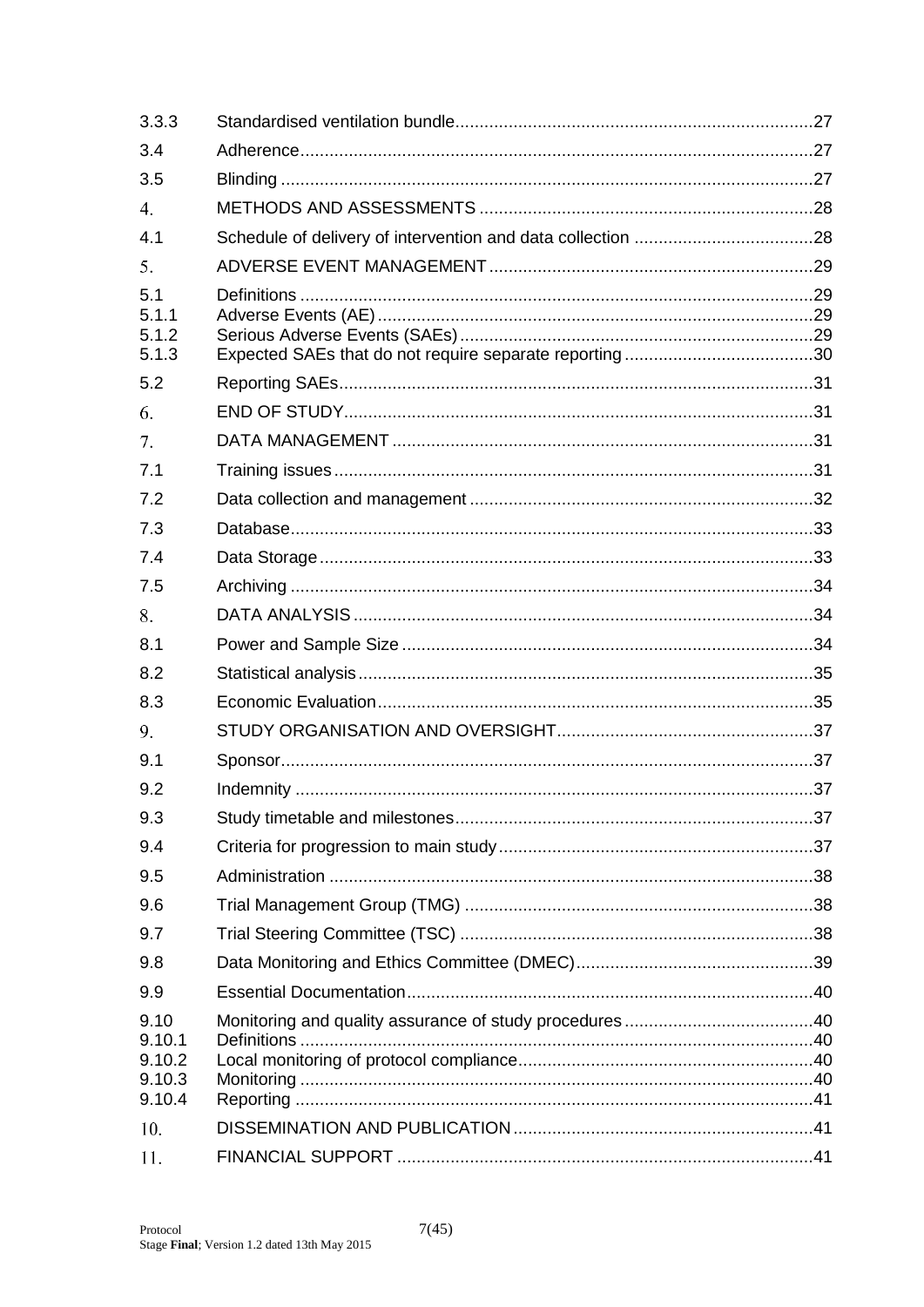|  | <b>DEFEDENAEA</b> |  |  |
|--|-------------------|--|--|
|--|-------------------|--|--|

# **LIST OF TABLES**

# **LIST OF FIGURES**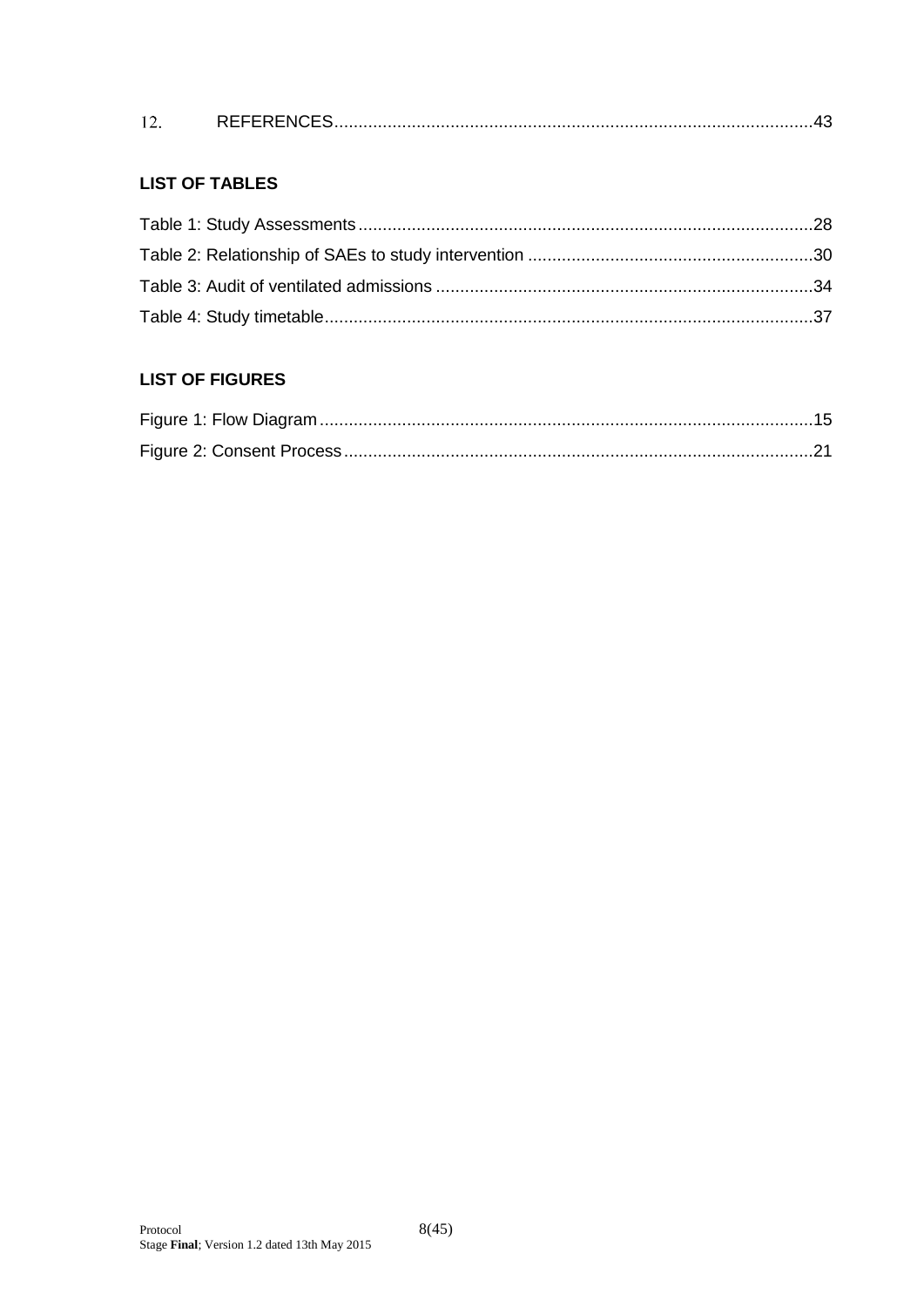#### <span id="page-8-0"></span>**LIST OF ABBREVIATIONS**

| <b>Abbreviation</b> | <b>Explanation</b>                                        |
|---------------------|-----------------------------------------------------------|
| <b>AE</b>           | <b>Adverse Event</b>                                      |
| ALI                 | Acute Lung Injury                                         |
| <b>CAM-ICU</b>      | <b>Confusion Assessment Method</b>                        |
| <b>CLRN</b>         | <b>Comprehensive Local Research Network</b>               |
| <b>CONSORT</b>      | Consolidated Standards of Reporting Trials                |
| <b>COPD</b>         | Chronic Obstructive Pulmonary disease                     |
| <b>CRF</b>          | Case Report Form                                          |
| <b>CTU</b>          | <b>Clinical Trials Unit</b>                               |
| <b>DMEC</b>         | Data Monitoring and Ethics Committee                      |
| EQ <sub>5</sub> D   | EuroQol 5 Dimension                                       |
| <b>GCP</b>          | <b>Good Clinical Practice</b>                             |
| <b>ICU</b>          | <b>Intensive Care Unit</b>                                |
| <b>IMV</b>          | <b>Invasive Mechanical Ventilation</b>                    |
| <b>ISRCTN</b>       | International Standard Randomised Controlled Trial Number |
| <b>MDT</b>          | <b>Multi-Disciplinary Team</b>                            |
| <b>MRC</b>          | <b>Medical Research Council</b>                           |
| <b>MREC</b>         | <b>Multicentre Research Ethics Committee</b>              |
| <b>NIV</b>          | Non-invasive Ventilation                                  |
| <b>NOK</b>          | Next of Kin                                               |
| <b>NSTS</b>         | <b>NHS Strategic Tracing Service</b>                      |
| <b>PDSA</b>         | Plan, Do, Study, Act                                      |
| <b>PEEP</b>         | <b>Positive End Expiratory Pressure</b>                   |
| <b>PSS</b>          | <b>Personal Social Services</b>                           |
| Psupp               | <b>Pressure Support Ventilation</b>                       |
| QOL                 | Quality of Life                                           |
| <b>RCT</b>          | <b>Randomised Controlled Trial</b>                        |
| R&D                 | <b>Research and Development</b>                           |
| <b>SAE</b>          | <b>Serious Adverse Event</b>                              |
| <b>SBT</b>          | Spontaneous Breathing Trial                               |
| <b>SF12</b>         | 12 Item Short Form                                        |
| <b>SOP</b>          | <b>Standard Operating Procedure</b>                       |
| <b>TSC</b>          | <b>Trial Steering Committee</b>                           |
| <b>VAP</b>          | <b>Ventilator Associated Pneumonia</b>                    |
| VAO                 | Value of Information                                      |
| <b>WCTU</b>         | <b>Warwick Clinical Trials Unit</b>                       |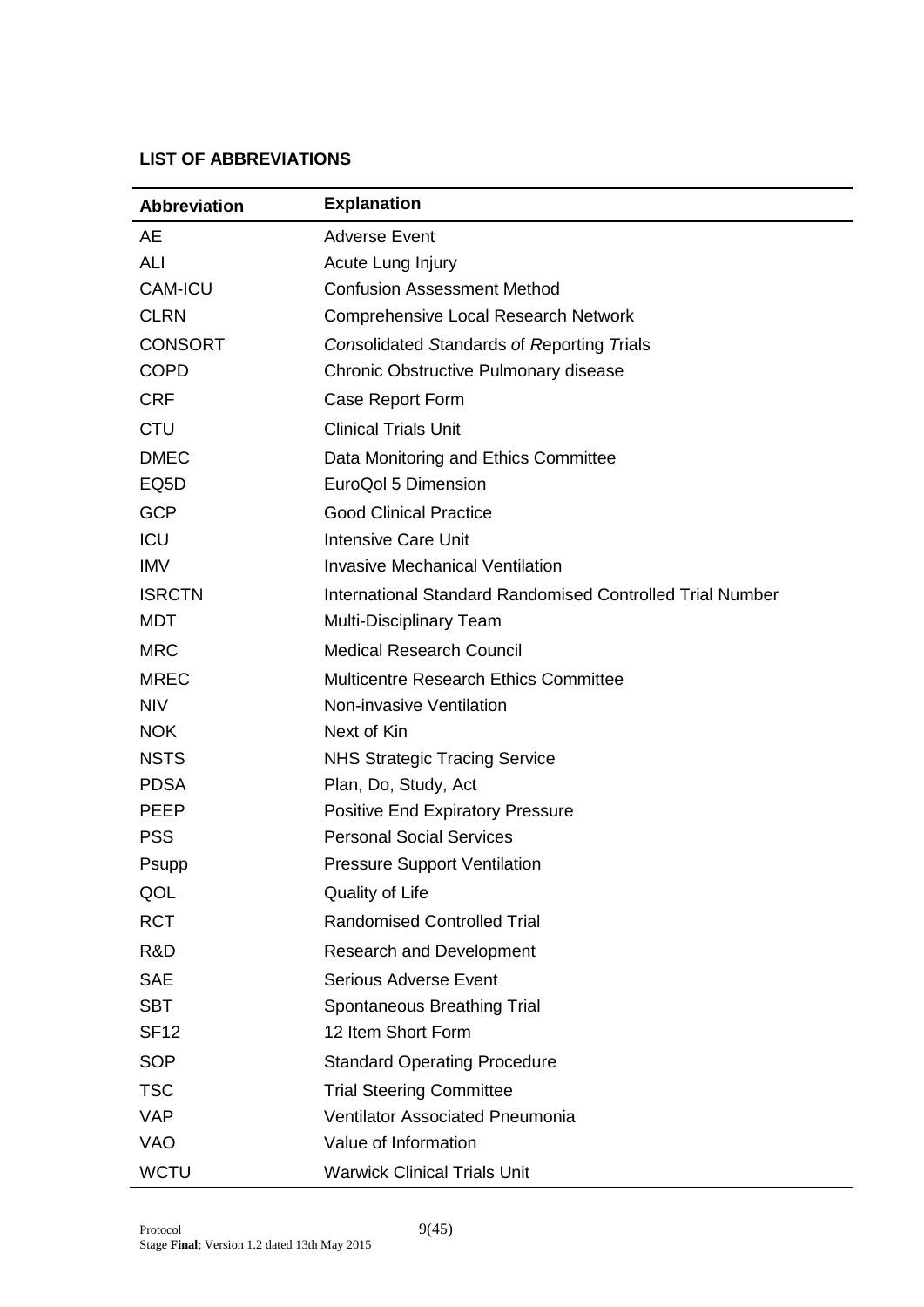#### <span id="page-9-0"></span>**BACKGROUND**   $1.$

# <span id="page-9-1"></span>**1.1 Epidemiology and burden of the condition**

Approximately 60,000 people each year in the UK become critically ill and require sedation and invasive mechanical ventilation given via an endotracheal tube. While invasive mechanical ventilation can be lifesaving, it is also known to contribute to lung injury. Lung-derived inflammatory mediators spill over into the systemic circulation contributing to a systemic inflammatory response that can lead to multiple organ failure and death. Prolonged ventilation is associated with increased morbidity and mortality<sup>[2]</sup> and also increases cost<sup>[3]</sup>. Patients receiving prolonged (>48 h) mechanical ventilation account for 6% of all ventilated patients but consume 37% of intensive care unit (ICU) resources[4].

One of the main complications of prolonged ventilation is ventilator associated pneumonia (VAP). VAP is the commonest ICU acquired infection. Elimination of VAP is a target for international and NHS quality improvement initiatives[5]. Prevalence estimates vary widely but VAP is likely to affect around one third of ventilated patients [5-6]. VAP prolongs time spent on the ventilator, length of ICU stay, and length of hospital stay [6-7]. VAP adds an estimated cost of £10,000 to a typical hospital admission after adjustment for underlying diagnosis [8]. The attributable mortality linked to VAP has been cited to be as high as 50%. However recent data suggest the attributable mortality associated with VAP is overestimated by traditional-matched exposed–unexposed studies and biased by informative censor in survival models. Newer multistate and causal inference models suggest the attributable mortality for VAP is much lower at approximately 4-8% [9-10]. Other adverse consequences of prolonged ventilation include sinusitis [11], upper airway damage[12] and respiratory muscle weakness[12]. Invasive mechanical ventilation (IMV) is inextricably linked to sedation which is required for the patient to tolerate an endotracheal tube in their airway. Excessive use of sedation is linked to delirium, immobility and ICU acquired weakness[13]. For these reasons, minimising exposure to prolonged ventilation is likely to have important health and resource benefits.

Weaning is the process of liberating a patient from IMV. It involves transferring the work of breathing from the ventilator to patient. Observational and randomised controlled trials indicate that weaning accounts for a substantial proportion of the total time with ventilator assistance (40-50%)[1]. Weaning processes need to strike a balance between withdrawing ventilator support too early versus continuing IMV beyond when it is needed. Too early withdrawal runs the risk of a need for reintubation. Such extubation failure is associated with adverse outcomes, including increased hospital mortality, prolonged hospital stay, higher costs, and greater need for tracheostomy [14-15]. By contrast, delayed weaning is associated with increased morbidity and mortality [16-17]. The observation that 10-15%[1] of patients require re-intubation during the weaning process and almost half of patients with an unplanned self-extubation during the weaning period do not require re-intubation[18] suggests there is scope for improvement in current approaches.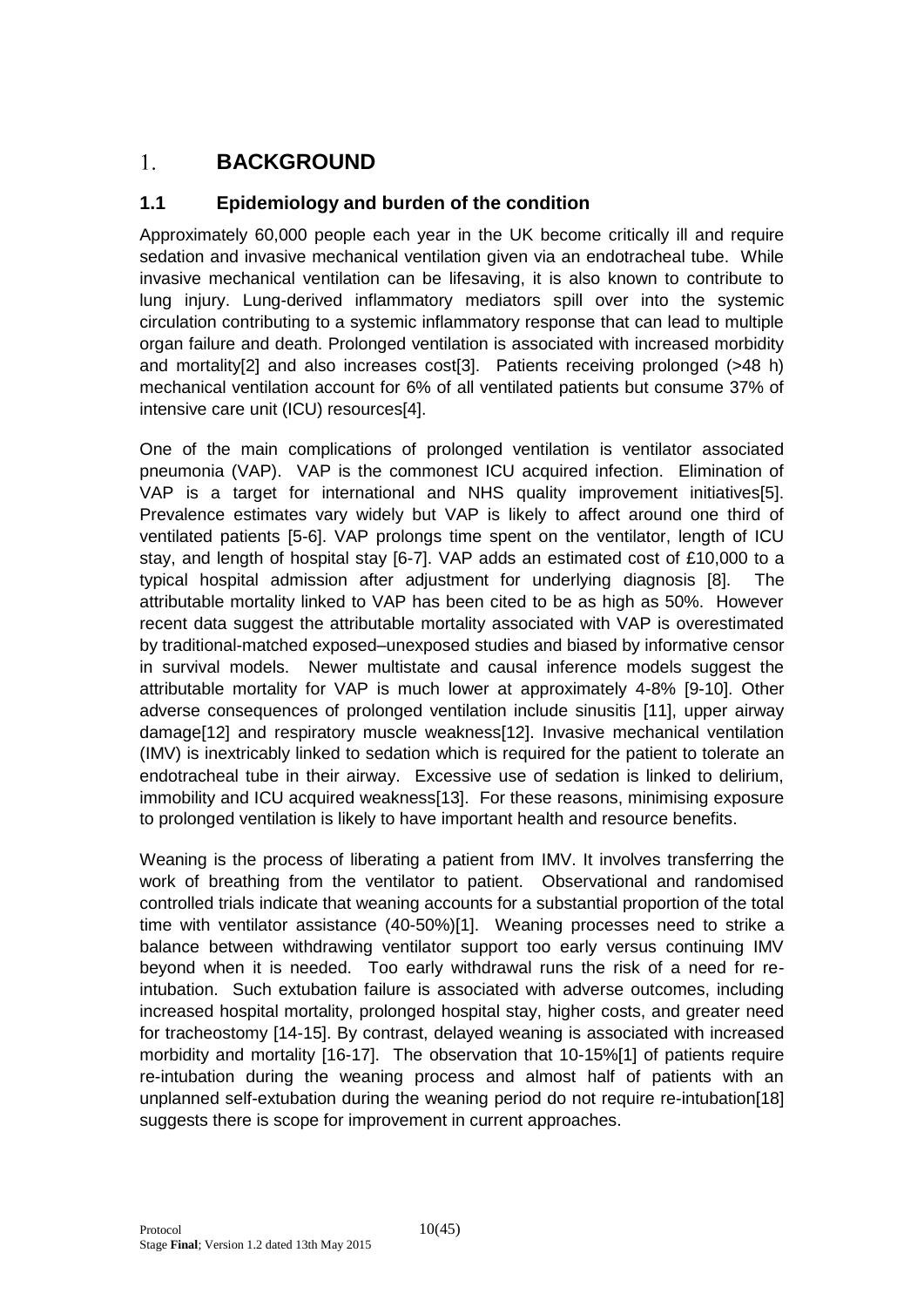# <span id="page-10-0"></span>**1.2 Usual Weaning Care**

Weaning is a complex intervention which involves several stages. Delays or mistakes in any of these steps can prolong the duration of ventilation [1]. The first step is to identify the patient is ready to start the weaning process. The uses of simple criteria to allow daily assessment of readiness to wean are effective and can reduce the duration of ventilation [19]. There are a number of different tools that can be used for this purpose, with little evidence to show superiority of one tool over another [20]. In this scenario the feasibility and ease with which a tool can be applied (which will determine its use in practice) is of paramount importance. Members of our team have developed and validated a simplified daily checklist of metabolic, cardiorespiratory and neurological criteria which are now used daily by nursing staff as a trigger to commence a weaning protocol [21]. The addition of more complex physiological variables which included the rapid shallow breathing index did not improve the tools accuracy [22].

After determining readiness to wean, an assessment of readiness for discontinuation of mechanical ventilation is undertaken using a spontaneous breathing trial (SBT)[1]. During a spontaneous breathing trial the patient receive minimal support from the ventilator and a combination of clinical and physiological measurements are used to determine success or failure. Our surveys of members of the Intensive Care Society conducted in Summer 2010 (219 respondents) indicates that most ICUs in the UK use SBTs[23-24]. Three similar processes for the SBT are used in approximately equal proportions in the UK (T-piece; continuous positive airway pressure (CPAP); or Pressure Support ventilation (Psupp) of 5-8cmH<sub>2</sub>O over positive end expiratory pressure (PEEP)[23-24]. The International Task Force review of weaning from mechanical ventilation concluded that there is little difference in the percentage of patients who pass the SBT of percentage successfully extubated between these three approaches[1].

Patients that pass the spontaneous breathing trial are extubated. This group of patients (which represents approximately 69% of ventilated patients) has a generally good prognosis (ICU mortality approximately 5%)[1]. Patients that fail the initial SBT (approximately 31%) are judged as not ready to sustain unsupported breathing and have poorer outcomes (mortality 25-30%)[1]. Those that fail the initial SBT are categorised as difficult / prolonged weaning. Weaning practices after failing an initial SBT are variable. Our surveys indicate that most UK ICUs use sequential reductions of pressure support for weaning whilst a minority (23%) use automated weaning systems (e.g. adaptive support ventilation, proportional assist ventilation, Smartcare™)[24]. Further SBT's are then repeated on a daily basis until either extubation or a tracheostomy is performed.

# <span id="page-10-1"></span>**1.3 Non-invasive ventilation as an adjunct to weaning**

Non-invasive ventilation (NIV) refers to the delivery of mechanical ventilation without the need for an endotracheal airway. Positive pressure ventilation is delivered to the patient through the mouth or nose via an interface such as a mask or helmet. In a similar way to invasive ventilation, NIV can reduce the work of breathing and improve gas exchange[25]. It however may avoid some of the complications of prolonged intubation (e.g. ventilator associated pneumonia, sinusitis, airway damage etc.)[26]. In the context of weaning, NIV has been used as an adjunct to early extubation, to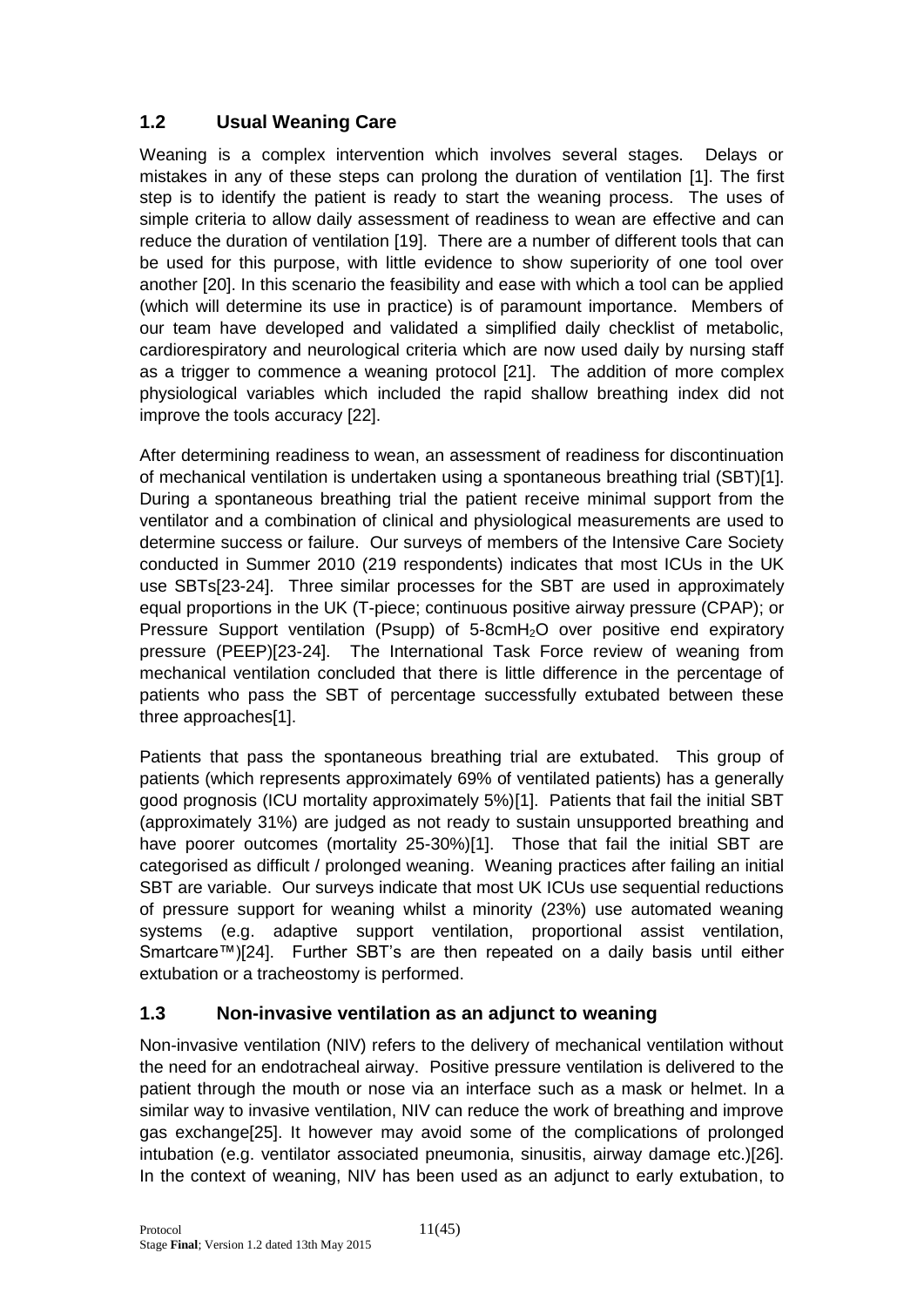prevent respiratory failure after extubation and as a rescue therapy when respiratory failure occurs during the post extubation period[25].

# <span id="page-11-0"></span>**1.4 Existing knowledge**

Burns et al systematic review and meta-analysis on the use of NIV for weaning patients from invasive ventilation identified 12 trials which recruited 530 participants[27]. Compared with invasive weaning, NIV weaning was associated with reduced mortality (relative risk 0.55, 95% CI 0.38 to 0.79), ventilator associated pneumonia (0.29, 95% CI 0.19 to 0.45), length of stay in intensive care unit (weighted mean difference -6.27 days, 95% CI -8.77 to -3.78) and hospital (-7.19 days, 95% CI -10.80 to -3.58). Eight of the 12 trials included patients only with COPD. Of the four other trials, two included patients predominantly with COPD (58% [28] and 76% [29] COPD). The pooled effect on hospital mortality for these studies was not significant (RR 0.72 95% CI 0.39–1.32). The wide confidence intervals arose because of benefit in the two studies that had larger proportions of patients with COPD and no benefit in the studies that had fewer patients with COPD.

The interpretation of these studies and their relevance to UK practice is limited. Firstly, the treatment of an exacerbation of COPD has changed since these early trials were conducted. Many patients that would have previously received invasive mechanical ventilation for respiratory failure now have ward or ICU based NIV as a strategy to prevent the need for invasive ventilation[30]. The population of patients that require weaning in contemporary ICU practice differ from those in the historical studies above. Secondly, none of the trials recruited patients from the UK. An international survey of weaning practices clearly shows marked differences in weaning practices between countries[23]. Thirdly, three of the 12 studies (comprising nearly 20% of total patients) are either unpublished or published only as abstracts. Fourthly, where it was possible to assess methodological quality of index trials, quality was variable and eight studies had evidence of high risk of bias. There was variation in the methods used to identify patients for weaning (e.g. four trials used a unique resolution of pulmonary infection criterion which is rarely used in UK practice). There was also variability in approaches to titration and discontinuation of ventilator support. Finally, examination of the funnel plot suggests an absence of studies with non-significant results which might overinflate the overall estimate of treatment effect.

# <span id="page-11-1"></span>**1.5 Need for a study**

Although the results of the Cochrane review is encouraging, the size and limitations of studies conducted to date leave uncertainty of the net clinical benefit from the use of NIV as a routine tool to facilitate weaning from mechanical ventilation. This is likely to explain the limited penetration of this approach into UK ICU practice. This topic is important to the intensive care community. The need for additional trials in this area was identified in the Intensive Care Society Research Prioritisation Exercise (2008). With these considerations it is timely to conduct a well-designed, appropriately powered randomised controlled trial (RCT) to examine the clinical and cost effectiveness of NIV facilitated weaning in the NHS.

# <span id="page-11-2"></span>**1.5.1 Context**

The NIHR HTA Commissioning Board noted the need for such a study as a high priority to the NHS. The Board called for proposals for a study to determine the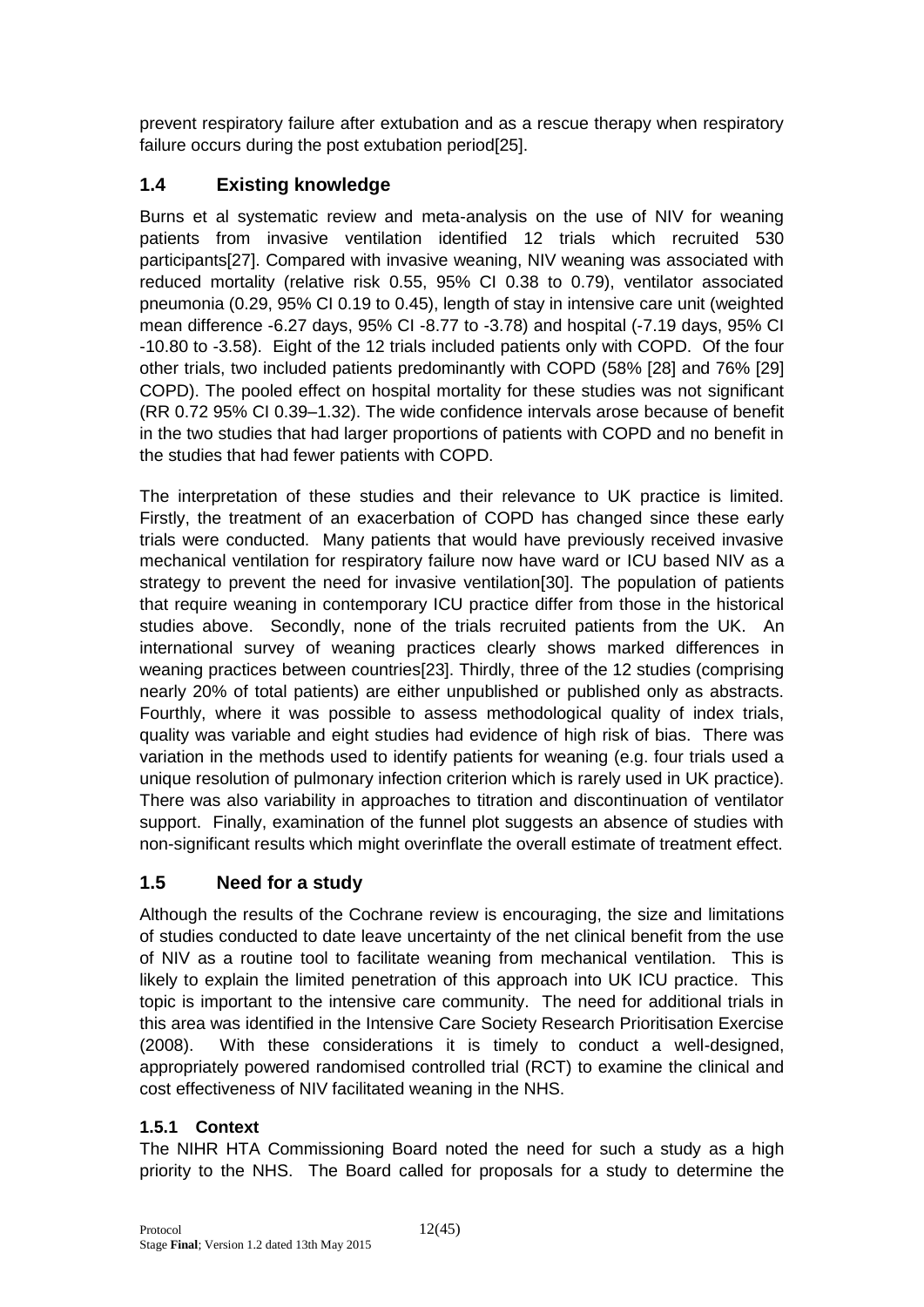clinical and cost effectiveness of using non-invasive ventilation as an intermediate step in weaning patients off invasive ventilation.

The specific brief is shown below.

- **Technology:** Non-invasive ventilation as an intermediate step in protocolised weaning of patients off invasive ventilation.
- **Patient group:** Patients with respiratory failure requiring invasive ventilation.
- **Setting:** Intensive care units.
- **Control or comparator treatment:** Protocolised weaning that does not include the use of non-invasive ventilation.
- **Design:** Randomised controlled trial with internal pilot study. The pilot study should include clear continuation criteria including an assessment of the likelihood of satisfactory recruitment to the full trial.
- **Important outcomes:** Re-intubation rate, time from extubation to meeting discharge criteria, ventilator days, cost effectiveness.
- **Other outcomes:** Adverse events, ICU days, mortality.
- **Minimum duration of follow-up:** 1 month.

# <span id="page-12-0"></span>**1.6 Study name**

The study will be known as the Breathe study. This study name was selected after consultation with patients and carers that had experience of being approached to participate in clinical studies. The overwhelming feedback was that they could identify with this title as it appeared relevant to what the study was investigating. Participants commented that studies with mnemonics of the intervention / study design were more difficult to understand and remember.

# <span id="page-12-1"></span>**1.7 Hypothesis**

In adult patients requiring invasive mechanical ventilation, protocolised weaning which includes non-invasive ventilation is more effective than protocolised weaning using invasive mechanical ventilation.

# <span id="page-12-2"></span>**1.8 Good Clinical Practice**

The Breathe study is not a Clinical Study of an Investigational Medicinal Product, and thus is not governed by the Medicines for Human Use (Clinical Trials) Regulations 2004. The study will be carried out in accordance with the Declaration of Helsinki, Medical Research Council (MRC) Good Clinical Practice Guidelines, and Warwick CTU Standard Operating Procedures (SOPs).

# <span id="page-12-3"></span>**1.9 Ethical Considerations**

The study will recruit patients, many of whom will lack capacity to consent due to the nature of the underlying disease process (critical illness, delirium) and the treatments they may be receiving (sedative medications, mechanical ventilation).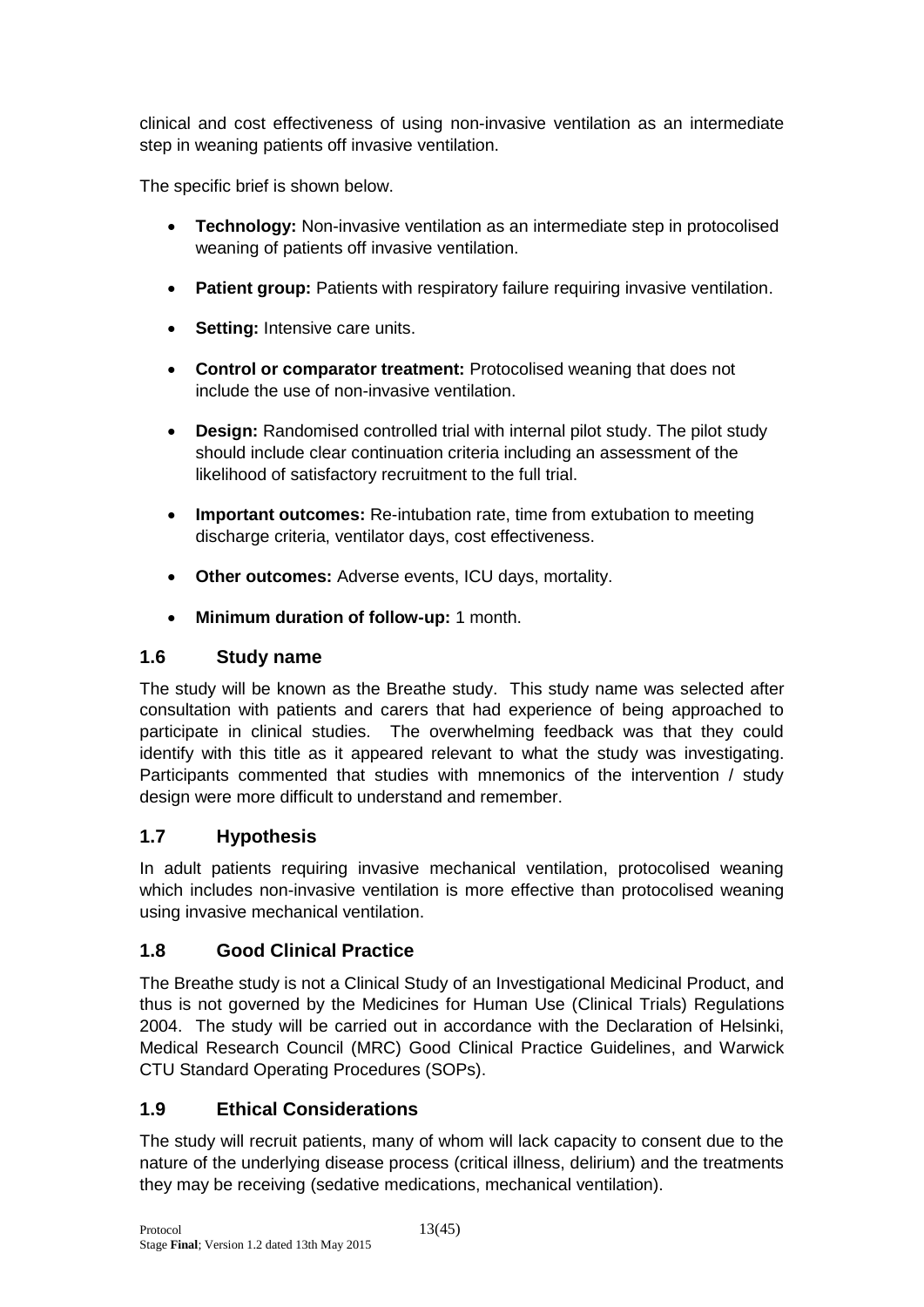The study will be conducted in accordance with the ethical principles originating in the Declaration of Helsinki. We will apply separately for ethical approval to a REC flagged for trials involving patients without capacity in Scotland and England (see below). As a proportion of patients will lack capacity the trial will be subject to the requirements of the Mental Capacity Act 2005 (England, Wales and Northern Ireland) and the Adults with Incapacity (Scotland) Act 2000.

In the context of these legislative frameworks, the research is directly related to the treatment of the impairing condition. It is not possible to undertake research of a comparable effectiveness in people with capacity.

The study is comparing two different ways of helping someone to come off a ventilator (weaning). Both techniques are currently used in clinical practice but there is uncertainty about which one is most effective.

The research has the potential to benefit the participant (as one of the approaches to weaning may be more effective). The study will provide knowledge about the treatment of patients that find themselves in a similar situation in the future.

The success and speed of weaning are critical to patient outcomes. Delays in weaning leads to patients spending longer on intensive care and exposes them to the risk of serious infections such as ventilator associated pneumonia and other complications. Once a patient becomes ready to initiate the weaning process, delays in initiating weaning are associated with harm.

The approach to consent for this study is designed to maximise the opportunity for participation in the decision to take part in the trial, whilst at the same time avoiding potential harm from delaying weaning attempts solely to complete consent processes.

### <span id="page-13-0"></span>**1.10 Consort**

The study will be reported in line with the CONSORT (Consolidated Standards of Reporting Trials) statement (www.consort-statement.org).

#### <span id="page-13-1"></span> $2.$ **STUDY DESIGN**

### <span id="page-13-2"></span>**2.1 Study summary**

The Breathe study will be a pragmatic, randomised controlled, open, multi-centre, effectiveness trial to determine if the use of NIV as an intermediate step in the protocolised weaning of patients off invasive ventilation is clinically and cost effective.

Patients with respiratory failure who have received invasive ventilation for more than 48 hours (from the time of intubation) and fail a spontaneous breathing test (SBT) will be randomised in a 1:1 ratio to invasive or non-invasive weaning strategies.

Data will be recorded by participating ICUs until hospital discharge, and all surviving patients will be followed up at three and six months post randomisation. A total of 364 patients will be recruited from about 40 ICUs in the UK, and an economic evaluation will be conducted alongside the study.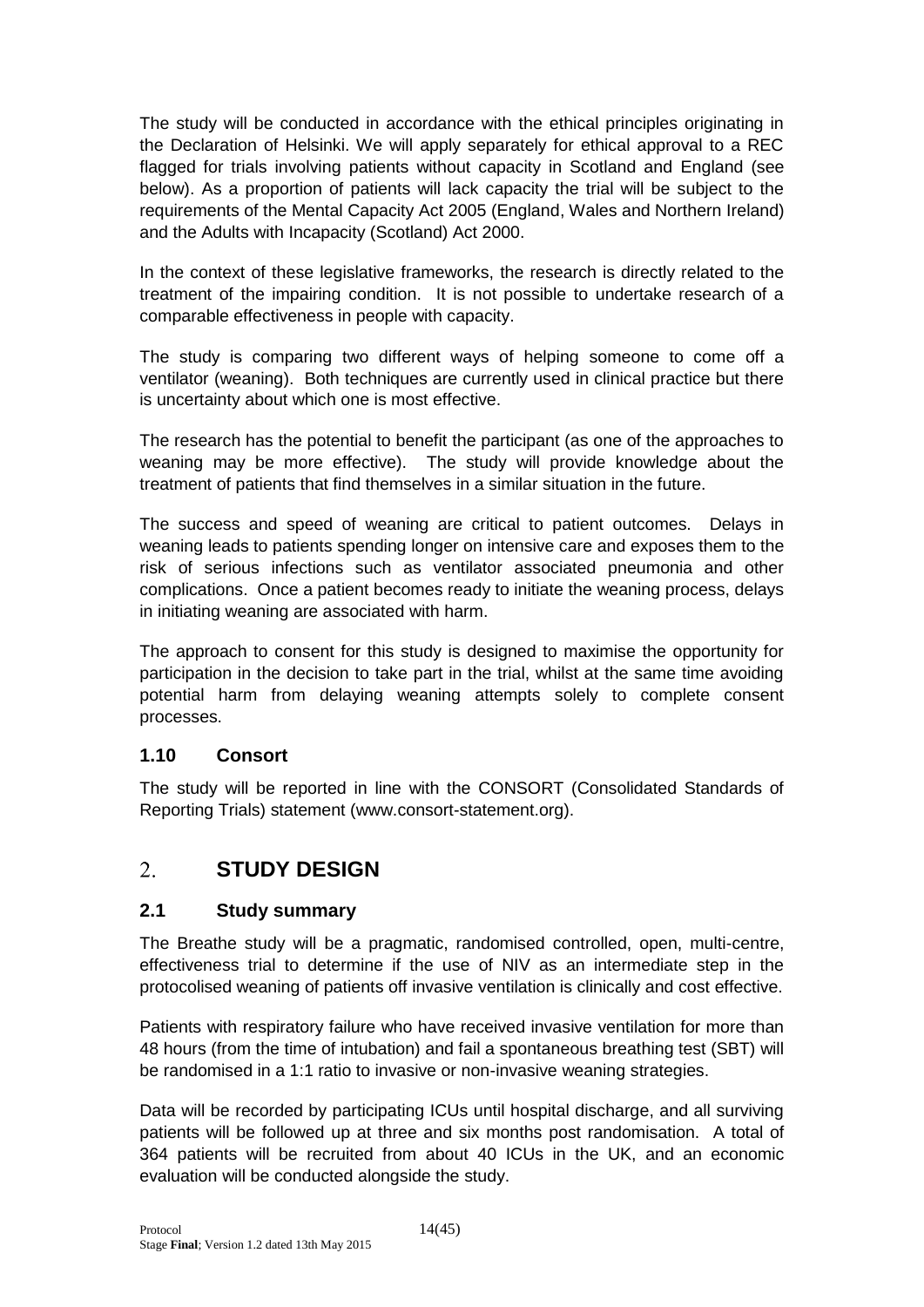<span id="page-14-2"></span>**Figure 1: Flow Diagram**



#### <span id="page-14-0"></span>**2.2 Objectives**

#### <span id="page-14-1"></span>**2.2.1 Primary objective**

To determine if invasive ventilation using protocolised weaning that includes noninvasive ventilation (NIV) as an intermediate step is clinically and cost effective compared to protocolised weaning without NIV.

Measurements of effectiveness include:

Primary clinical outcome: Time from randomisation to liberation from ventilation.

Secondary clinical outcomes: 30, 90 and 180 day all-cause mortality; duration of invasive mechanical ventilation (IMV) and total ventilator days (invasive and noninvasive ventilation); time to meeting ICU discharge criteria; hospital length of stay; proportion of patients receiving antibiotics for presumed respiratory infection;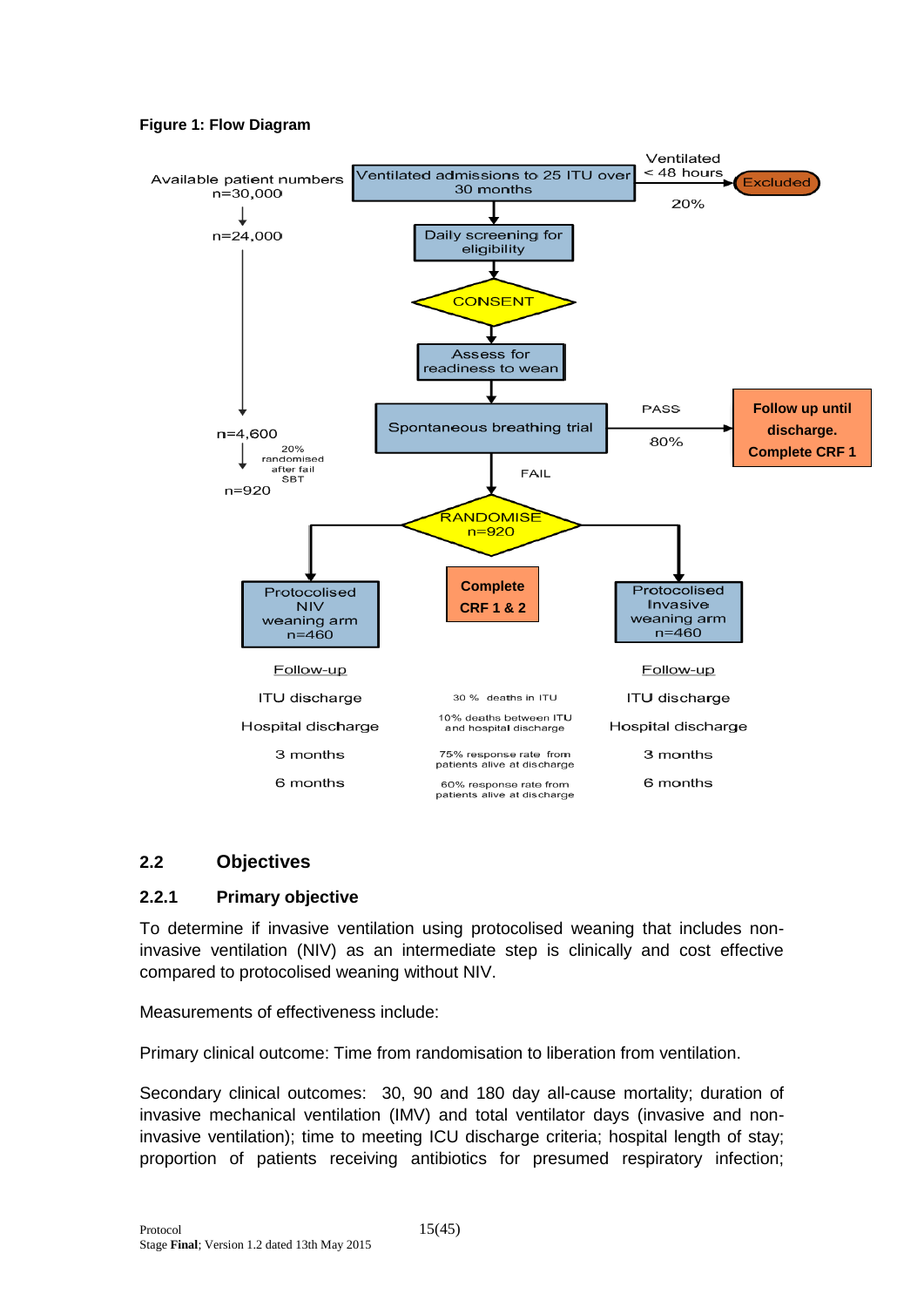antibiotic days for respiratory infection; total antibiotic days; re-intubation; placement of tracheostomy; adverse events, health related quality of life.

Primary economic outcome: Incremental cost per quality-adjusted life year (QALY) gained from the perspective of the NHS and personal social services (PSS).

Secondary economic outcomes: Cost of critical care stay (level 2/3 days); cost of hospital stay; utilisation of NHS and PSS resources after discharge.

### <span id="page-15-0"></span>**2.2.2 Secondary objectives**

To ensure screening, consent, recruitment, randomisation, protocol compliance and follow-up processes run smoothly we have included an internal pilot which is anticipated to lead directly into the main trial.

The pilot will run from months 3-9 and will follow the processes described in the main study section below. Pilot data will come from a minimum of five sites open to recruitment. The pilot will be used to confirm screening, consent procedures, recruitment rates, randomisation processes, data collection, protocol compliance and ensure follow-up processes run smoothly. Full details of the criteria for progression from the pilot study to the main study are given in section [0.](#page-36-4)

# <span id="page-15-1"></span>**2.3 Outcome Measures**

### <span id="page-15-2"></span>**2.3.1 Efficacy**

# **2.3.1.1 Primary outcome**

The primary outcome is time from randomisation to liberation from ventilation.

Liberation from ventilation is defined based on the International Consensus Conference on Weaning recommendations[1] as the time point following which the patient is free of ventilatory (invasive or non-invasive) support for > 48 hours. This defines the duration of weaning process (randomisation to liberation from ventilation). Re-intubation as a consequence of weaning failure occurs within the first 12-48 hours[34], thus defining weaning success as after 48 hours from liberation of ventilation will capture weaning failures (requiring re-intubation within 48 hours) but will reduce confounding by late events un-related to the weaning process (e.g. the need for an un-related surgical procedure or other event requiring intubation and ventilation).

### **2.3.1.2 Secondary outcomes**

Secondary outcome measures are:

Efficacy:

- Mortality at 30, 90 and 180 days
- Duration of IMV and total ventilator days (invasive and non-invasive ventilation)
- Time to meeting ICU discharge criteria (defined as no further requirement for level 2/3 care)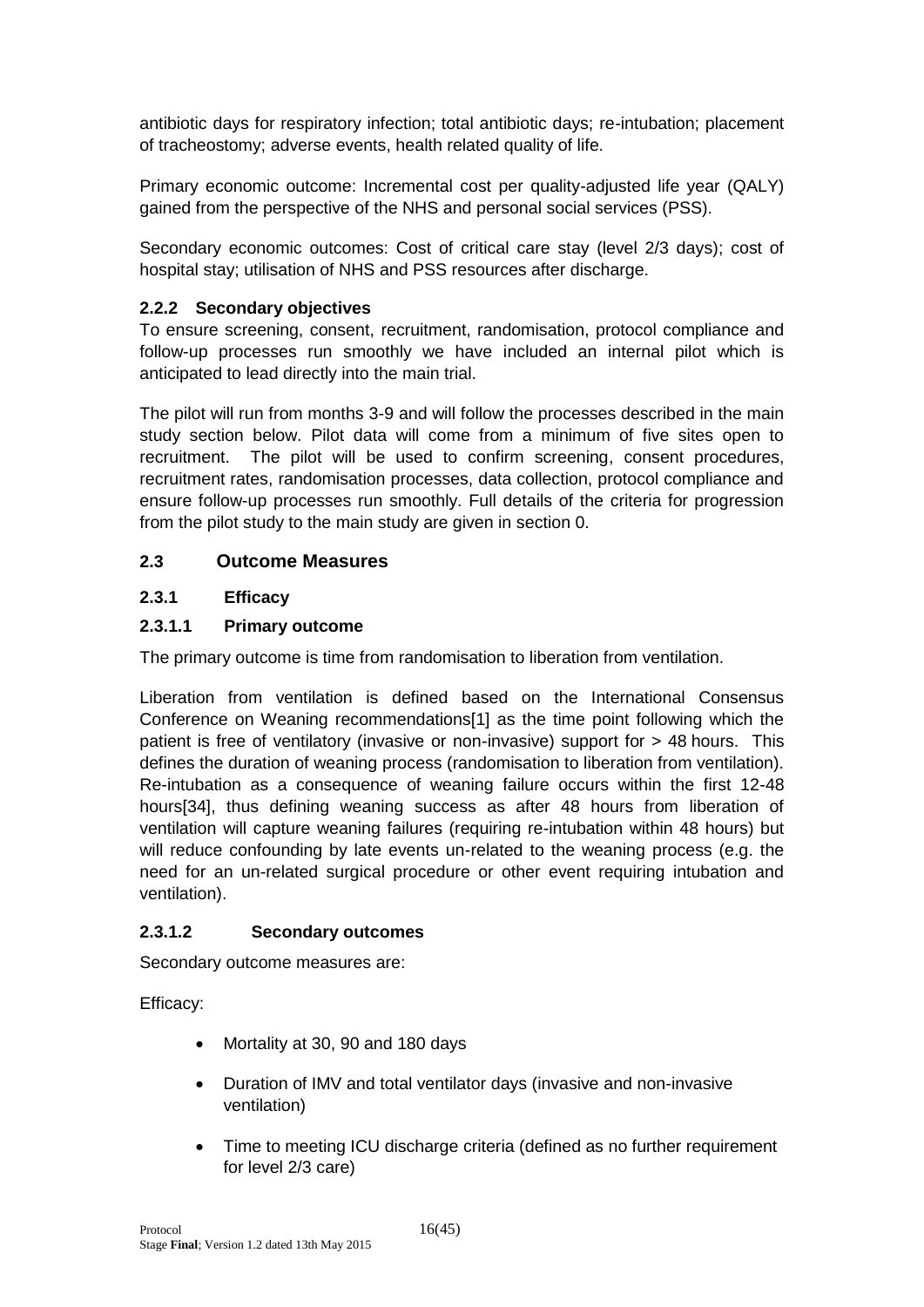- Proportion of patients receiving antibiotics for presumed respiratory infection and total antibiotic days
- Re-intubation rates (protocolised end-point and actual event)
- Tracheostomy

Safety:

- Adverse events
- Serious adverse events

Patient focused outcomes:

• Health-related quality of life: EQ-5D, SF12 at baseline (estimated), 3 and 6 months

# **2.3.1.3 Economic evaluation**

Primary economic outcome: Incremental cost per quality-adjusted life year (QALY) gained from the perspective of the NHS and personal social services (PSS).

Secondary economic outcomes: Cost of critical care stay (level 2/3 days); cost of hospital stay; utilisation of NHS and PSS resources after discharge.

We plan to undertake both a within-trial economic evaluation which will cover the follow-up period of the RCT namely to six months post-randomisation, and a modelling-based economic evaluation which will extrapolate cost-effectiveness over a lifetime time horizon. Both will be expressed in terms of incremental cost per QALY gained.

# <span id="page-16-0"></span>**2.4 Eligibility Criteria**

Patients are eligible to be included in the study if they meet the following criteria:

# <span id="page-16-1"></span>**2.4.1 Inclusion criteria**

- Age  $> 16$  years
- Patients with respiratory failure who have received invasive ventilation for more than 48 hours (from the time of intubation)
- Patients who are ready for weaning
- Fail a spontaneous breathing trial (SBT)

# <span id="page-16-2"></span>**2.4.2 Exclusion criteria**

- Patient known to be pregnant
- Presence of tracheostomy
- Unable to protect airway due to profound neurological deficit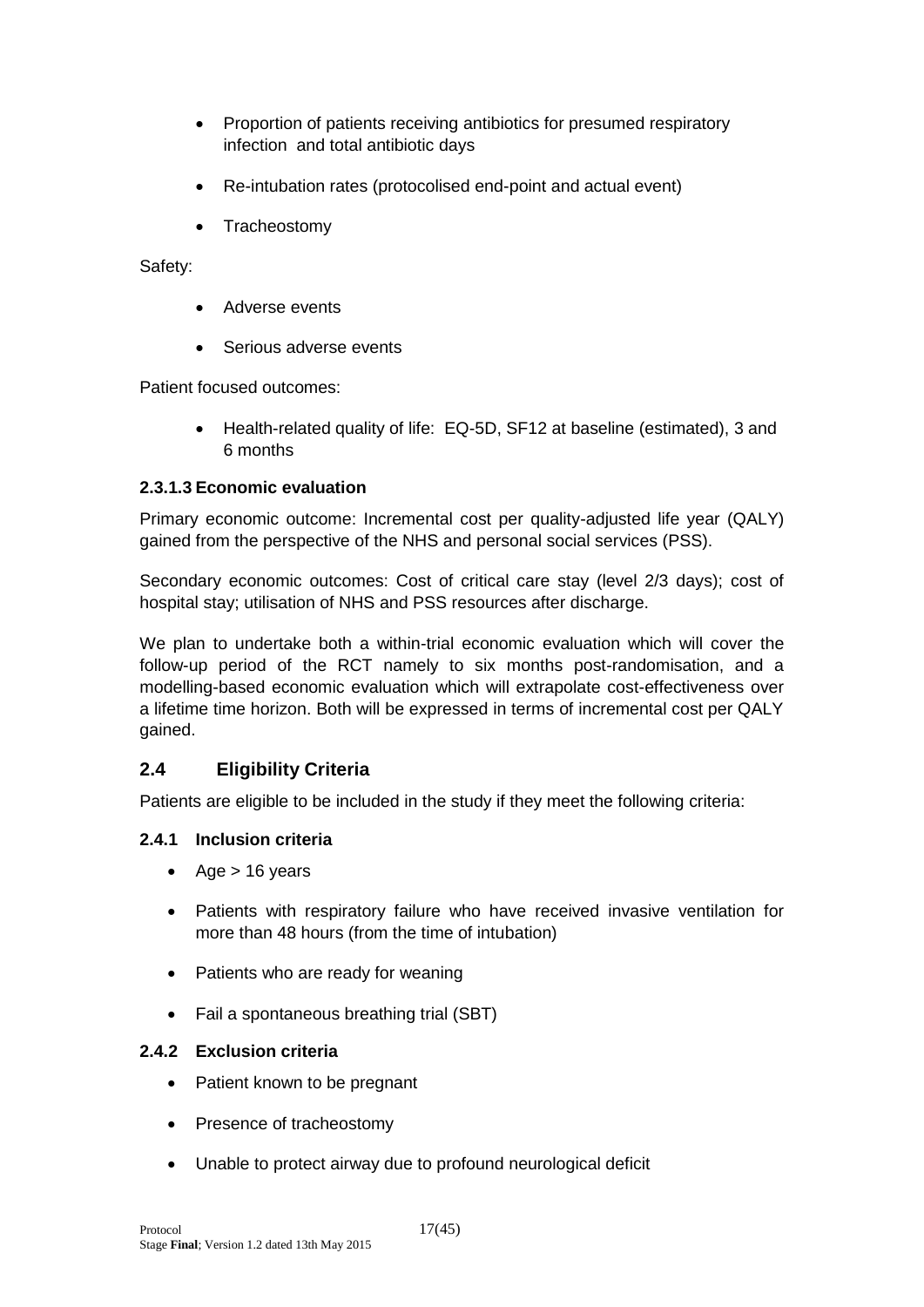- Any absolute contraindication to NIV
- Home ventilation prior to ICU admission**\***
- Decision not to re-intubate or withdrawal of care anticipated
- Further surgery / procedure requiring sedation planned in next 48 hours
- Previous participation in the Breathe study
- Ventilator unavailable to deliver interventions
- **\*** This does not include nocturnal CPAP

#### <span id="page-17-0"></span>**2.4.3 Daily screening of patients for early identification for eligibility**

This step is included to aid the early identification of potential patients for the study.

All ventilated patients will be assessed each morning for eligibility by ICU nursing / medical staff. Patients will be identified as potentially eligible if they fulfil the following criteria:

- anticipated or actual requirement for invasive ventilation for > 24 hours
- at least partial reversal of the condition precipitating invasive ventilation
- stabilisation of "other" organ system failures (i.e. no worsening)
- arterial oxygen saturation measured using pulse oximetry (SpO2)  $\geq 90\%$  with fractional concentration inspired oxygen (FiO<sub>2</sub>)  $\leq$  0.70
- PEEP  $\leq$  12 cmH<sub>2</sub>O
- the absence of trial exclusion criteria (above).

This approach is being used successfully in the Canadian WEAN study[25].

A screening log will be maintained at each site which includes the reasons for nonenrolment.

#### <span id="page-17-1"></span>**2.4.4 Identification of readiness to wean**

Readiness to wean will be declared if the simple bedside Walsh criteria are met, namely:

- cooperative and pain free
- good cough
- PaO<sub>2</sub> : FiO<sub>2</sub> ratio > 24 kPa
- $\bullet$  PEEP <10 cmH<sub>2</sub>O
- $\bullet$  Hb >7 g dL<sup>-1</sup> axillary temperature 36 38.5°C
- vasoactive drugs reduced or unchanged over previous 24 h
- spontaneous ventilatory frequency  $>6$  min<sup>-1</sup>

Patients who fulfil the readiness to wean criteria if not already receiving pressure support ventilation will be started on a trial of pressure support ventilation. The level of pressure support (Psupp) will be titrated according to patient comfort to achieve tidal volumes of 6-8ml kg<sup>-1</sup> ideal body weight and a respiratory rate  $<$  30 breaths min 1 .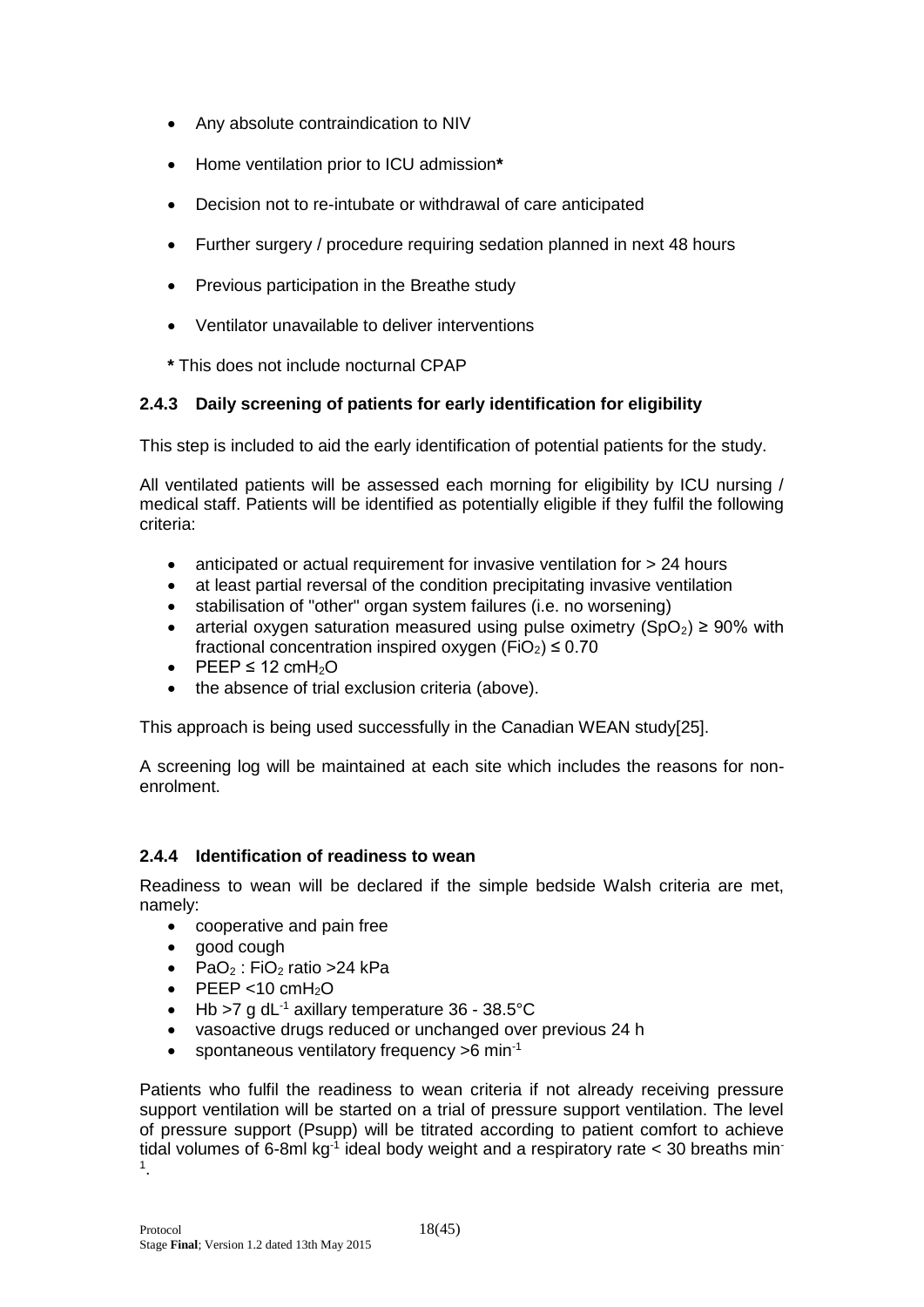Once the patient is stable on Psupp ventilation for at least 60 minutes, a SBT will be undertaken.

#### <span id="page-18-0"></span>**2.4.5 Spontaneous breathing trial**

A spontaneous breathing trial will be performed in accordance with local unit practices (T-piece trial; CPAP or Psupp 5-7cm  $H_2O$ ).

The spontaneous breathing trial should last at least 30 minutes. The duration of the spontaneous breathing trial may be increased up to 120 minutes in patients considered to be a higher risk of re-intubation (e.g. prolonged ventilation, past history of COPD, heart failure).

The patient will be monitored for the development of any the International Consensus Conference on Weaning *signs of distress or fatigue* [19]:

*Physiological assessment:*

- Heart rate  $> 20\%$  of baseline or  $> 140$  beats min<sup>-1</sup>
- Systolic BP > 20% of baseline or > 180 mm Hg or < 90mmHg
- Cardiac arrhythmias
- Respiratory rate  $\geq 50\%$  of baseline value or  $> 35$  min<sup>-1</sup>
- Respiratory rate (min) / tidal volume (L) > 105 min<sup>-1</sup> L<sup>-1</sup>

#### *Arterial blood gases:*

- $PaO<sub>2</sub> < 8$  kPa on  $FiO<sub>2</sub> > 0.5$  or  $(SpO<sub>2</sub> < 90%)$
- PaCO<sub>2</sub> > 6.5 kPa or increase by > 1 kPa
- pH < 7.32 or fall by  $\geq$  0.07 units

#### *Clinical assessment:*

- Agitation and anxiety
- Depressed mental status
- Sweating / clammy
- **Cyanosis**
- Increased respiratory effort (accessory muscle, facial distress, dyspnoea)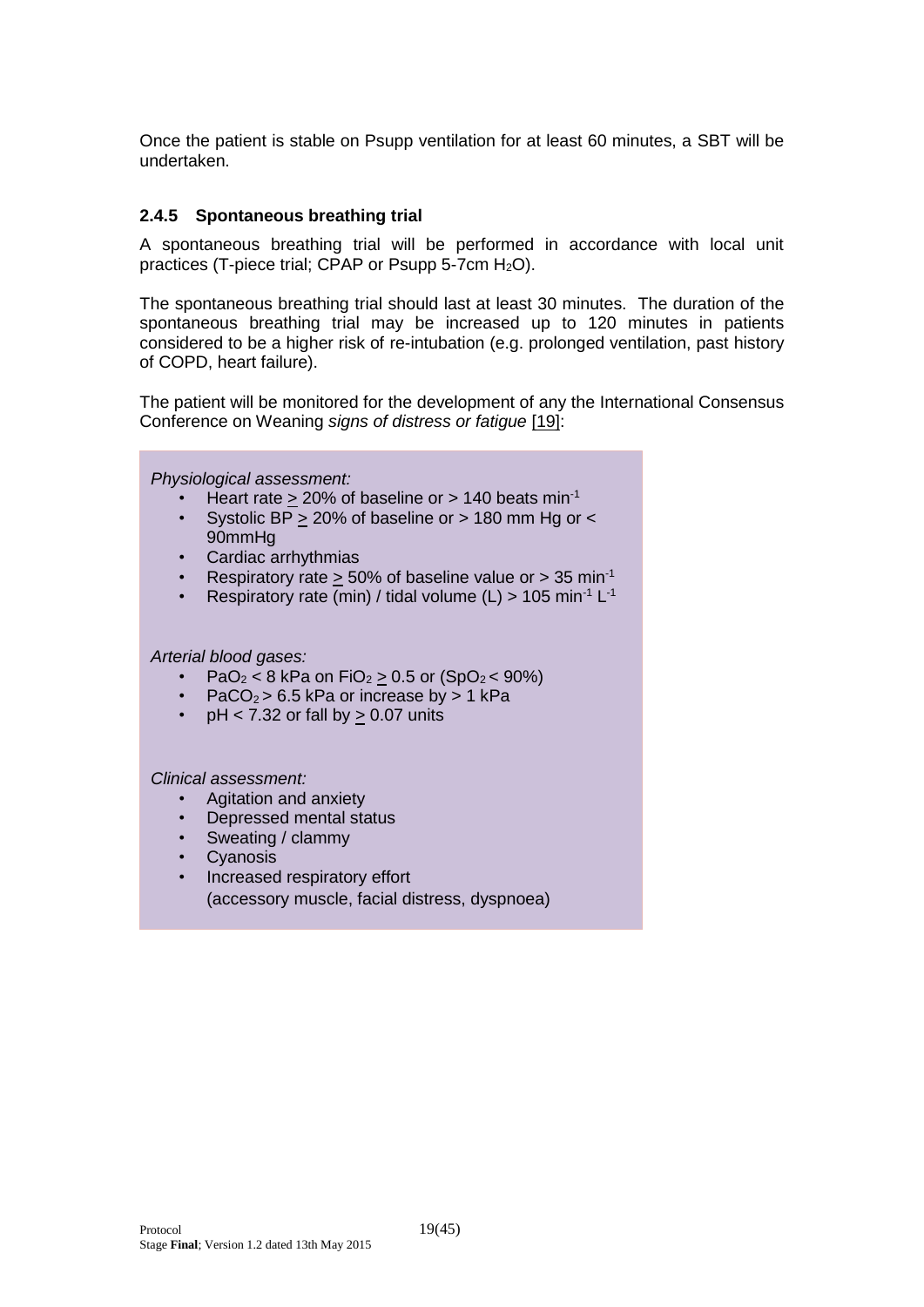A patient will be considered to pass the SBT if no *signs of distress or fatigue* develop. These patients do not require further weaning and will not be randomised. Baseline data and outcome data will be collected and submitted to the trial office in an anonymised form (study ID). This is important for describing the patient population screened for this study and to allow clinicians to assess the generalizability of the study findings.

A patient that displays any *signs of distress or fatigue* will be judged to fail the SBT. This cohort of patients requires further weaning and will be randomised to invasive or non-invasive weaning arms of the trial. The patient should be placed back on supported ventilation and allowed to recover prior to commencing the respective protocolised weaning regime.

# <span id="page-19-0"></span>**2.5 Consent Process**

The approach to consent for this study is from the perspective of maximising patient capacity and choice. We have developed this approach in consultation with our patient representative.

The majority of patients will have altered consciousness caused by illness and therapeutic sedation (anaesthesia) and will lack capacity. People are advised not to sign any legal documents within 24 hours of having intravenous sedation / a general anaesthetic. For this reasons we will not rely solely on a patient indicating a general willingness to participate.

We will either approach a Personal Consultee / Relative / Welfare Attorney to establish their views about the patients willingness to participate (provided this does not introduce undue delay in the weaning process) or seek authority from a Registered Medical Practitioner (England, Wales, Northern Ireland only) unrelated to the organisation or conduct of the research project as described below.

Consent / authorisation for enrolment must be obtained prior to randomisation; however it can be deferred until after the spontaneous breathing trial if the assessments for readiness to wean and conduct of the spontaneous breathing trial are part of the unit's standard clinical care.

Becoming critically ill is a rare event. It is not unusual for a patient to be potentially eligible for more than one study while they are in ITU. .We will provide patients / their relative or guardian / personal consultee with the choice as to whether they may like to be considered to participate in more than one study.

In selecting which study's it may be possible to co-enrol with we will liaise with the Chief Investigators of other studies and we will ensure no potential interaction between the proposed treatments. Detailed guidelines have been developed around co-enrolment by the NIHR critical care speciality group. We will follow these guidelines.

<span id="page-19-1"></span>The different approaches for informed consent in England/Wales/Northern Ireland and Scotland are summarised below.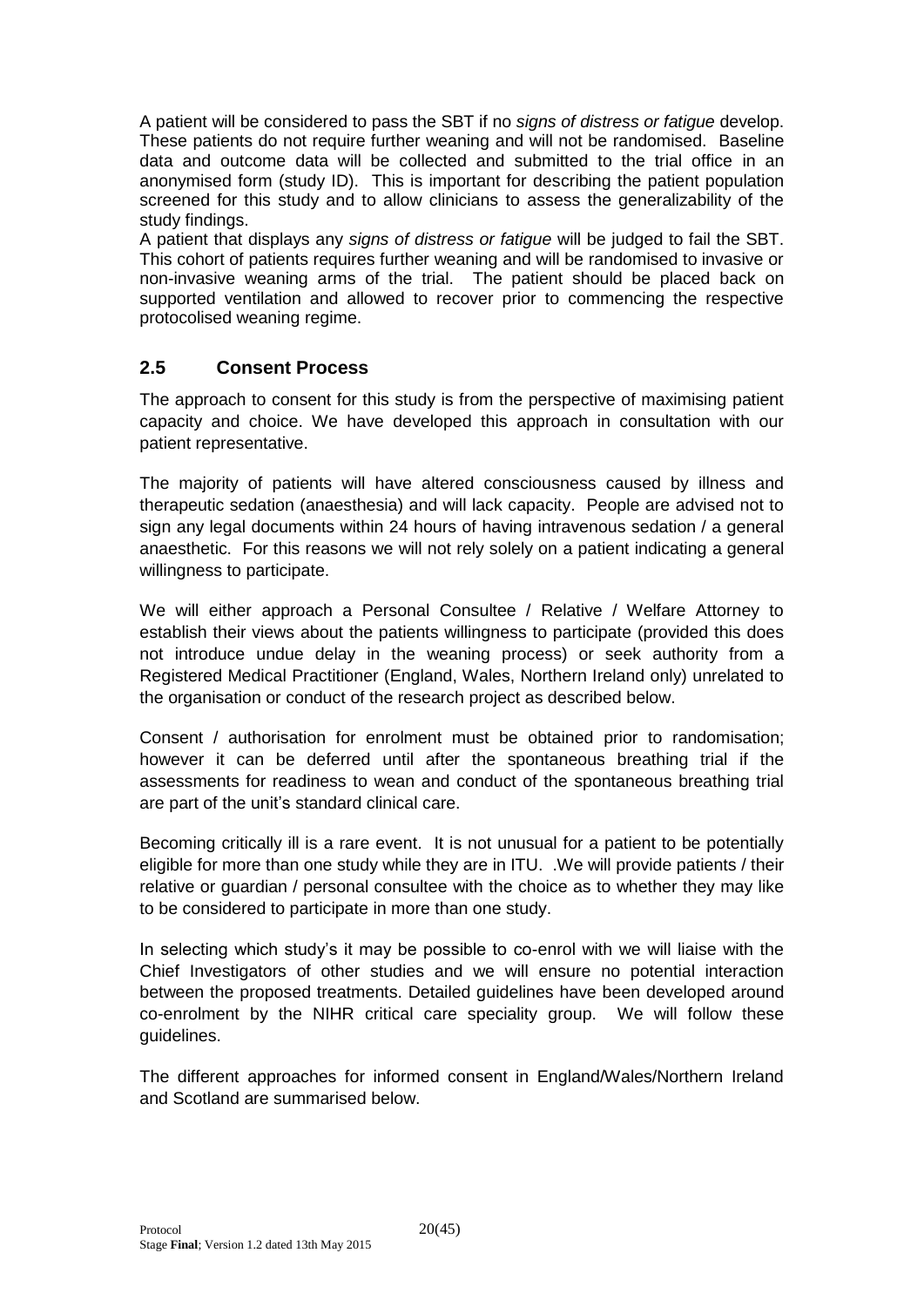Figure 2: Consent Process



# <span id="page-20-0"></span>**2.5.1 Informing patients about the study**

Context: The study will be recruiting critically ill patients, receiving sedative (anaesthetic) medications. This will impair / disturb the functioning of the mind / brain. Patients will also be receiving mechanical ventilation through a tube placed through the mouth directly into the trachea - this makes it impossible for the patient to speak. However some patients may be able to communicate their wishes with nonverbal cues such as hand signals, nodding / shaking their heads.

Patients will be assessed for their ability to understand verbal communication and to communicate a reply. If they are able, the researcher / clinician will provide a short verbal summary about the study, for example:

- We are going to try to see if we can help you off the ventilator now
- We would like to collect some information about how we do this as part of a research study
- We will talk to the doctors and / or your relatives as well.
- Is it OK with you if we include you in this study?
- We will let you know more details once the tube is out of your mouth and you are able to speak.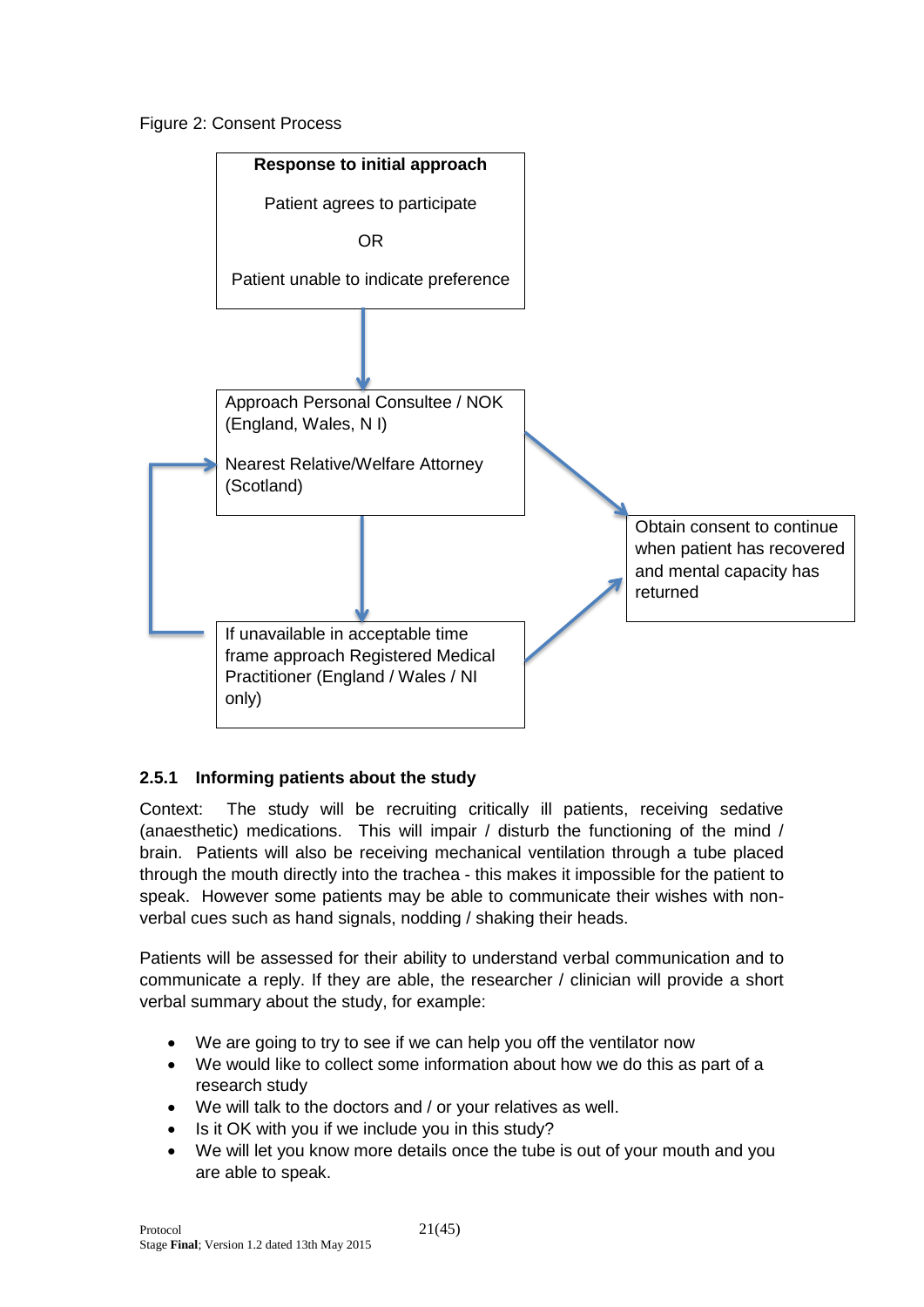If it is clear that the patient expresses an unwillingness to participate they will not be enrolled.

If the patient indicates a willingness to participate (or if they are unable to communicate a preference), the researcher will record this in the clinical record and will proceed with consulting a Personal Consultee / Relative / Welfare Attorney or Registered Medical Practitioner as described below to obtain authorisation to randomise the patient in the study.

## <span id="page-21-0"></span>**2.5.2 Personal Consultee (England, Wales) / Next of kin (Northern Ireland)**

The researcher will seek advice from a Personal Consultee (England, Wales) or Next of Kin (Northern Ireland). This should normally take place during a face to face meeting. If this is not possible the researcher may contact the Relative / Welfare Attorney by telephone and seek verbal consent (witnessed by a 2nd member of staff) and record in the clinical record. Written consent will then be obtained as soon as possible. The researcher will provide the consultee / Next of Kin with information about the study and seek their views about whether the patient should take part in the study. They will be asked about their opinion of the wishes and feelings of the patient if they had capacity.

If the Consultee / Next of Kin agree, the patient will be randomised.

# <span id="page-21-1"></span>**2.5.3 Nearest Relative / Welfare Attorney (Scotland)**

The researcher will seek consent from a Nearest Relative / Welfare Attorney. This will usually take place during a face to face meeting. In the event that a Nearest Relative / Welfare Attorney is not immediately available at the time that the decision is taken to commence weaning, and in the view of the treating clinician weaning should not be delayed until their arrival, the researcher may contact the Nearest Relative / Welfare Attorney by telephone and seek verbal consent (witnessed by a 2<sup>nd</sup> member of staff) and record in the clinical record. Written consent will be obtained when they next visit the patient or when the patient regains capacity. These processes have worked successfully in similar studies previously (e.g. age of blood evaluation – ABLE).

The researcher will provide the Nearest Relative / Welfare Attorney with information about the study and seek their consent to include the patient in the study.

#### <span id="page-21-2"></span>**2.5.4 Approval by a Registered Medical Practitioner (England, Wales, Northern Ireland)**

In the event that a Personal Consultee / Next of Kin (NI) is not immediately available at the time that the decision is taken to commence weaning, and in the view of the treating clinician weaning should not be delayed until their arrival, authorisation to randomise the patient will be sought from a Registered Medical Practitioner unrelated to the study conduct or organisation in accordance with the waiver of consent provision of the Mental Capacity Act (section 32(9)).

The doctor will be informed about the trial by a member of the research team and given a copy of the patient information sheet. If the doctor decides that the patient is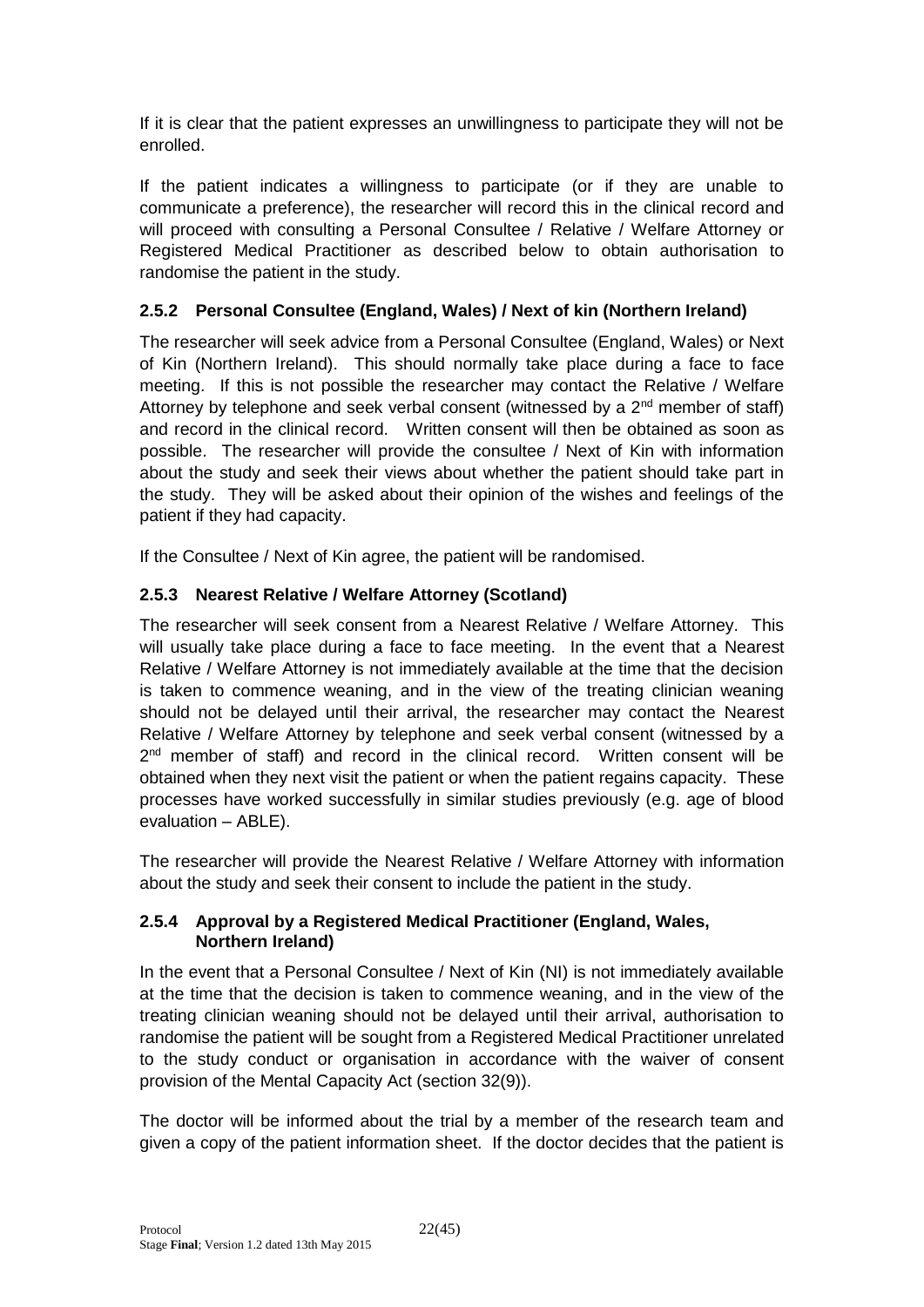suitable for entry into the study they will be asked to complete the relevant authorisation form.

In the event that a patient is randomised in the study by a Registered Medical Practitioner, the Personal Consultee / Next of Kin will be informed at the earliest opportunity and consent to continue with data collection will be sought using the process described below. If there is no Personal Consultee / Next of Kin the authorisation from the Medical Practitioner will remain in place.

### <span id="page-22-0"></span>**2.5.5 Follow-up stage: participant consent to continue**

Once the participant has recovered from the condition / treatment causing incapacity, and once free from sedative medications for more than 24 hours they will be approached to obtain permission to continue in the study. This will usually take place just prior to or after intensive care discharge. If consent to follow-up is not obtained prior to discharge, the hospital will contact the patient at their place of residence to seek consent to continue.

The consent to continue process will include assessment and documentation of capacity; providing written information about the study; allowing sufficient time for the patient to understand the material and ask questions; obtaining written informed consent.

If the participant agrees to continue in the study they will be asked to sign the Patient Consent Form which will then be counter signed by a member of the research team.

If the participant declines on-going participation in the study no further follow-up will take place. Data collected up until that point will be anonymised before returning to the coordinating centre.

In the rare event that the patient does not regain capacity or the hospital staff have been unable to obtain consent to continue, the consent from the Registered Medical Practitioner and / or the Personal Consultee / Next of Kin will continue.

# <span id="page-22-1"></span>**2.5.6 Responsibilities**

The Principal Investigator is responsible for ensuring that the consent processes described above are followed. Appropriate signatures and dates must be obtained prior to randomisation and collection of trial data. The consultation / consent process may be undertaken by any registered medical practitioner or allied health practitioner that has received training on taking consent, has been briefed about this study and has the approval of the site PI.

# <span id="page-22-2"></span>**2.6 Randomisation**

Once authorisation has been obtained for the patient to participate in the study the patient will be randomised to invasive or non-invasive weaning strategies. Patients will be randomised by web-based secure electronic randomisation; the randomisation telephone number if the website is unavailable will be as follows: 02476 150402 (9 a.m. – 5 p.m. Mon-Fri)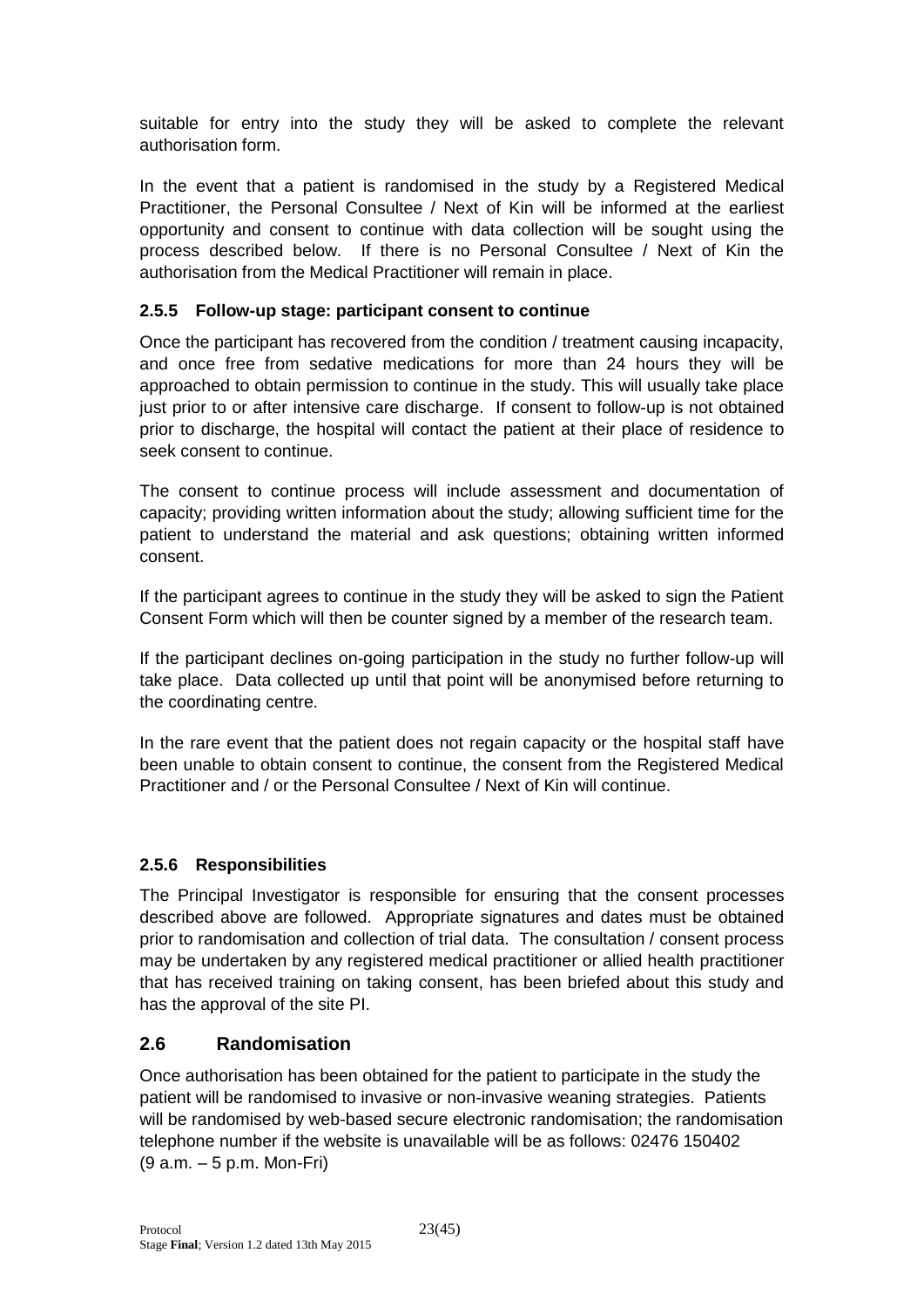Randomisation will be minimised by centre; presence / absence of COPD and postoperative / non-operative reason for admission. Participants will be allocated to invasive or non-invasive weaning strategies on a 1:1 allocation using a randomisation sequence. These processes will ensure that allocations remain secure prior to randomisation.

The randomisation service will ask to be provided with the patients' initials, date of birth and recruitment centre, confirmation that the patient fulfils the trial entry criteria and data for minimisation.

At the time of randomisation, each patient will be allocated a unique Participant Study Number which will be used throughout the study for participant identification.

Where possible the clinical record will be flagged to indicate enrolment in this study. An entry will be recorded in the clinical record noting the time of enrolment and the name of member of staff that authorised enrolment.

### <span id="page-23-0"></span>**2.6.1 Post-randomisation withdrawals and exclusions**

Participants may be discontinued from the study treatment and/or the study at any time without prejudice. Unless a participant explicitly withdraws their consent to follow-up, they should be followed-up wherever possible and data collected as per the protocol until the end of the trial.

Participants may be withdrawn from the study at the discretion of the Investigator and/or Trial Steering Committee due to safety concerns.

#### **2.6.1.1 Withdrawal of consent**

Participants may withdraw or be withdrawn (by their personal consultee or the intensive care consultant responsible for their care) from the study at any time without prejudice. In the event that the participant is withdrawn during the protocolised weaning element of the study, the clinician responsible for their care will determine the safest and most appropriate way to continue the weaning process outside of the study protocols.

In the event of a request to withdraw from the study, the researcher will determine which elements of the study are to be withdrawn from the following possibilities:

- The protocolised weaning intervention
- On-going data collection during hospital admission
- Confirmation of status at 30/90/180 days
- Contact for follow-up questionnaires

In the event that the participants requests withdrawal from all four elements, only anonymised data recorded up to the point of withdrawal will be included in the study analysis.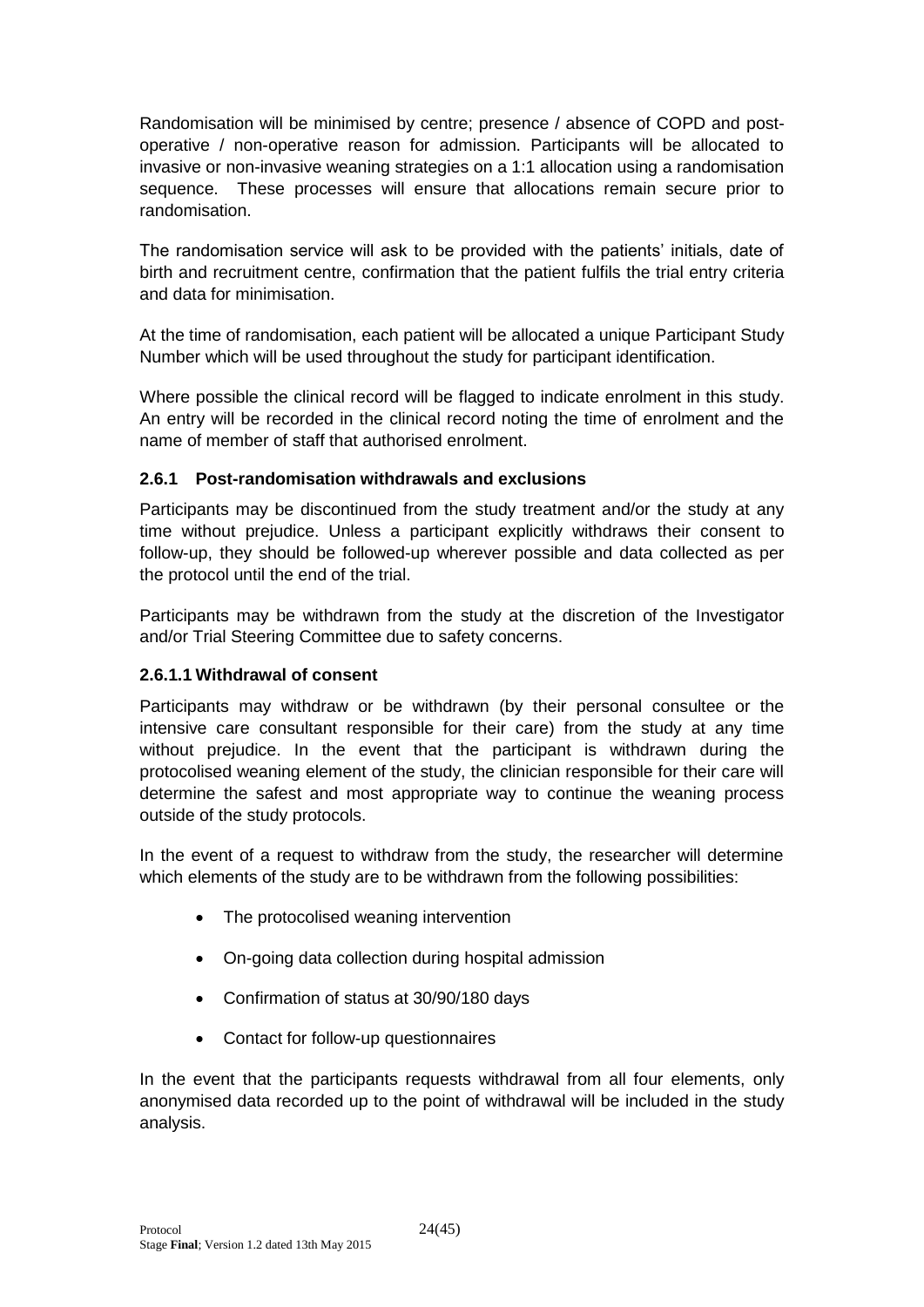#### <span id="page-24-0"></span> $3<sub>1</sub>$ **STUDY INTERVENTIONS**

The health technology being assessed is the use of NIV as an adjunct to protocolised weaning compared to protocolised weaning that does not include NIV following a failed spontaneous breathing trial.

### <span id="page-24-1"></span>**3.1 Protocolised invasive weaning arm**

The Breathe study manual provides detailed information on the protocolised weaning guidelines.

The patient should be allowed to recover prior to commencing the weaning regime.

Causes for distress / fatigue / weaning failure should be sought and corrective treatments initiated as appropriate.

#### *Invasive weaning protocol*

The patient will be restarted on pressure supported ventilation at the previous settings.

The level of pressure support (Psupp) should be titrated to achieve patient comfort and respiratory rate < 30 breaths min<sup>-1</sup>.

Assess the patient at least 2 hourly.

If there are no *signs of distress / fatigue* then the level of Psupp will be reduced by 2 cmH2O. This cycle will be repeated as tolerated. If at any stage the patient develops signs of distress / fatigue then the Psupp should be increased by 2 cmH<sub>2</sub>O. FiO<sub>2</sub> will be titrated to maintain  $SaO<sub>2</sub> > 90$ %.

A further SBT will take place each morning. This cycle will continue until the patient has either been extubated (due to passing the SBT or tolerating Psupp 5 cmH<sub>2</sub>O) or a tracheostomy is performed.

If a patient continues to show signs of distress or fatigue despite increases in pressure support and treating any reversible causes they may be taken temporarily off the weaning protocol. The treating clinician will determine the off protocol ventilation strategy. It may include for example increase in sedation and / or an alternative ventilation mode. The patient should be re-assessed at least daily (or more frequently at the discretion of the clinician) for readiness to wean. When the patient is ready to wean, the weaning protocol should be re-started.

This active weaning protocol should occur between 8am-10pm. Unless the patient develops signs of fatigue or distress, ventilator settings will not be changed overnight. The invasive weaning regime should continue until either the patient is extubated or a tracheostomy is performed.

# <span id="page-24-2"></span>**3.2 Protocolised non-invasive arm**

The Breathe study manual provides detailed information on the protocolised weaning guidelines.

The patient should be allowed to recover prior to commencing the weaning regime.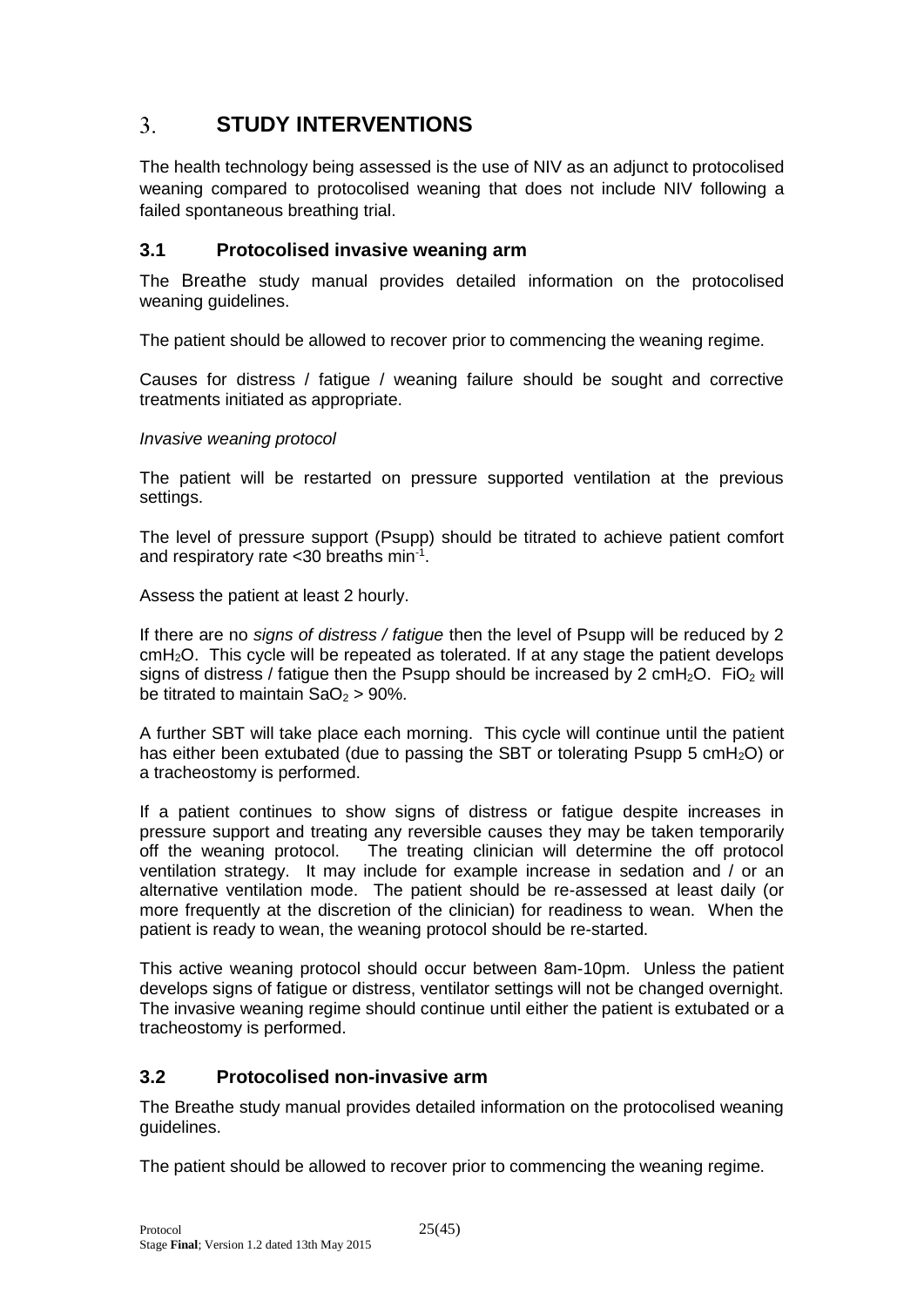Causes for distress / fatigue / weaning failure should be sought and corrective treatments initiated as appropriate.

#### *Non-invasive weaning protocol*

Patients allocated to the NIV arm will be extubated and immediately provided with NIV with an equivalent level of pressure support and PEEP to the ventilator settings prior to extubation.

The level of pressure support (IPAP) should be titrated to achieve patient comfort and respiratory rate < 30 breaths min<sup>-1</sup>.

Assess the patient at least 2 hourly.

If *no signs of distress / fatigue* occur then either remove the NIV and allow the participant to undergo a self-ventilation trial OR reduce IPAP by 2cm  $H_2O$ . Supplemental oxygen (equivalent to the previous  $FiO<sub>2</sub>$ ) should be provided via a standard oxygen mask.

If no *signs of distress or fatigue* develop during the self-ventilation trial, Reassess the patient and consider continuing unsupported ventilation with inhaled oxygen being provided as required.

If the participant subsequently develops *signs of distress or fatigue*, NIV will be restarted (as below). Otherwise the participant will continue with unsupported selfventilation. FiO<sub>2</sub> will be titrated to maintain  $SaO<sub>2</sub> > 90$ %.

If *signs of distress or fatigue* develop NIV will be re-instated at the previous settings. The level of pressure support (Psupp) will be titrated to achieve participant comfort and a respiratory rate  $<$  30 breaths min<sup>-1</sup>. Causes for distress / fatigue / weaning failure will be sought and corrective treatments initiated as appropriate. The participant will be reassessed every 2 hours. If there are no *signs of distress / fatigue* then a further trial of self-ventilation will be commenced as described above.

If a patient continues to show signs of distress or fatigue despite increases in IPAP and treating any reversible causes they may be taken temporarily off the weaning protocol. The treating clinician will determine the off protocol strategy which may include re-intubation, cautious use of sedation and / or an alternative ventilation mode. The patient should be re-assessed at least daily (or more frequently at the discretion of the clinician) for readiness to wean. When the patient is ready to wean, the weaning protocol should be re-started.

This active weaning protocol should occur between 8am-10pm. Unless the patient develops signs of fatigue or distress, ventilator settings will not be changed overnight.

The NIV weaning protocol should stop when the participant tolerates 12 hours unsupported spontaneous ventilation.

### <span id="page-25-0"></span>**3.3 Standardised care protocols**

#### <span id="page-25-1"></span>**3.3.1 Criteria for re-intubation**

The decision to re-intubate a participant is a clinical decision and will be made by the clinician responsible for the participant at the time of assessment. The decision to re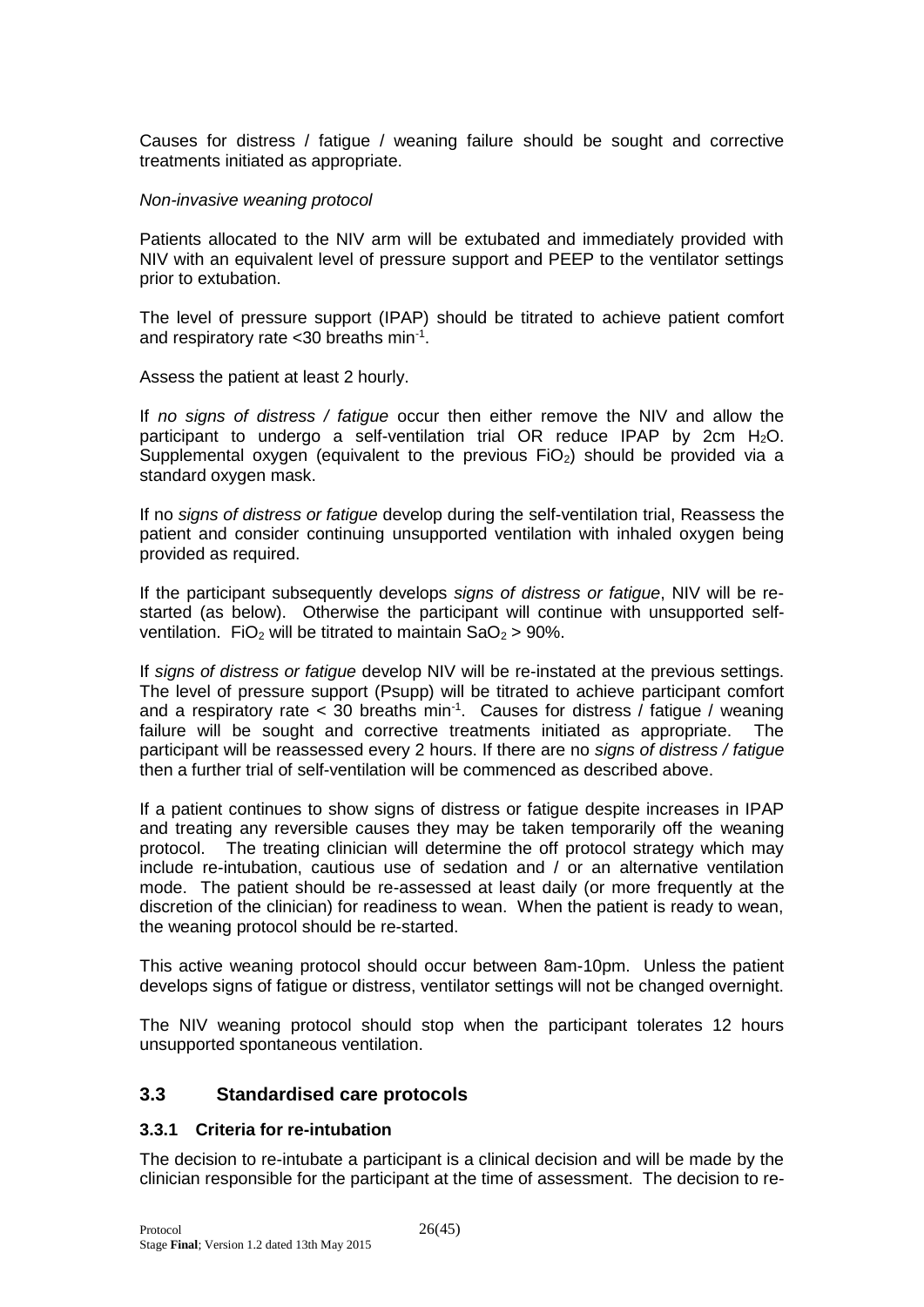intubate or not re-intubate can be complex and may include factors outside the predefined re-intubation criteria below (for example where a subsequent decision to limit treatment has been taken).

The CRF will record when a participant meets the pre-defined re-intubation criteria below and when they are actually re-intubated.

Pre-defined re-intubation criteria will be any of the following:

- cardiac or respiratory arrest
- respiratory pauses with loss of consciousness or gasping for air
- severe psychomotor agitation inadequately controlled by sedation
- persistent inability to remove respiratory secretions
- heart rate  $\leq 50$  or  $\geq 140$  bpm with loss of alertness
- haemodynamic instability unresponsive to fluids and vasoactive drugs
- requirement for surgery or other interventional procedure which requires deep sedation or anaesthesia

### <span id="page-26-0"></span>**3.3.2 Criteria for tracheostomy**

The decision for timing of tracheostomy rests with the treating clinician. We suggest that tracheostomy may be considered after at least 7 days has elapsed from the time of initial intubation. Indications for tracheostomy are (i) persistent requirement for invasive mechanical ventilation (ii) inability to protect airway (iii) persistent inability to remove respiratory secretions.

### <span id="page-26-1"></span>**3.3.3 Standardised ventilation bundle**

The Department of Health "High Impact Intervention No.5 – Care bundle for ventilated patients" mandates ICUs to have in place sedation protocols; prevention of ventilator associated pneumonia (head up position; oral decontamination; sedation hold; peptic ulcer prophylaxis (drug or enteral feeding). We will ensure each site have relevant protocols for these requirements in place. Compliance will be recorded on the case report form.

### <span id="page-26-2"></span>**3.4 Adherence**

Protocol adherence with sedation, weaning and ventilator bundles will be recorded daily. The proportion of time operating "within protocol" will be monitored for each site and across the study. Differences between the proportion of time spent "within protocol" will provide an early alert to potential differences between arms. Regular audit, feedback and corrective actions will minimise the likelihood of protocol noncompliance. We will monitor withdrawal rates in both arms of the trial closely.

Adherence will be classified as:

- full adherence (> 75% of 24 hour period within protocol)
- partial adherence (< 75% of 24 hour period within protocol)
- off protocol (weaning protocol suspended. Record reason for suspending weaning protocol in CRF).

# <span id="page-26-3"></span>**3.5 Blinding**

By the nature of the interventions it is not possible to blind clinicians to whether a participant has been randomised to the invasive or non-invasive treatment arm. We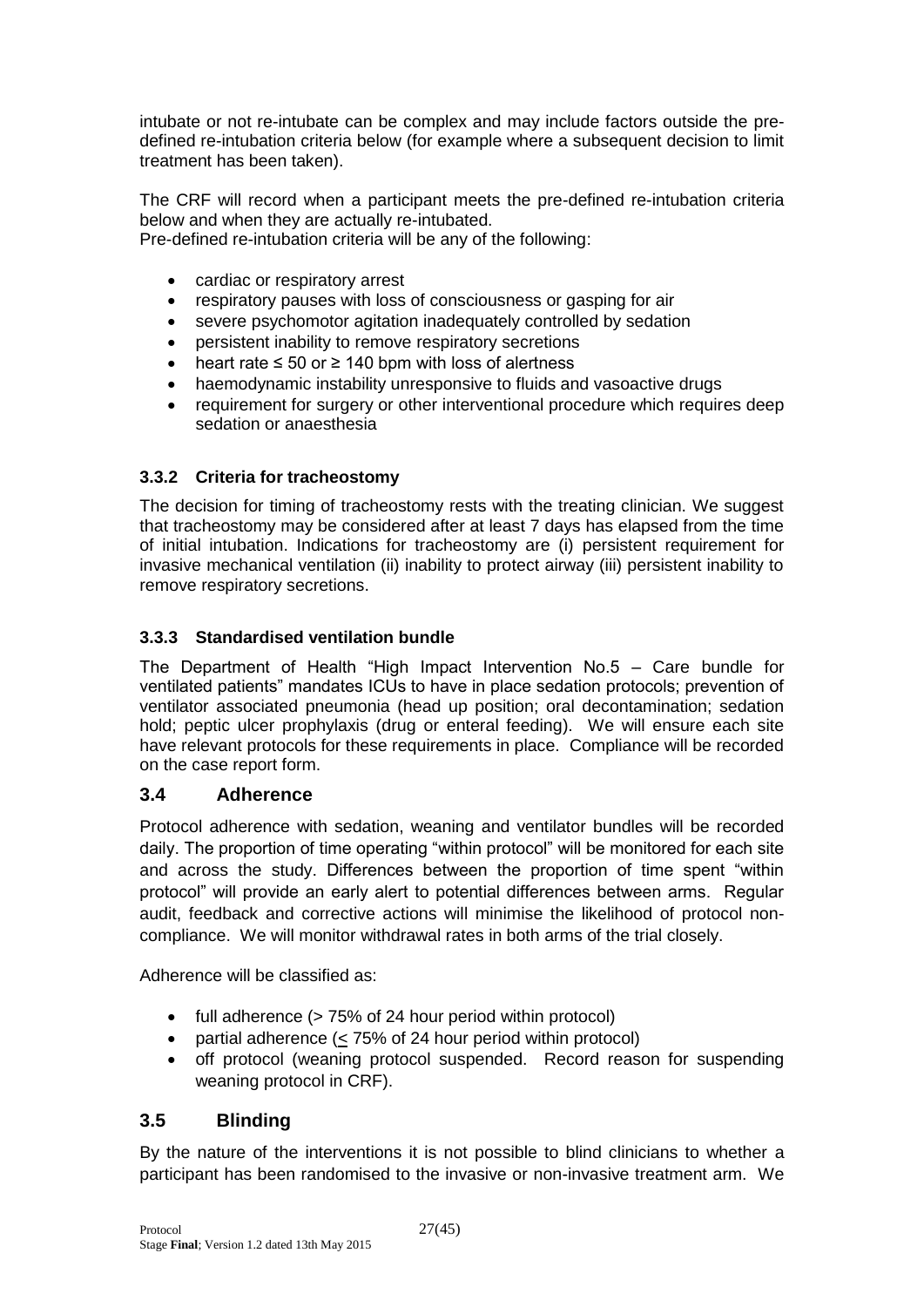have therefore given careful consideration to the strategies that we will use to minimise the risk of bias as a consequence of this knowledge.

The use of secure electronic randomisation with a randomisation sequence of variable block size will reduce the risk of selection bias. The use of standardised adjunctive care bundles will decrease the likelihood of performance bias. The risk of detection bias will be minimised by the use of protocols with clear, unambiguous criteria for discontinuation of invasive and NIV. Intensive care clinical charts provide contemporaneous, hour by hour records of the participant physiology and current treatments. This will enable outcomes to be verified by both site staff and the coordinating centre. It is our experience that in this patient group (ICU patients) withdrawal rates are typically < 2%. On the rare occasions that a patient or their legal representative chooses to withdraw from the study we will seek their permission to retain data collected up until that point and to continue to collect the main outcome data. Our experience is that participants are normally happy to proceed on this basis. These approaches should minimise the risk of attrition bias. Source verification (from clinical records) and hospital computer records will be used to minimise the risk of reporting bias. The main clinical and resource utilisation outcomes of this study (e.g. ventilation status (hourly); death; level 2/3 care; adverse events, antibiotic uses are recorded contemporaneously on patient clinical records and hospital information systems.

#### <span id="page-27-0"></span> $\overline{4}$ . **METHODS AND ASSESSMENTS**

# <span id="page-27-1"></span>**4.1 Schedule of delivery of intervention and data collection**

Study assessments are summarised in Table 1. It is anticipated that after randomisation, most participants will be in intensive care for on average for 5-10 days, followed by a hospital stay of similar duration. Clinical data will be recorded daily during ICU stay. The only daily clinical data that will be collected after ICU discharge are antibiotic usage (for antibiotics started in intensive care).

| Visit                           | Initial      | ICU stay     | Hospital<br>stay | 30 day | 3 month | 6 month |
|---------------------------------|--------------|--------------|------------------|--------|---------|---------|
| Informed consent                | ✓            |              |                  |        |         |         |
| Medical history                 | ✓            |              |                  |        |         |         |
| Inclusion/exclusion<br>criteria | ✓            |              |                  |        |         |         |
| Intervention                    | $\checkmark$ | $\checkmark$ |                  |        |         |         |
| <b>Clinical variables</b>       | ✓            | $\checkmark$ | ✓                |        |         |         |

#### <span id="page-27-2"></span>**Table 1: Study Assessments**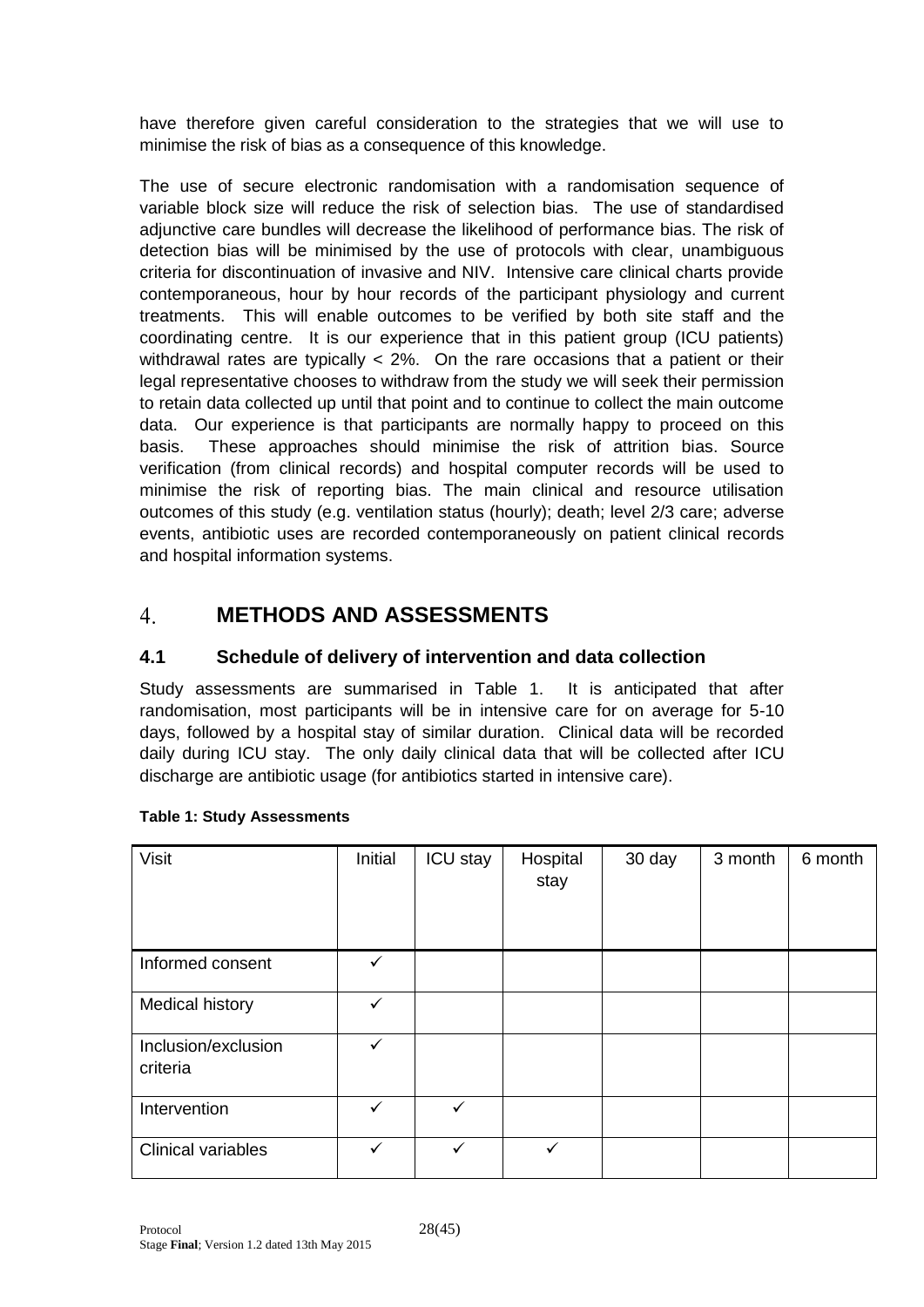| <b>Visit</b>                                       | Initial | ICU stay     | Hospital<br>stay | 30 day | 3 month | 6 month |
|----------------------------------------------------|---------|--------------|------------------|--------|---------|---------|
| Quality of Life/Health<br><b>Economic Outcomes</b> |         |              | ✓                |        |         | ✓       |
| Adverse events                                     |         | $\checkmark$ | ✓                | ✓      |         |         |
| Survival status                                    |         | $\checkmark$ |                  | ✓      |         |         |

#### <span id="page-28-0"></span> $5.$ **ADVERSE EVENT MANAGEMENT**

### <span id="page-28-1"></span>**5.1 Definitions**

### <span id="page-28-2"></span>**5.1.1 Adverse Events (AE)**

An adverse event is defined as any untoward medical occurrence in a subject and which does not necessarily have a causal relationship with this treatment.

The following are expected adverse events and will be recorded in the CRF:

- Nasal / skin / mouth sores / irritation
- Vomiting
- **•** Gastric distension
- Barotrauma
- Non-respiratory infection
- Arrhythmia

These events will be included as part of the safety analysis for the trial and do not need to be reported separately to the Trial Coordinating Centre.

### <span id="page-28-3"></span>**5.1.2 Serious Adverse Events (SAEs)**

A serious adverse event is an AE that fulfils one or more of the following criteria:

- Results in death
- Is immediately life-threatening
- Requires hospitalisation or prolongation of existing hospitalisation
- Results in persistent or significant disability or incapacity
- Is a congenital abnormality or birth defect
- Any other important medical condition which, although not included in the above, may require medical or surgical intervention to prevent one of the outcomes listed.

The causality (i.e. relationship to trial treatment) and expectedness (expected or unexpected) will be assessed by the investigator(s) and recorded on the SAE form.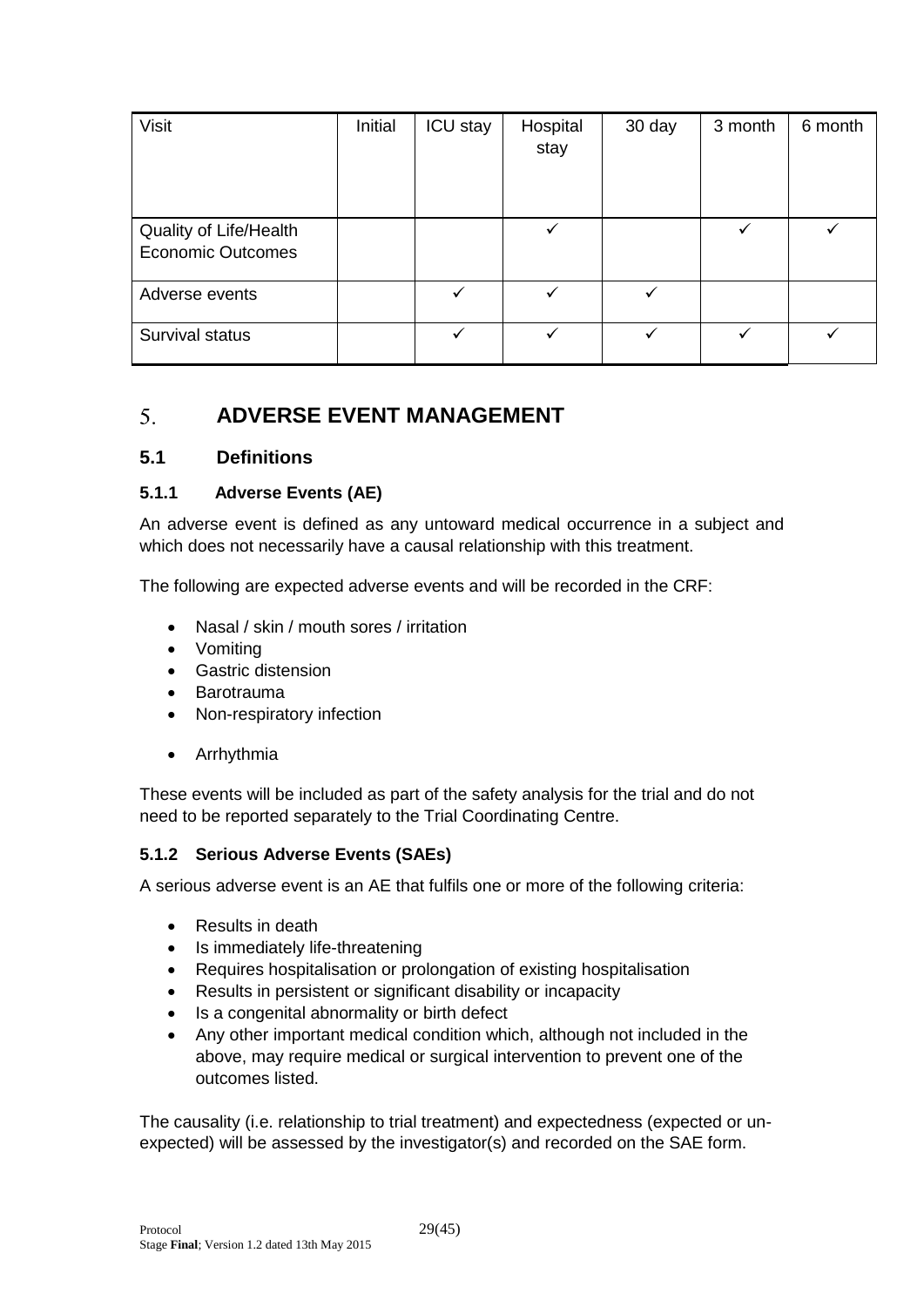<span id="page-29-1"></span>

| Table 2: Relationship of SAEs to study intervention |  |  |
|-----------------------------------------------------|--|--|
|-----------------------------------------------------|--|--|

| Relationship<br>to study intervention | Description                                                                                                                                                                                                                                                                                                                                 |
|---------------------------------------|---------------------------------------------------------------------------------------------------------------------------------------------------------------------------------------------------------------------------------------------------------------------------------------------------------------------------------------------|
| Unrelated                             | There is no evidence of any causal relationship                                                                                                                                                                                                                                                                                             |
| Unlikely to be<br>related             | There is little evidence to suggest there is a causal<br>relationship (e.g. the event did not occur within a<br>reasonable time after administration of the trial<br>medication or device). There is another reasonable<br>explanation for the event (e.g. the patient's clinical<br>condition, other concomitant treatment).               |
| Possible<br>relationship              | There is some evidence to suggest a causal<br>relationship (e.g. because the event occurs within a<br>reasonable time after administration of the trial<br>medication or device). However, the influence of<br>other factors may have contributed to the event<br>(e.g. the patient's clinical condition, other<br>concomitant treatments). |
| Probable<br>relationship              | There is evidence to suggest a causal relationship<br>and the influence of other factors is unlikely.                                                                                                                                                                                                                                       |
| Definitely related                    | There is clear evidence to suggest a causal<br>relationship and other possible contributing factors<br>can be ruled out.                                                                                                                                                                                                                    |

Related and unexpected SAEs that occur between trial entry and 30 days post randomisation will be reported using the mechanism described in Section 5.2.

# <span id="page-29-0"></span>**5.1.3 Expected SAEs that do not require separate reporting**

Because the Breathe study is recruiting a population that is already in a lifethreatening situation, it is expected that many of the participants will experience SAEs. Events that are expected in this population and those that are collected as outcomes of the trial should not be reported as SAEs. This includes:

- Death
- Organ failure
- Pneumonia
- Re-intubation
- Tracheostomy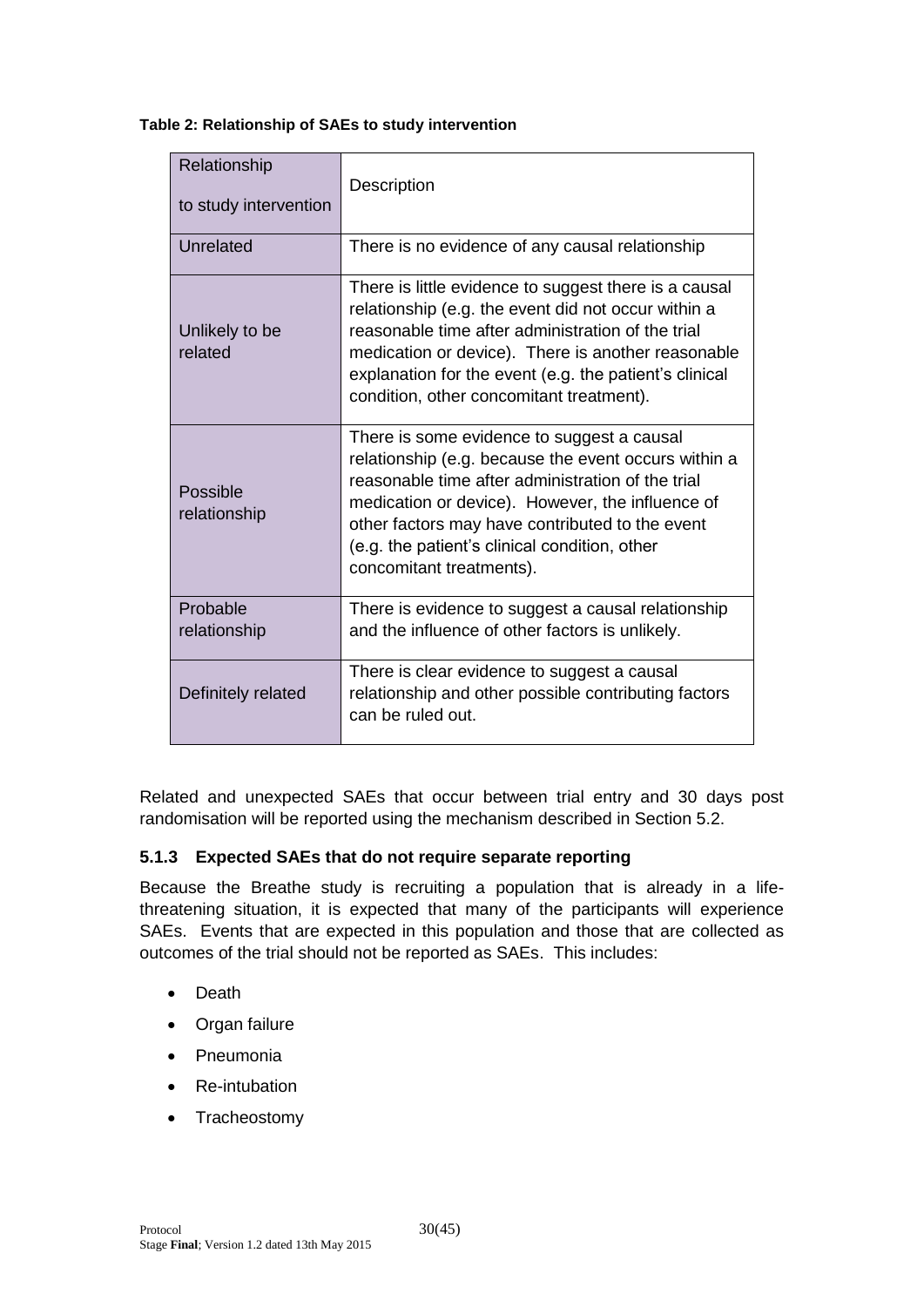# <span id="page-30-0"></span>**5.2 Reporting SAEs**

All serious adverse events (SAE) as defined above will be entered onto the Serious Adverse Event reporting form and faxed to dedicated fax at WCTU within 24 hours of the investigator becoming aware of them.

Once received, causality and expectedness will be confirmed by the Chief Investigator. SAEs that are deemed to be unexpected and related to the study will be notified to the Research Ethics Committee (REC) within 15 days. All such events will be reported to the Sponsor, Trial Steering Committee and Data Monitoring Committee at their next meetings.

All participants experiencing SAEs will be followed-up as per protocol until the end of the trial.

#### <span id="page-30-1"></span> $6<sup>1</sup>$ **END OF STUDY**

The study will end when 920 participants have been randomised and the last participant has completed final follow-up.

The study will be stopped prematurely if:

- Mandated by the Ethics Committee
- Following recommendations from the Data Monitoring and Ethics Committee (DMEC)
- Funding for the trial ceases

The Ethics Committee that originally gave a favourable opinion of the study will be notified in writing if the study has been concluded or terminated early.

#### <span id="page-30-2"></span> $7<sup>1</sup>$ **DATA MANAGEMENT**

# <span id="page-30-3"></span>**7.1 Training issues**

To ensure accurate, complete and reliable data, the Study Coordinating Centre will do the following:

- Provide instructional material to the trial site(s)
- Provide support to the site PI in running a site initiation meeting. This session will give instructions on the protocol, the completion of Case Report Forms and study procedures
- Make periodic visits to the study sites
- Be available for consultation and stay in contact with the study site personnel by mail, telephone and/or fax
- Review and evaluate Case Report Form (CRF) data, source data (as required), detect errors in data collection and request data clarification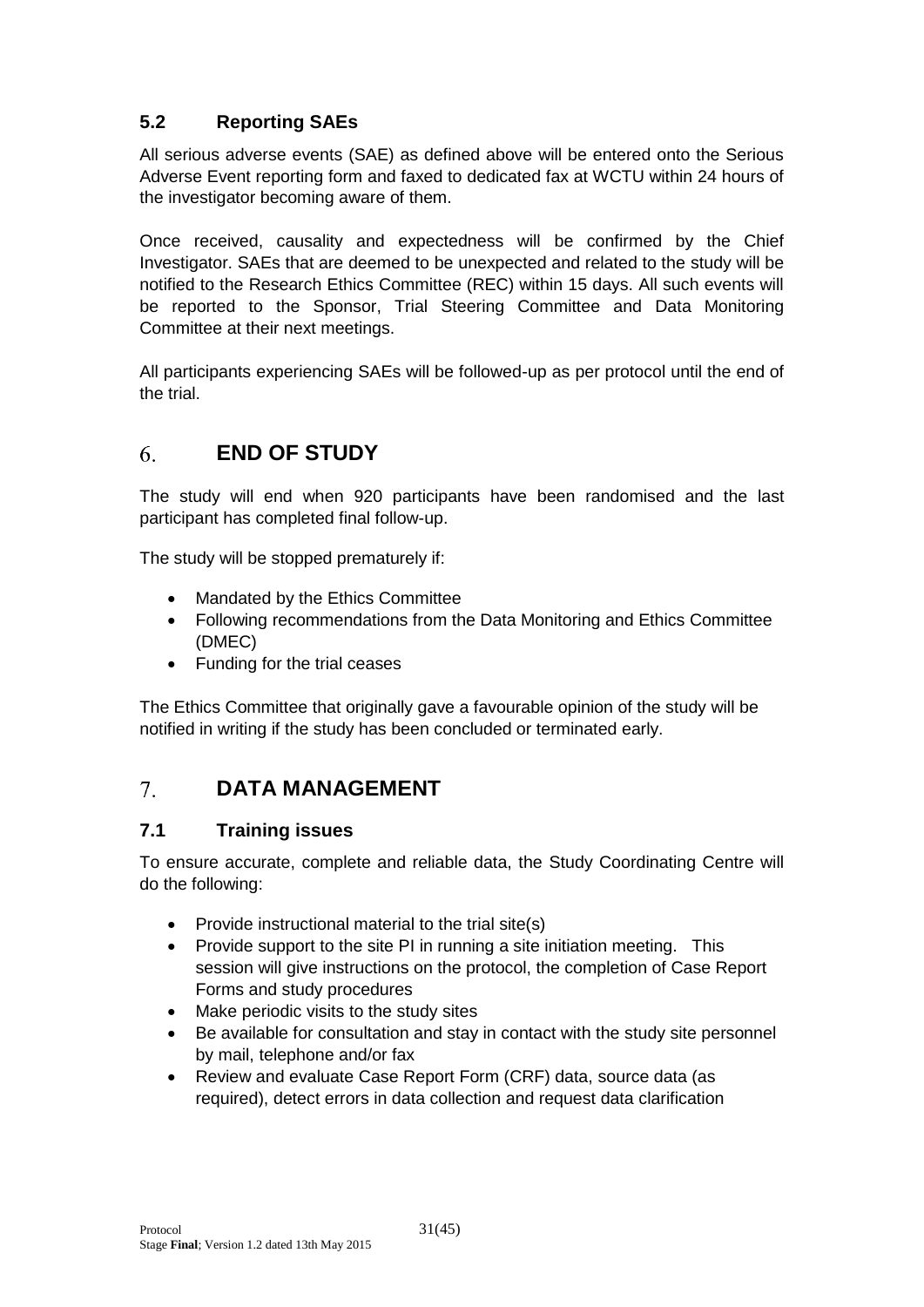# <span id="page-31-0"></span>**7.2 Data collection and management**

All data for an individual participant will be collected by each Principal Investigator or their delegated nominees and recorded in the CRF. Participant identification in the CRF will be through their unique Participant Study Number allocated at the time of randomisation and initials. Data will be collected from the time the patient is considered for entry into the trial through to their discharge from hospital. In the event that a participant is transferred to another hospital, the trial team will liaise with the receiving hospital to ensure complete data collection.

Data will be collected in duplicate using non-carbon required forms. Once a participant has been discharged from hospital and all data entered into the CRF, the top copy of each form will be returned to the Study Coordinating Centre. The bottom copy of the CRF will be retained at the recruiting centre. The study number, name, address and other contact details of all participants who survive will be supplied to the Study Coordinating Centre at the time of hospital discharge to allow follow-up questionnaires to be posted to the participant at three and six months.

Submitted data will be reviewed for completeness and entered onto a secure, backed-up bespoke database. Due care will be taken to ensure data safety and integrity, and compliance with the Data Protection Act 1998.

Data collection will use instruments optimised using data collection pilots before recruitment starts. Data collection will be restricted to variables required to define patient characteristics at enrolment, to monitor the treatment received, to monitor adverse effects and to determine quality of life and the use of healthcare resources.

In brief the data set will include:

### Variables describing baseline characteristics

- Patient identifiers
- Inclusion and exclusion criteria
- APACHE II (at admission)
- Admission diagnosis
- Presence of COPD (defined by BTS/NICE criteria OR current treatment for COPD)
- Measured or estimated height and weight and calculated BMI
- Duration of ventilation prior to randomisation
- CAM-ICU

Variables collected daily from randomisation until discharge from ICU

- Ventilation status (IMV, NIV, self-ventilating)
- Organ support requirements (defined by the mandatory DH Critical Care Minimum Dataset)
- Level of critical care support required (level 0-3, where 0 and 1 define readiness for ICU discharge)
- Antibiotic use for respiratory and non-respiratory infection
- Tracheostomy
- Criteria met for re-intubation and actual re-intubation
- Adverse events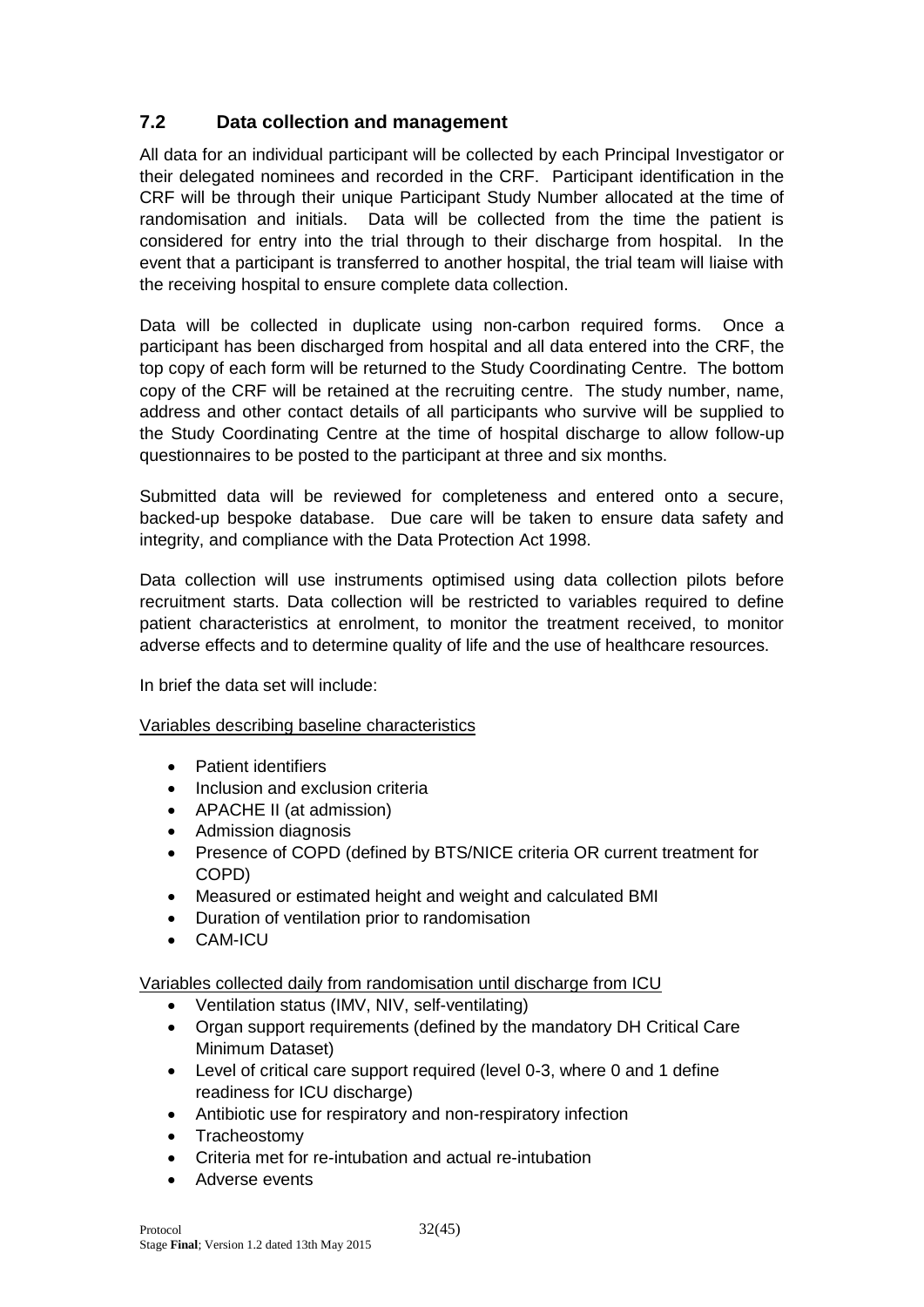- Deaths
- Sedation usage
- Weaning and ventilator bundle compliance

### Variables collected after ICU discharge

- Antibiotic use for respiratory and non-respiratory infection started within ICU
- Acute hospital discharge date and status (to calculate acute hospital length of stay).

#### Variables collected after hospital discharge

- Vital status up to 180 days post randomisation
- EQ-5D and SF-12 questionnaire at three and six months, after verification of vital status with telephone follow-up for non-responders. Incentives will be used to improve return rates[48].
- Healthcare resource use questionnaire at three and six months after verification of vital status with telephone follow-up for non-responders. Incentives may be used to improve return rates (e.g. £5-£10 voucher).

Participant survival after discharge from hospital will be determined using the NHS Strategic Tracing Service.

Following being informed of a participants discharge, WCTU will send a card thanking them for their participation in the study and reminding them we will be back in touch in three months' time.

All survivors will be followed up at three and six months after randomisation by postal questionnaire. Any deaths after discharge from hospital will be identified using the NHS Strategic Tracing Service (NSTS), to avoid sending questionnaires to patients who have died. Study participants will be asked to let the Coordinating Centre know if they move house at any time after hospital discharge; NSTS will enable us to locate any who move without informing the Coordinating Centre. The follow-up questionnaire will collect data on disability and health-related quality of life, using the EQ-5D and SF-12 questionnaires. If questionnaires are not returned a maximum of two telephone contacts will be made to the study participant to check that the questionnaire has been received and the participant is happy to complete it, followed by a second copy of the questionnaire and telephone contacts in the event of nonreturn. If the second questionnaire is not returned the participant will be contacted and the outcome data collected over the telephone where possible.

### <span id="page-32-0"></span>**7.3 Database**

The database will be set up by the Programming Team at WCTU and all specifications (i.e. database variables, validation checks, screens) will be agreed between the programmer, statistician and trial coordinator.

# <span id="page-32-1"></span>**7.4 Data Storage**

All essential documentation and trial records will be stored by WCTU in conformance with the applicable regulatory requirements and access to stored information will be restricted to authorised personnel.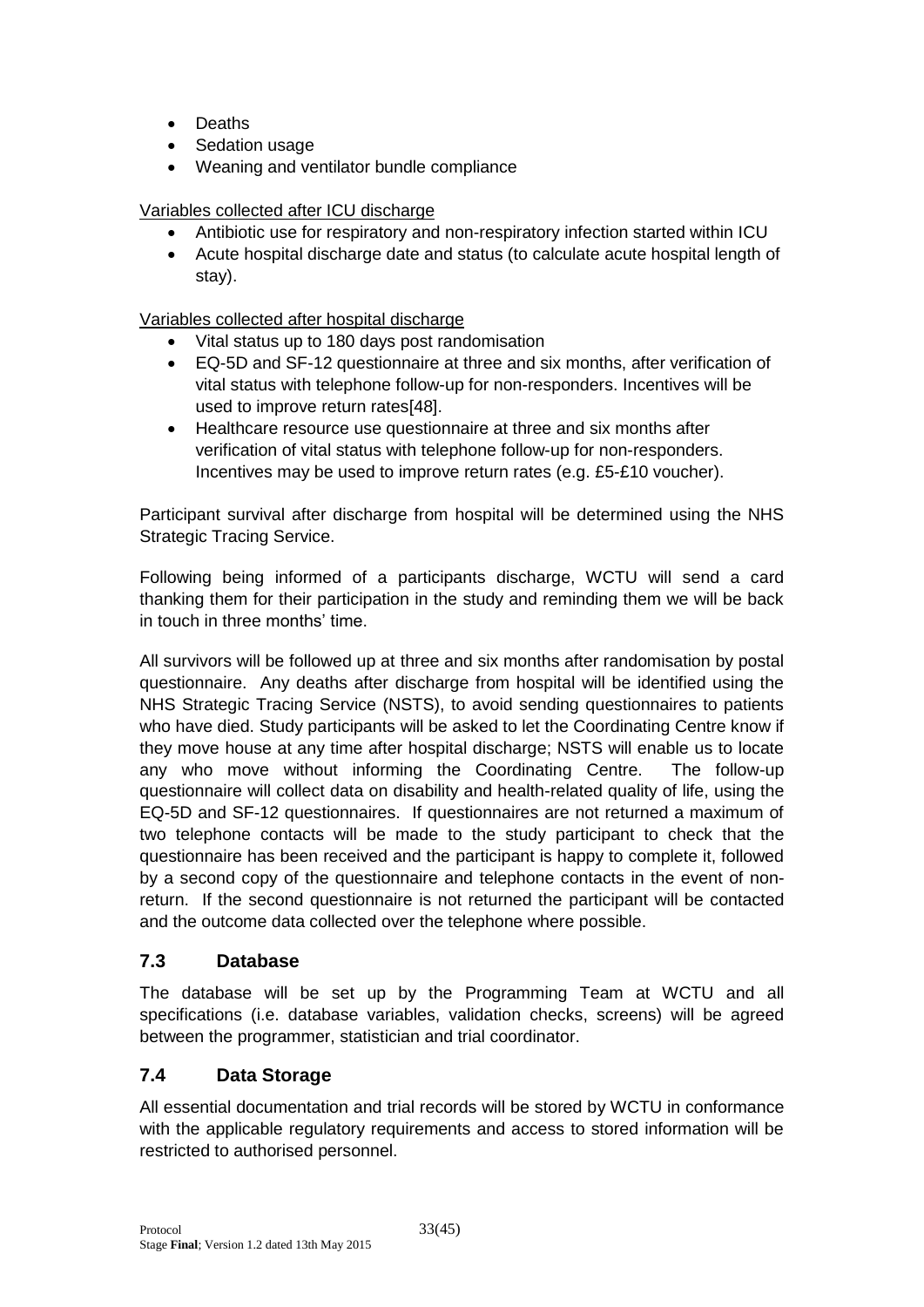# <span id="page-33-0"></span>**7.5 Archiving**

Study documentation and data will be archived for five years after completion of the study. Trial Master File and associated data will be archived by WCTU, trial data generated at study sites will be archived according to local policy.

#### <span id="page-33-1"></span>8. **DATA ANALYSIS**

### <span id="page-33-2"></span>**8.1 Power and Sample Size**

<span id="page-33-3"></span>The original sample size was set at 920 patients to detect a hazard ratio of 0.8 between the intervention and control groups for the primary outcome with 80% power, allowing for time to discontinuation of ventilation to be undefined for a 30% of participants because of death in the ICU, and 2% of participants to have missing outcome data because of withdrawal from the trial. This equated to a 36 hour difference in the time to liberation from ventilation based an average of 6.4 days in the standard care group drawn from a 5 centre audit of weaning duration in the UK.

The trial management group reviewed the sample size requirements eighteen months in to the trial in light of slower than anticipated recruitment. Analysis of the duration of ventilation amongst patients in the control arm noted the distribution of data was skewed, indicating that the median duration of weaning, which was 2.9 days) would be a better estimate for the sample size calculation.

Using a median value of 2.9 days and a minimally clinically important difference of 24 hours provides an associated hazard ratio (HR) of 1.53. However, it is anticipated that the hazards may not be constant over time (as assumed for the exponential distribution) and that the hazards are quite likely to decrease over time. For this reason we used a Weibull distribution, as it computes a shape parameter, *p*, which allows for non-constant hazards. The value of *p* was estimated to be 0.918, thus giving a HR of 1.48.

Based on these data, a minimum sample size of 280 would provide 90% power to detect a clinically meaningful median difference of 24 hours between the intervention and control group for the primary outcome at a 5% significance level. However, we anticipate that around 23% will be lost to follow-up. Thus, inflating the above sample size estimate by 23%, to allow for loss to follow-up results in a final sample size of 364 (182 patients in each arm).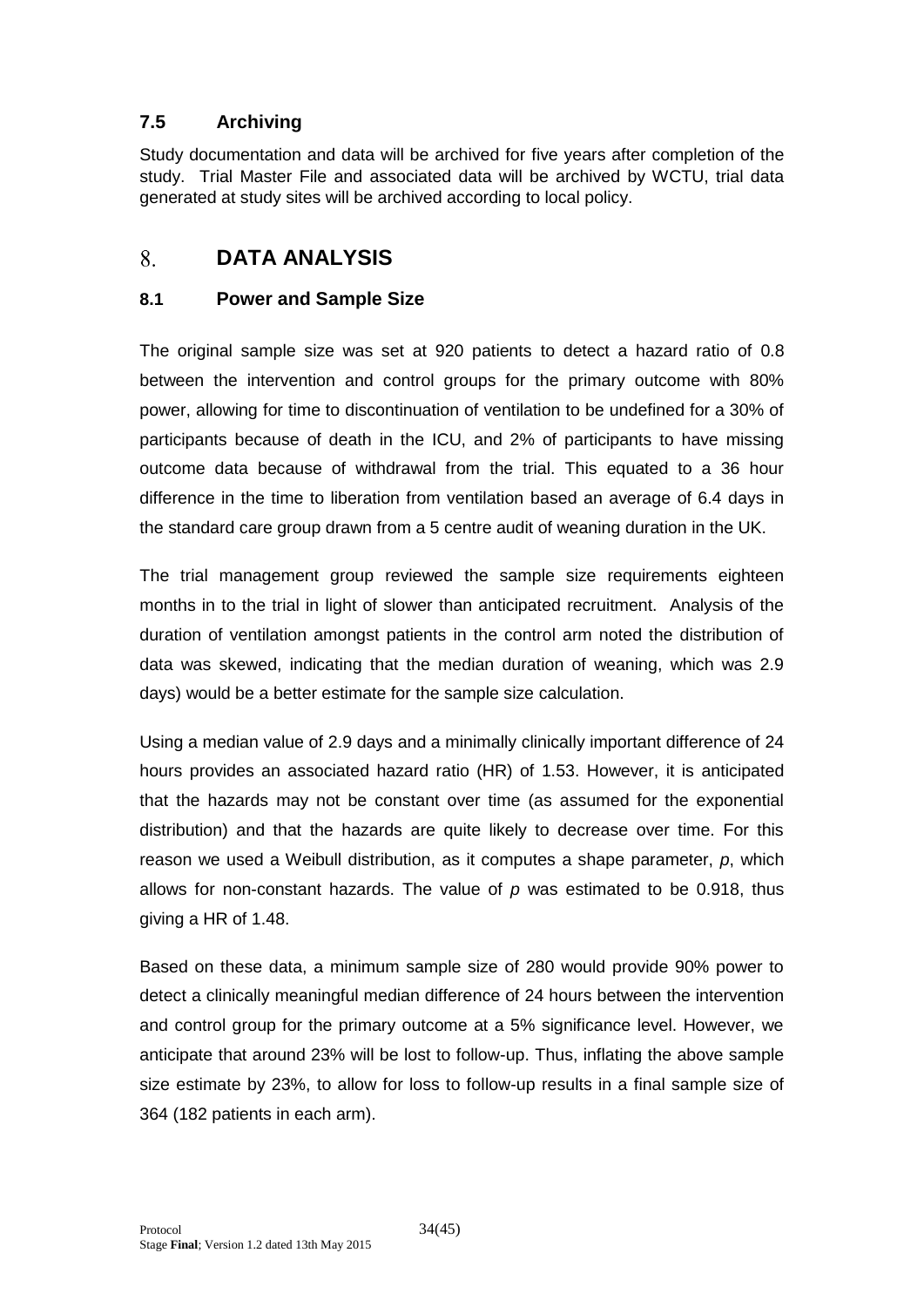The revised sample size was approved following review by the Data Monitoring Committee, Trial Steering Committee and the National Institute for Health Research (NIHR).

# <span id="page-34-0"></span>**8.2 Statistical analysis**

Analysis of the study will be by intention to treat i.e. all participants will be analysed as part of the group to which they were originally randomised. A per protocol sensitivity analysis will be performed in the event of substantial non-compliance. Analysis of the primary outcome, time to liberation from ventilation, and other time to event outcomes, will use survival analysis methods to estimate the hazard ratio and 95% confidence interval. The analysis is complicated by the fact that a proportion of participants will die before the end of ventilation, and hence their time to liberation from ventilation is undefined. It is incorrect to treat such cases as missing or censored data, or to impute a value for time to liberation from ventilation. Survival analysis methods that correctly allow for the competing risk of death have been developed [35, 49] and will be used. Mortality at 30, 90 and 180 days will be compared between the NIV and control groups by calculating risk ratios and 95% confidence intervals. Continuous outcomes such as health related quality of life will be compared by mean differences and 95% confidence intervals. Sensitivity analyses will explore the effects of adjustment for any potential baseline differences between the groups. Three pre-specified subgroup analyses will be undertaken: (1) responsibility for weaning processes (physician led; multi-professional); (2) presence/absence of COPD (3) post-operative / non-operative. Subgroup analyses will be performed, for the primary outcome, by inclusion of interaction terms in Cox regression models.

The study will be monitored by a DMEC, and interim analyses of the accumulating data will be performed on a schedule determined by the DMEC. A detailed statistical analysis plan will be drawn up by the study statistical team during the trial, and will be approved by the DMEC before any final analysis is undertaken.

# <span id="page-34-1"></span>**8.3 Economic Evaluation**

An economic evaluation will be integrated into the study design. The economic evaluation will be conducted from the recommended NHS and personal social services (PSS) perspective[37]. Data will be collected on the health and social service resources used in the treatment of each trial participant during the period between randomisation and six months post-randomisation. Trial data collection forms will record the duration of each form of hospital care by level of intensity, adjunctive interventions, analgesic and broader medication profiles, tests and procedures. Observational research may be required to detail additional staff and material inputs associated with clinical complications. At three and six months postrandomisation, trial participants or, where necessary, appropriate proxies will be asked to complete economic questionnaires profiling hospital readmissions and postdischarge health and social community care resource use. For the purposes of a sensitivity analysis that will conduct the economic evaluation from a societal perspective, out-of-pocket expenses, and costs associated with lost productivity will also be measured. Current UK unit costs will be applied to each resource item to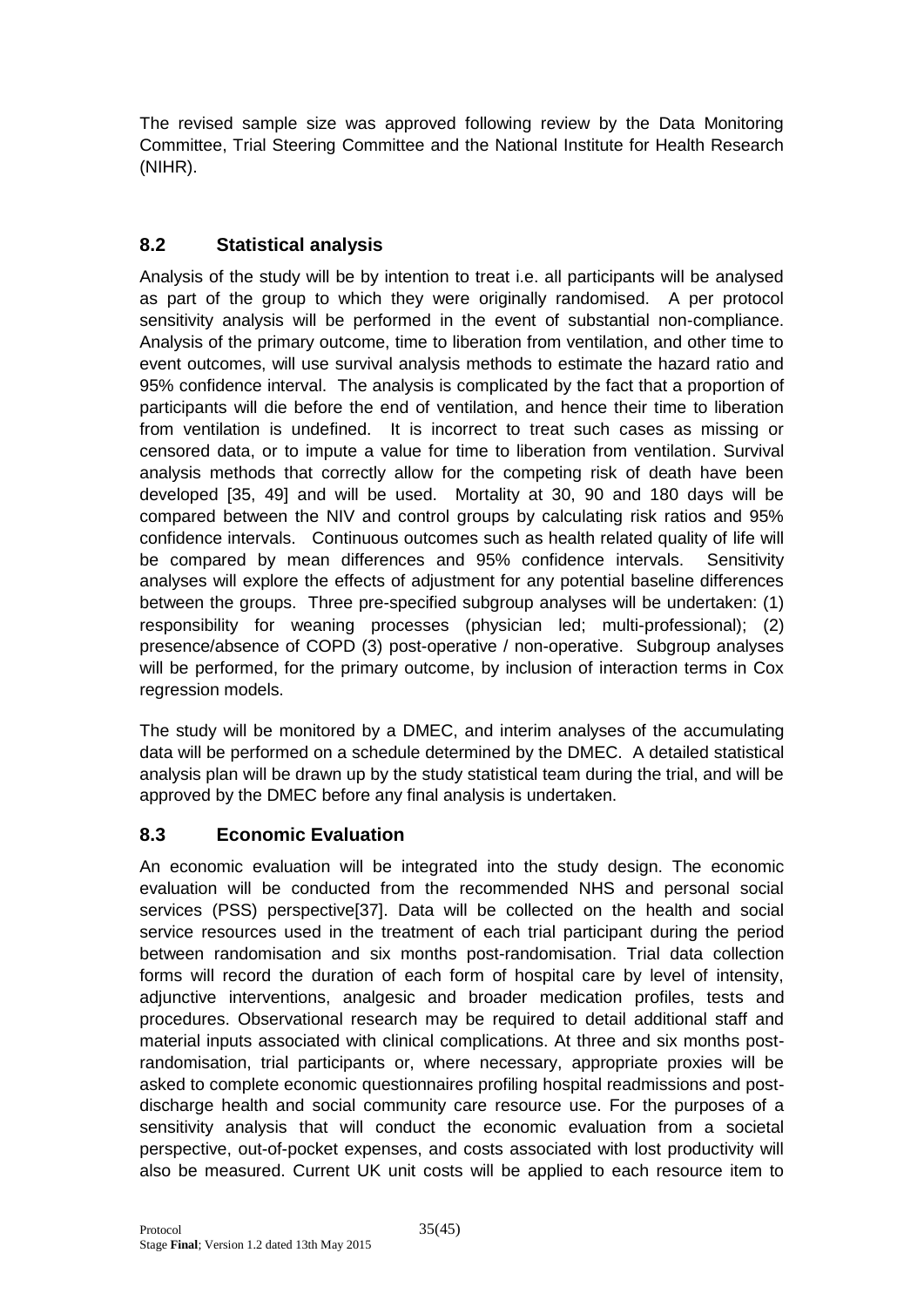value total resource use in each arm of the trial. A per diem cost for each level of hospital care, delineated by level of intensity, will primarily be calculated using national tariffs. However, primary research that uses established accounting methods may also be required to estimate costs unique to this trial. This may entail obtaining costs from NHS finance departments and apportioning these to different categories of patient using a 'top-down' methodology. Trial participating centres will be visited to ensure consistency in cost apportionments.

The unit costs of community health and social services will largely be derived from national sources[38], although some calculations from first principles using established accounting methods may also be required[39]. Trial participants or, where necessary, appropriate proxies will be asked to complete the EuroQol EQ-5D[40] and SF-12[41] measures at three months and six months post-randomisation. In addition, health-related quality of life immediately prior to the critical illness will be retrospectively recalled at three months post-randomisation using the EQ-5D and SF-12 by the trial participants themselves or, where necessary, appropriate proxies[42]. Responses to the EQ-5D and SF-12 will be converted into multi-attribute utility scores using established algorithms [43-44].

An incremental cost-effectiveness analysis, expressed in terms of incremental cost per quality-adjusted life year (QALY) gained, will be performed. Results will be presented using incremental cost-effectiveness ratios (ICERs) and cost-effectiveness acceptability curves (CEACs) generated via non-parametric bootstrapping. This accommodates sampling (or stochastic) uncertainty and varying levels of willingness to pay for an additional QALY. Due to the known limitations of within-trial economic evaluations[45] we will also construct a decision-analytical model to model beyond the parameters of the proposed trial the cost-effectiveness of NIV in this clinical population. The model will be informed partly by data collected as part of the proposed trial, but also by data collected from other primary and secondary sources, including observational[46] and research (BALTI-2; OSCAR; ABLE) datasets held by the research team. Survival analysis models will be used to estimate life expectancy with and without NIV beyond the time horizon of the trial [47]. Long term costs and health consequences will be discounted to present values using discount rates recommended for health technology appraisal in the United Kingdom[37]. A series of probabilistic sensitivity analyses will be undertaken to explore the implications of parameter uncertainty on the incremental cost-effectiveness ratios. Probabilistic sensitivity analyses (PSAs) will also explore the effects of extending the study perspective, target population, time horizon and decision context on the incremental cost-effectiveness ratios. In addition, cost-effectiveness acceptability curves will be constructed using the net benefits approach. Value of information analysis (VOI) will be performed both overall and for specific parameters in the model. Modelling and PSAs will be undertaken in TreeAge using Monte Carlo simulation; VOI analysis will be undertaken in TreeAge and Excel. Sampling information for the PSAs and VOI analysis will be extracted prospectively within-trial, as well as from existing literature and observational datasets held by the research team where necessary.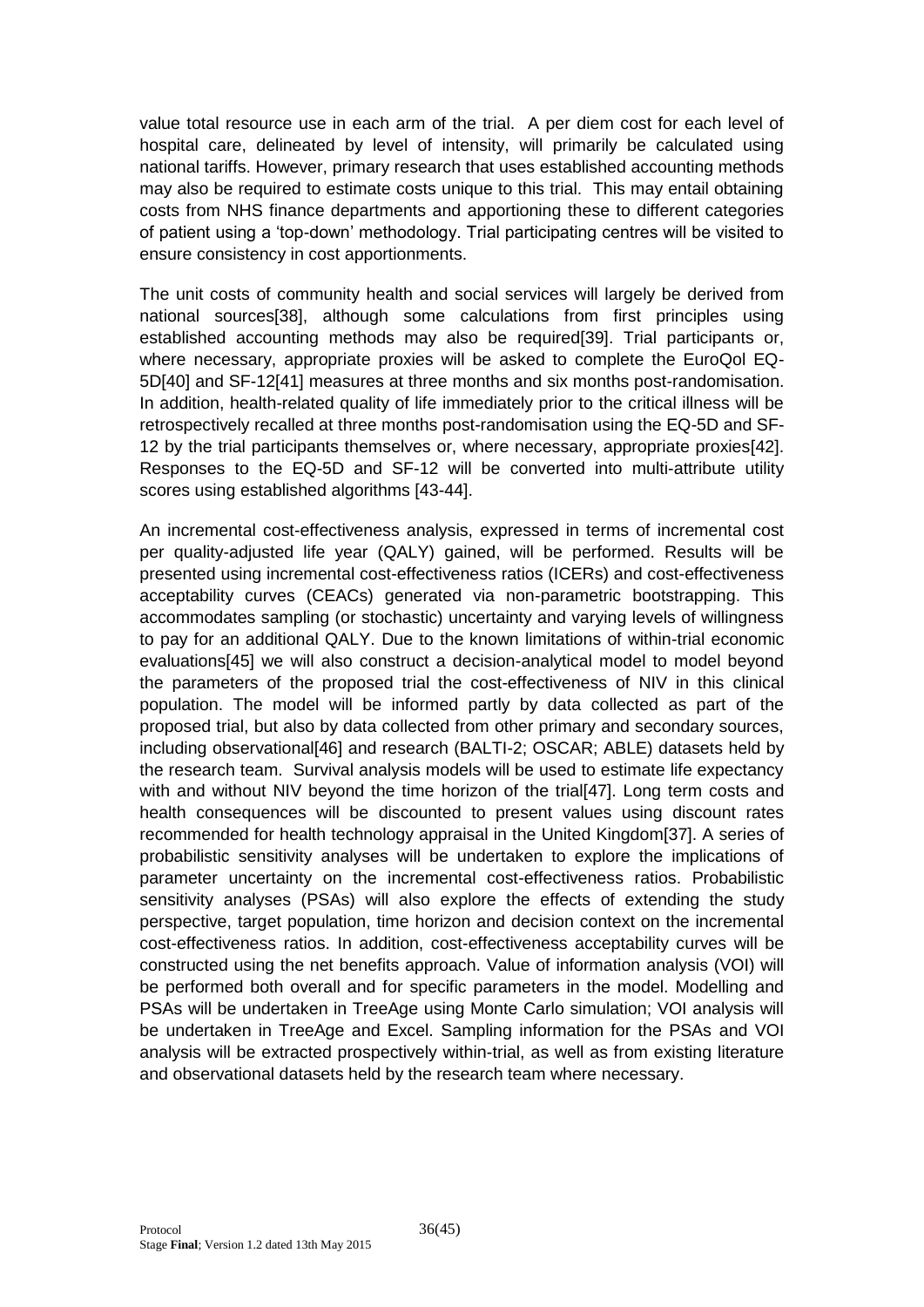#### <span id="page-36-0"></span>9. **STUDY ORGANISATION AND OVERSIGHT**

# <span id="page-36-1"></span>**9.1 Sponsor**

The Heart of England NHS Foundation Trust and University of Warwick will act as Co-sponsors for the study. Agreed responsibilities will be sub-contracted to the University of Warwick, as employer of the Chief Investigator and coordinating centre for the study.

Sub-contracts delegating responsibilities to research sites will be established using our standard contracting processes with NHS organisations.

# <span id="page-36-2"></span>**9.2 Indemnity**

NHS indemnity covers NHS staff, medical academic staff with honorary contracts, and those conducting the trial. NHS bodies carry this risk themselves or spread it through the Clinical Negligence Scheme for Trusts, which provides unlimited cover for this risk.

The University of Warwick provides indemnity for any harm caused to patients by the design of the research protocol.

# <span id="page-36-3"></span>**9.3 Study timetable and milestones**

Allowing conservative set up times, we will open the first site within 3 months of initiating the grant and have all sites open within 12 months. The internal pilot will run between 3-9 months from grant initiation. Following successful confirmation of recruitment rates the internal pilot will run seamlessly into the main trial. If necessary, additional study sites will be recruited. As most ICU's have the necessary equipment to deliver NIV, it is not anticipated this will present a challenge.



### <span id="page-36-5"></span>**Table 3: Study timetable**

# <span id="page-36-4"></span>**9.4 Criteria for progression to main study**

The following criteria will determine progression from the pilot to the main study: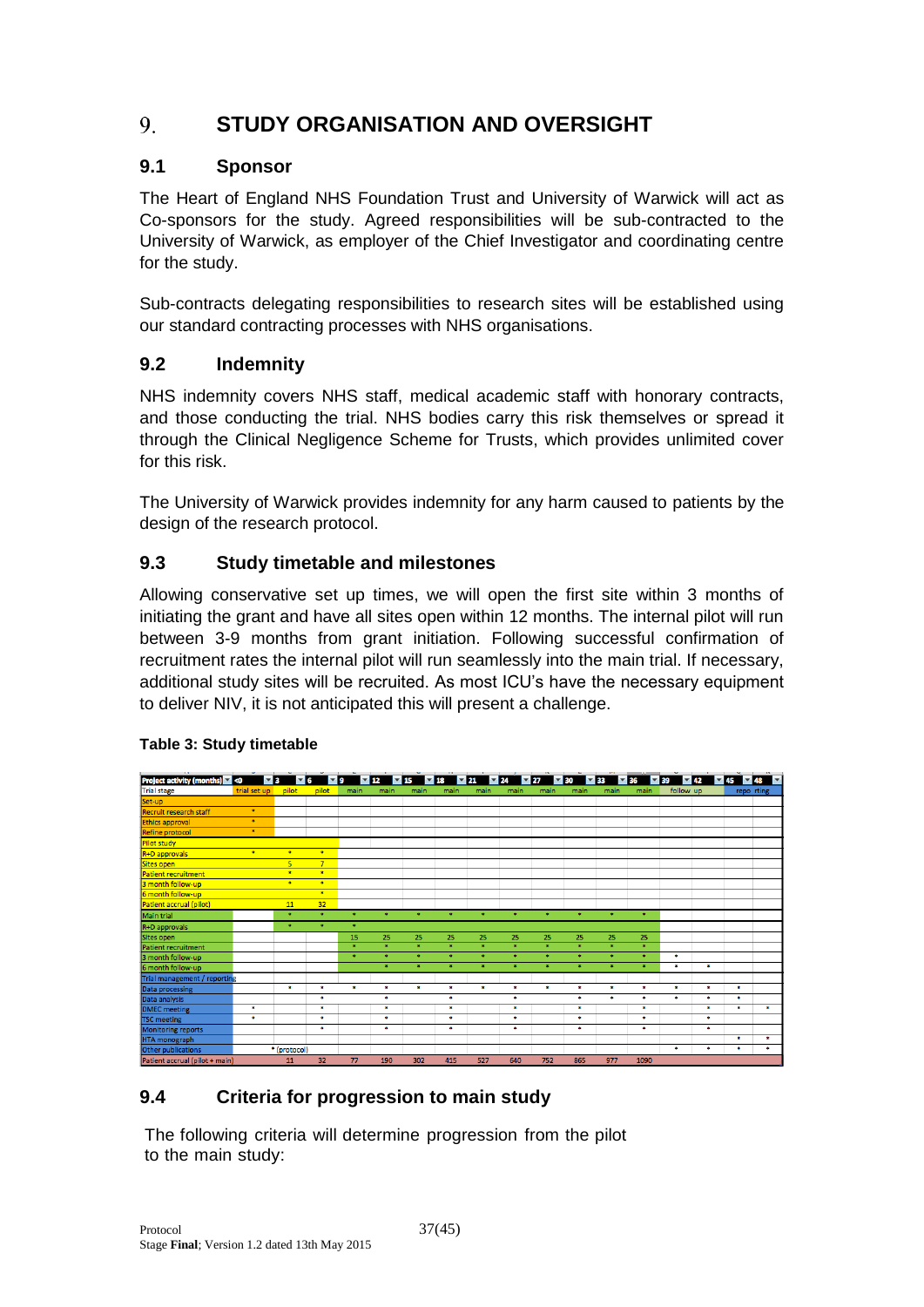- Recruitment > 75% of target (target 32 patients see recruitment justification below)
- Protocol compliance (>75%)
	- daily sedation hold (Yes / No)
	- compliance with allocated intervention (IMV or NIV use)
	- proportion of weaning time within relevant protocol (assessed daily)
	- adherence with ventilator care bundle (Yes / No)

### <span id="page-37-0"></span>**9.5 Administration**

The study will be coordinated at the Warwick Clinical Trials Unit. All day-to-day coordination of the study will be the responsibility of the Trial Coordinator. All clinical coordination of the study will be the responsibility of Professor Gavin Perkins.

The study is managed by a multi-disciplinary team.

The study office team will assist and facilitate the setting up of centres wishing to collaborate in the study. In addition the study office team will:

- Distribute the standardised data collection forms to collaborators
- Organise the telephone randomisation service for formal study entry
- Monitor the collection of data, process data and seek missing data
- Train local staff with regards to data collection
- Ensure the confidentiality and security of all study forms and data
- Conduct extensive data checking and cleaning
- Organise any interim and main analyses
- Organise Steering Committee, DMEC and Collaborators meetings

The study office will receive completed data forms, via the postal service. Upon receipt, data forms will be checked for completeness and entered into a study specific dedicated computer programme which will check the data validity.

### <span id="page-37-1"></span>**9.6 Trial Management Group (TMG)**

The TMG will meet at least monthly. Meetings will be minuted and a list of actions recorded.

### <span id="page-37-2"></span>**9.7 Trial Steering Committee (TSC)**

The role of the TSC is outlined in the HTA Research Governance Guidelines. <http://www.hta.ac.uk/investigators/TSCDataMonitoringCommitteeGuidance.pdf>

The role of the TSC is to provide overall supervision for a trial on behalf of the Trial Sponsor and Trial Funder and to ensure that the trial is conducted to the rigorous standards set out in the Department of Health's Research Governance Framework for Health and Social Care and the Guidelines for Good Clinical Practice.

The main features of the TSC are as follows:

 To provide advice, through its Chair, to the Chief Investigator(s), the Study Sponsor, the Trial Funder, the Host Institution and the Contractor on all appropriate aspects of the trial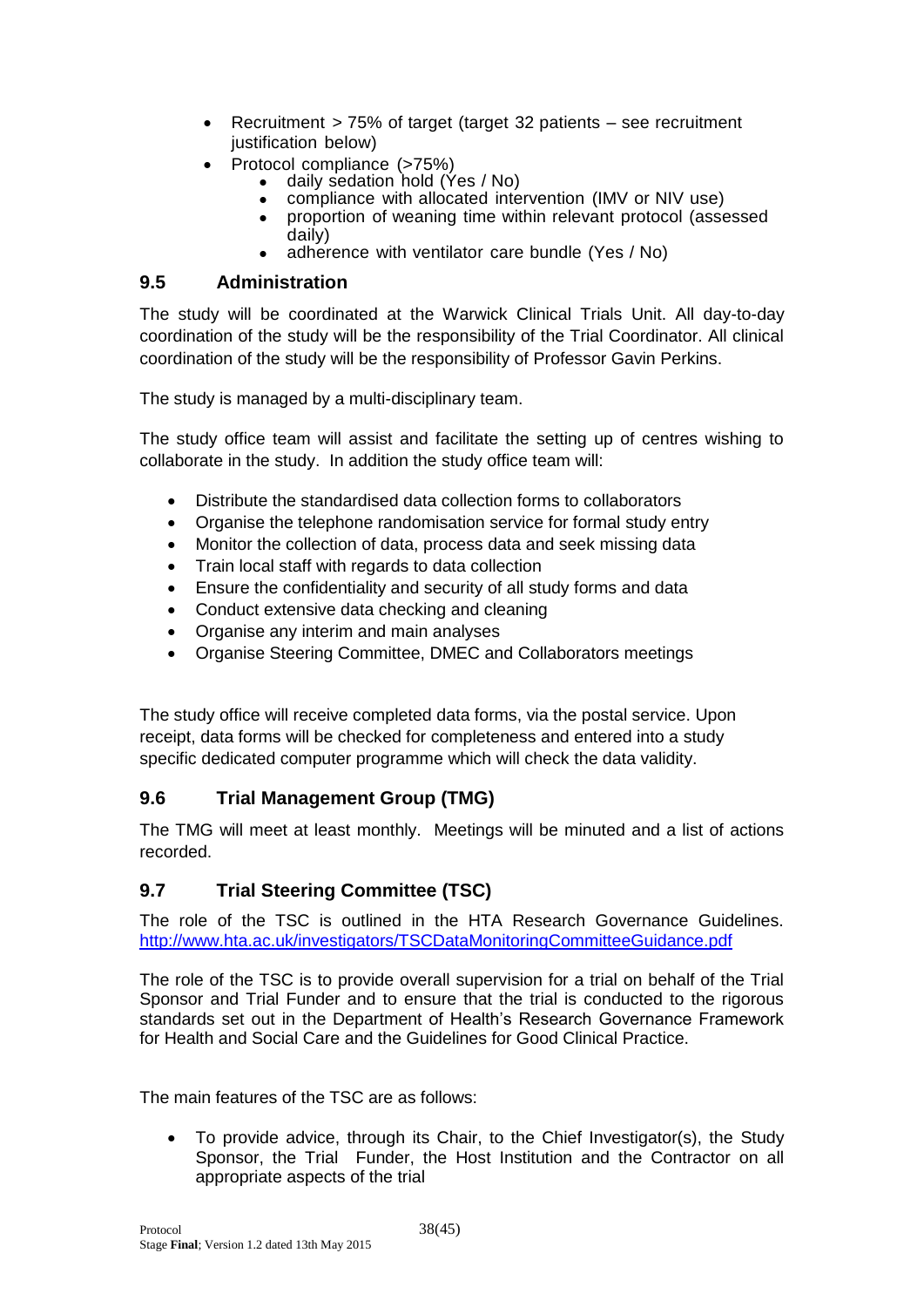- To concentrate on progress of the trial, adherence to the protocol, patient safety and the consideration of new information of relevance to the research question
- The rights, safety and well-being of the trial participants are the most important considerations and should prevail over the interests of science and society
- To ensure appropriate ethical and other approvals are obtained in line with the project plan
- To agree proposals for substantial protocol amendments and provide advice to the sponsor and funder regarding approvals of such amendments
- To provide advice to the investigators on all aspects of the trial

The TSC will adhere to the following guidelines:

- A minimum of 75% majority will be independent members. Only appointed members will be entitled to vote and the chair will have a casting vote.
- The minimum quoracy for a meeting to conduct business is 67% of appointed members.
- The chair and members to sign and maintain a log of potential conflicts and/or interests.
- Attendance at TSC meetings by non-members is at the discretion of the chair. The primary TSC reporting line is via the chair to the NIHR HTA Programme **Director**

Further information is provided in the WCTU's standard operating procedures.

### <span id="page-38-0"></span>**9.8 Data Monitoring and Ethics Committee (DMEC)**

A DMEC will be appointed comprising two clinicians with experience in undertaking clinical trials / caring for subjects who are critically ill and a statistician who are independent of the trial.

During the period of recruitment into the trial, interim analyses of the proportion of patients alive at 28 days and analyses of deaths from all causes at 28 days will be supplied, in strict confidence, to the chairman of the DMEC, along with any other analyses that the committee may request. The intervals for these analyses will be determined by the committee.

The DMEC will advise the Chairman of the Steering Committee if, in their view, the randomised comparisons have provided both (i) 'proof beyond reasonable doubt' that for all, or some, the treatment is clearly indicated or clearly contra-indicated and (ii) evidence that might reasonably be expected to materially influence future patient management.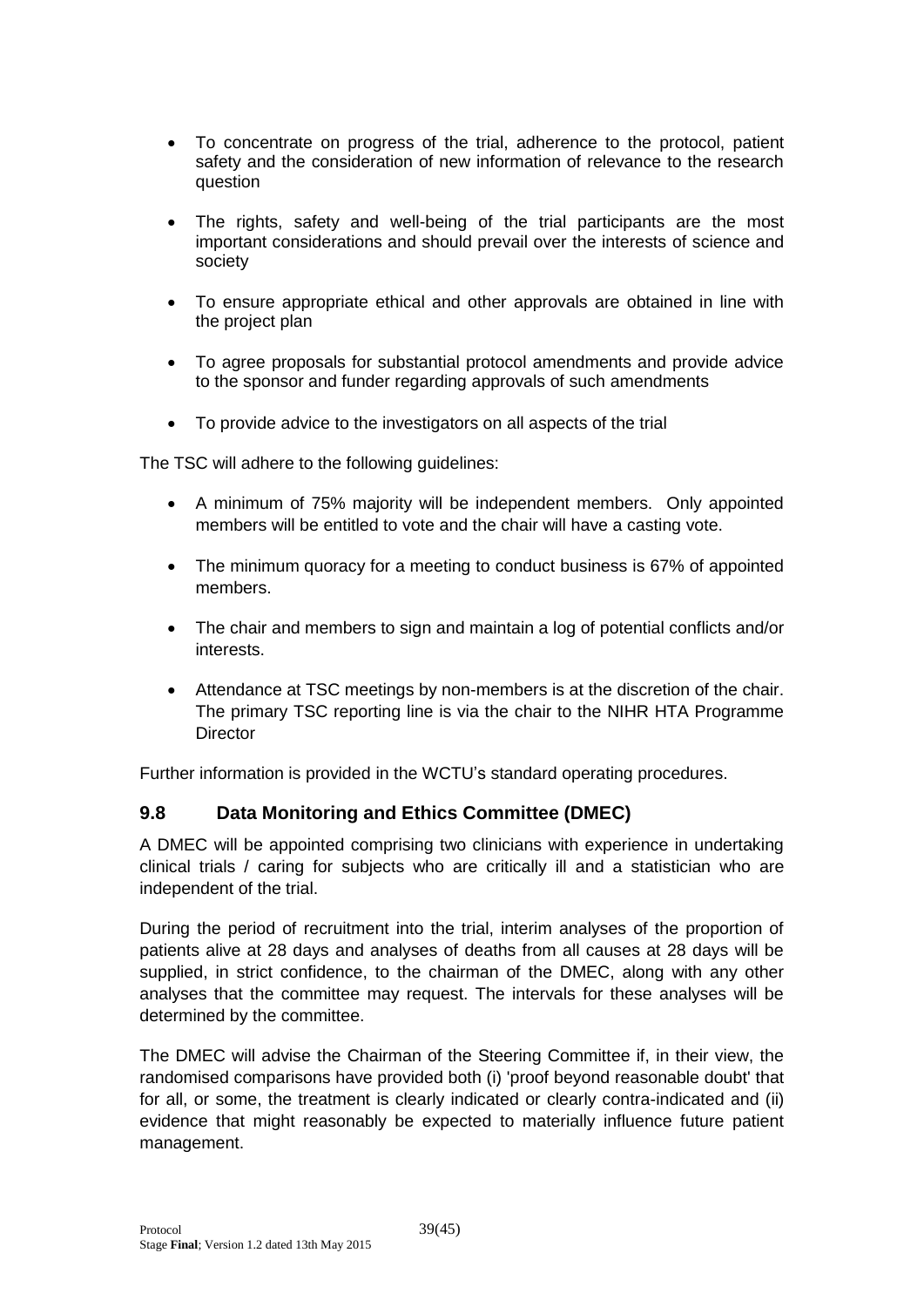Following a report from the DMEC, the Steering Committee will decide what actions, if any, are required. Unless the DMEC request cessation of the trial the Steering Committee and the collaborators will remain ignorant of the interim results.

# <span id="page-39-0"></span>**9.9 Essential Documentation**

A Trial Master File will be set up according to WCTU SOPs and held securely at the coordinating centre.

# <span id="page-39-1"></span>**9.10 Monitoring and quality assurance of study procedures**

# <span id="page-39-2"></span>**9.10.1 Definitions**

# **9.10.1.1 Trial protocol deviation**

Deviations from clinical trial protocols and GCP occur commonly in clinical studies. The majority of these instances are technical deviations that do not result in harm to the trial subjects or significantly affect the scientific value of the reported results of the trial. These cases should be documented in the protocol deviation section of the case report form for the trial and appropriate corrective and preventative actions taken. Deviations will be included and considered when the clinical study report is produced, as they may have an impact on the analysis of the data. Please note that a clinical decision to take the patient "off protocol" [for the weaning protocol] should be recorded in the weaning log as opposed to a trial protocol deviation. Adherence with the weaning regime should be recorded in the CRF under the adherence section in the daily data record.

# **9.10.1.2 Serious breach**

A serious breach is defined as any protocol deviation or breach of the principles of good clinical practice in connection with the Breathe study that has a significant effect on the safety or physical or mental integrity of the subjects or the scientific value of the study.

# <span id="page-39-3"></span>**9.10.2 Local monitoring of protocol compliance**

The following elements related to protocol compliance will be assessed daily and recorded on the CRF by a member of the local research team.

- daily sedation hold (Yes / No)
- compliance with allocated intervention (IMV or NIV use)
- proportion of weaning time within relevant protocol (assessed daily)
- adherence with ventilator care bundle (Yes / No)

### <span id="page-39-4"></span>**9.10.3 Monitoring**

All sites will be monitored by WCTU during the first few weeks after their first recruit. Monitoring will seek to ensure protocol compliance, quality of data collection, storage of documentation. Monitors will require access to relevant participant notes / charts and study documentation. The primary purpose of the monitoring visit is to ensure the safety of study participant and integrity of the study data. Monitoring visits will be conducted in a supportive manner with the objective of supporting centres in delivering the study safely and in accordance with the principles of GCP.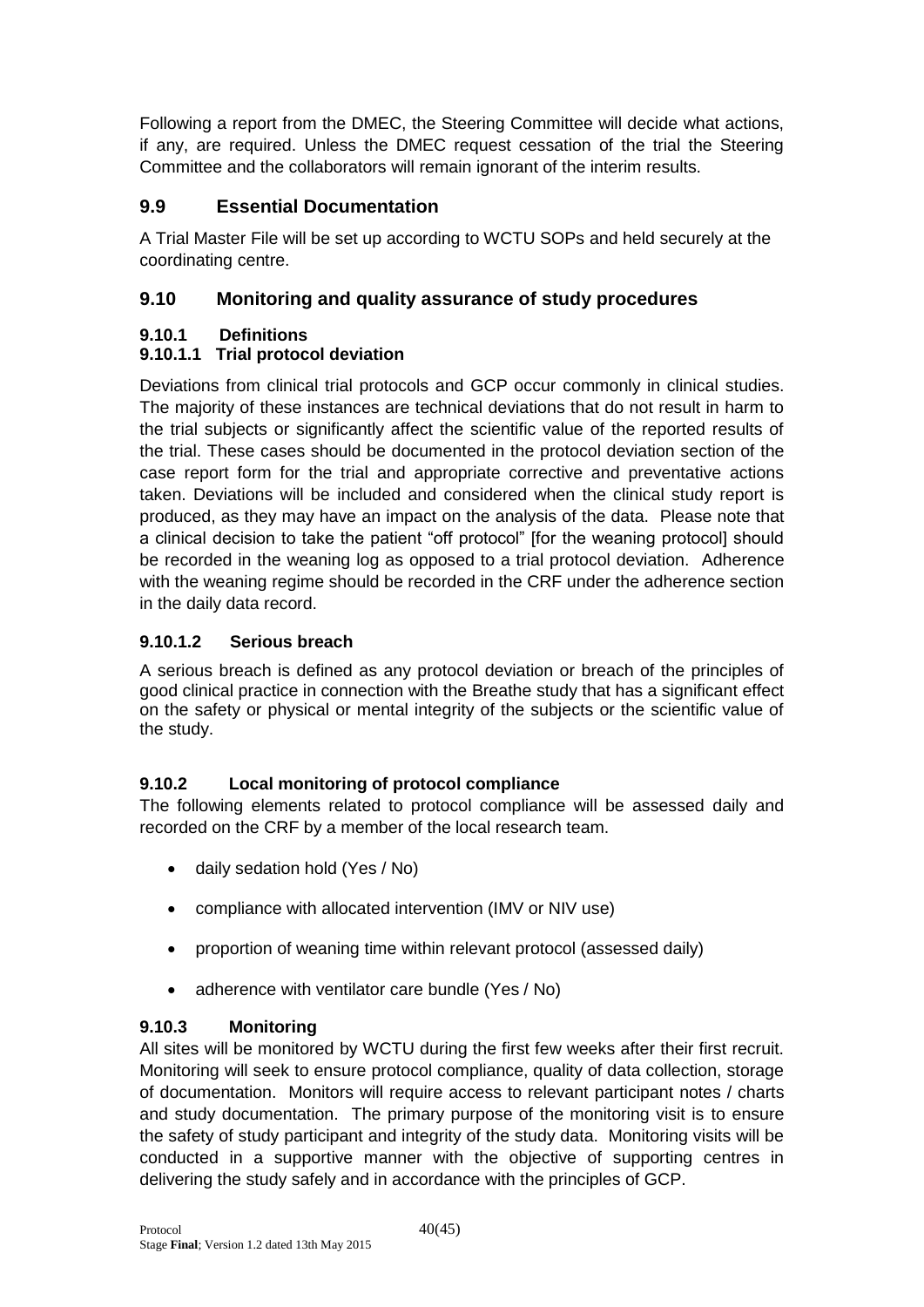Participating institutions will permit study-related monitoring, audits, REC review and regulatory inspections, providing direct access to source data/documents as required.

#### <span id="page-40-0"></span>**9.10.4 Reporting**

Protocol deviations (and actions taken to prevent recurrence) will be recorded in the CRF. Deviations from the weaning protocol will be recorded in the weaning log and daily data form.

Any serious breaches of the study protocol or GCP should be immediately reported to the Chief Investigator. The Chief Investigator in consultation with the PI will take whatever immediate action is required to safeguard the wellbeing of participant. The Chief Investigator will notify the Sponsor immediately and Ethics committee within 7 days of becoming aware of the serious breach.

#### <span id="page-40-1"></span>**DISSEMINATION AND PUBLICATION**  $10<sub>1</sub>$

The approach will be informed by WCTU SOP 22 'Publication & Dissemination'.

The results of the study will be reported first to study collaborators. The main report will be drafted by the study coordinating team, and the final version will be agreed by the Steering Committee before submission for publication, on behalf of the collaboration.

The success of the study depends on the collaboration of doctors, nurses and researchers from across the UK. Equal credit will be given to those who have wholeheartedly collaborated in the study.

The study will be reported in accordance with the Consolidated Standards of Reporting Trials (CONSORT) guidelines (www.consort-statement.org).

Participants (or personal consultee) will be asked if they would like to be informed of the study results at the time of obtaining consent. Following the conclusion of the study, summary information will be sent to surviving participants (or personal consultee in the event of the participant not surviving) who recorded a desire to receive this information.

#### <span id="page-40-2"></span> $11.$ **FINANCIAL SUPPORT**

#### **Research costs:**

Research costs for this study are funded by the NIHR HTA (reference 10/124/06).

#### **NHS Service Support Costs:**

This study is included on the NIHR portfolio and is eligible for NHS service support costs. NHS service support costs have been produced through our lead CLRN (West Midlands South CLRN). The costing is based on their experience of similar trials in this setting and is calculated as £79.65 per patient.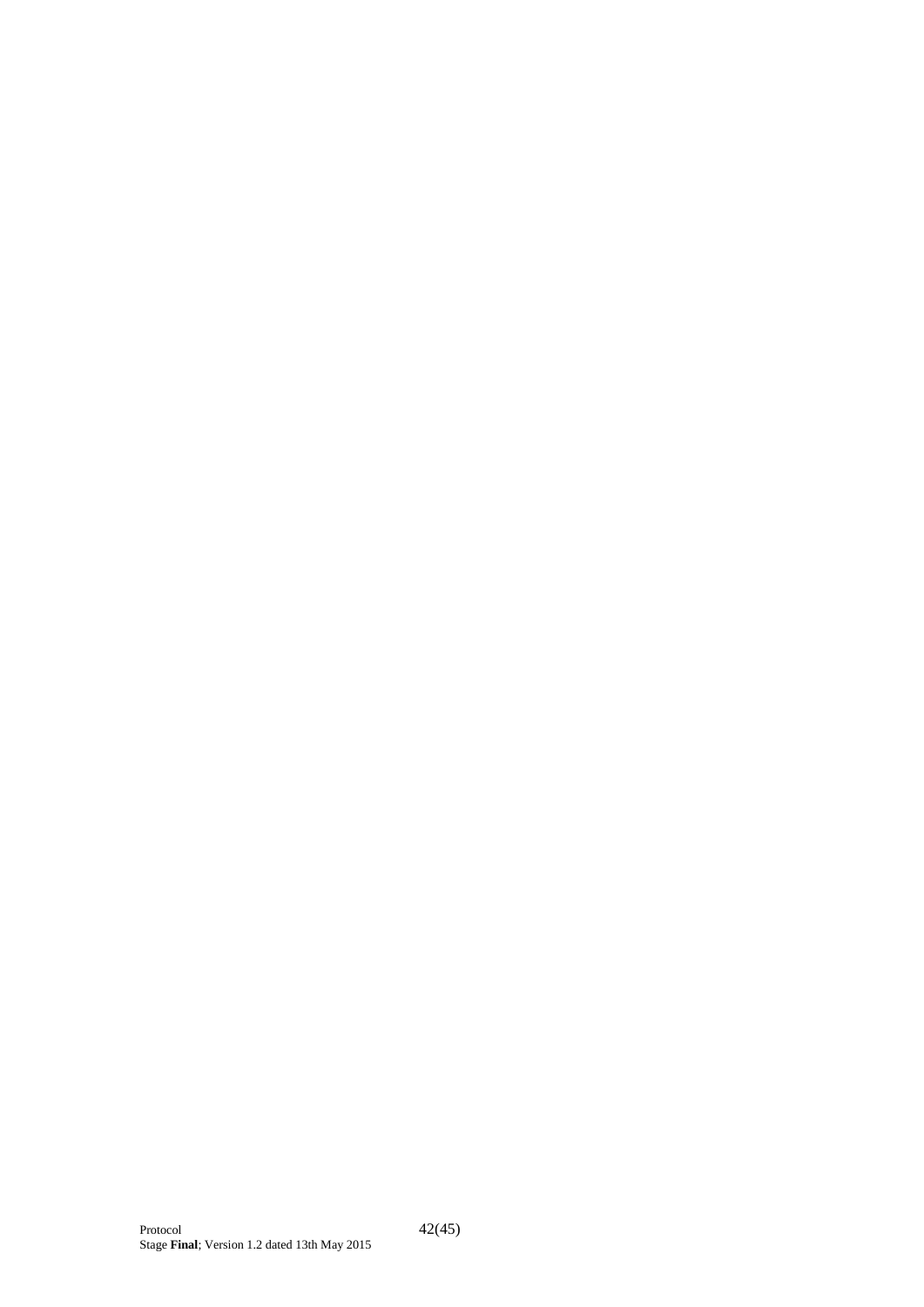#### <span id="page-42-0"></span> $12.$ **REFERENCES**

- 1. Boles J-M, Bion J, Connors A, et al. Weaning from mechanical ventilation. European Respiratory Journal 2007;**29**:1033-1056.
- 2. Esteban A, Anzueto A, Frutos F, et al. Characteristics and outcomes in adult patients receiving mechanical ventilation: a 28-day international study. JAMA 2002;**287**:345- 355.
- 3. Dasta JF, McLaughlin TP, Mody SH, et al. Daily cost of an intensive care unit day: the contribution of mechanical ventilation. Crit Care Med 2005;**33**:1266-1271.
- 4. Wagner DP. Economics of prolonged mechanical ventilation. Am Rev Respir Dis 1989;**140**:S14-18.
- 5. National Institute for Health and Clinical Excellence Technical patient safety solutions for ventilator-associated pneumonia in adults 2008 [http://www.nice.org.uk/nicemedia/live/12053/41684/41684.pdf.](http://www.nice.org.uk/nicemedia/live/12053/41684/41684.pdf)
- 6. Cook DJ, Walter SD, Cook RJ, et al. Incidence of and risk factors for ventilatorassociated pneumonia in critically ill patients. Ann Intern Med 1998;**129**:433-440.
- 7. Kollef MH. The prevention of ventilator-associated pneumonia. N Engl J Med 1999;**340**:627-634.
- 8. Restrepo MI, Anzueto A, Arroliga AC, et al. Economic burden of ventilator-associated pneumonia based on total resource utilization. Infect Control Hosp Epidemiol 2010;**31**:509-515.
- 9. Bekaert M, Timsit JF, Vansteelandt S, et al. Attributable Mortality of Ventilator Associated Pneumonia: A Reappraisal Using Causal Analysis. Am J Respir Crit Care Med 2011.
- 10. Timsit JF, Zahar JR, Chevret S. Attributable mortality of ventilator-associated pneumonia. Curr Opin Crit Care 2011;**17**:464-471.
- 11. Westergren V, Lundblad L, Hellquist HB, et al. Ventilator-associated sinusitis: a review. Clin Infect Dis 1998;**27**:851-864.
- 12. Pingleton SK. Complications of acute respiratory failure. Am Rev Respir Dis 1988;**137**:1463-1493.
- 13. Morandi A, Brummel NE, Ely EW. Sedation, delirium and mechanical ventilation: the 'ABCDE' approach. Curr Opin Crit Care 2011;**17**:43-49.
- 14. Frutos-Vivar F, Esteban A, Apezteguia C, et al. Outcome of reintubated patients after scheduled extubation. J Crit Care 2011.
- 15. Epstein SK, Ciubotaru RL, Wong JB. Effect of failed extubation on the outcome of mechanical ventilation. Chest 1997;**112**:186-192.
- 16. Krinsley JS, Barone JE. The drive to survive: unplanned extubation in the ICU. Chest 2005;**128**:560-566.
- 17. de Groot RI, Dekkers OM, Herold IH, et al. Risk factors and outcomes after unplanned extubations on the ICU: a case-control study. Crit Care 2011;**15**:R19.
- 18. Epstein SK, Nevins ML, Chung J. Effect of unplanned extubation on outcome of mechanical ventilation. Am J Respir Crit Care Med 2000;**161**:1912-1916.
- 19. Boles JM, Bion J, Connors A, Herridge M, Marsh B, Melot C, Pearl R, Silverman H, Stanchina M, Vieillard-Baron A, Welte T. Weaning from mechanical ventilation. Eur Respir J. 2007 May;29(5):1033-56.
- 20. Meade M, Guyatt G, Cook D, et al. Predicting success in weaning from mechanical ventilation. Chest 2001;**120**:400S-424S.
- 21. Walsh TS, Dodds S, McArdle F. Evaluation of simple criteria to predict successful weaning from mechanical ventilation in intensive care patients. Br J Anaesth 2004;**92**:793-799.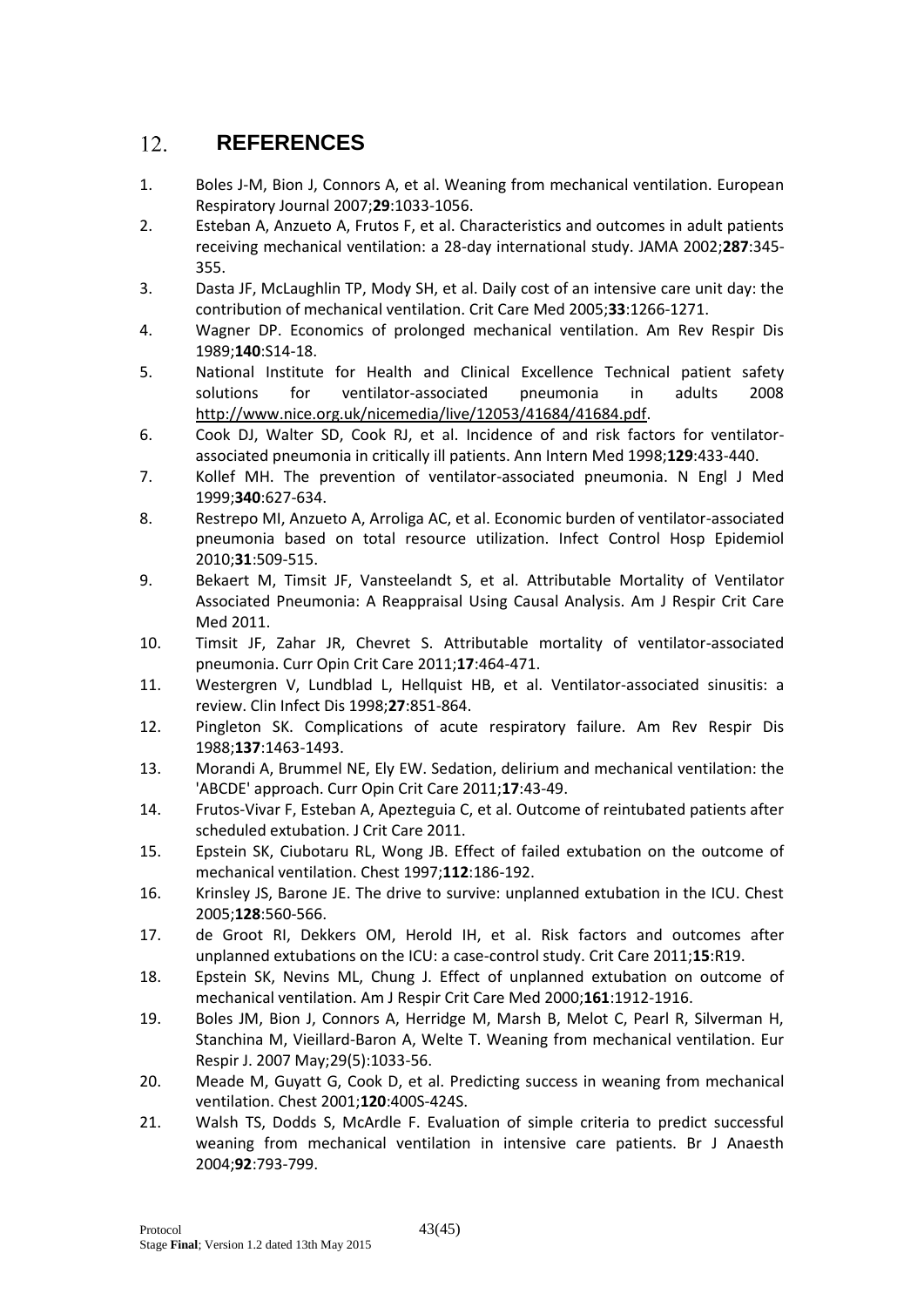- 22. Monaco F, Drummond GB, Ramsay P, et al. Do simple ventilation and gas exchange measurements predict early successful weaning from respiratory support in unselected general intensive care patients? Br J Anaesth 2010;**105**:326-333.
- 23. Burns *et al* KE. Practice Variation In Weaning Critically Ill Adults From Invasive Mechanical Ventilation: Preliminary Results Of An International Survey. Am J Respir Crit Care Med 2011;**183**:A6247.
- 24. Blackwood BG, L.. McAuley, D.F.Rose, L. United Kingdom (UK) survey of doctors and nurses views on mechanical ventilation and weaning role responsibilities. Journal of Intensive Care Society 2010;**4**.
- 25. Keenan SP, Sinuff T, Burns KE, et al. Clinical practice guidelines for the use of noninvasive positive-pressure ventilation and noninvasive continuous positive airway pressure in the acute care setting. CMAJ 2011;**183**:E195-214.
- 26. Nava S, Hill N. Non-invasive ventilation in acute respiratory failure. Lancet 2009;**374**:250-259.
- 27. Burns KE, Adhikari NK, Keenan SP, et al. Use of non-invasive ventilation to wean critically ill adults off invasive ventilation: meta-analysis and systematic review. BMJ 2009;**338**:b1574.
- 28. Ferrer M, Esquinas A, Arancibia F, et al. Noninvasive ventilation during persistent weaning failure: a randomized controlled trial. Am J Respir Crit Care Med 2003;**168**:70-76.
- 29. Girault C, Daudenthun I, Chevron V, et al. Noninvasive ventilation as a systematic extubation and weaning technique in acute-on-chronic respiratory failure: a prospective, randomized controlled study. Am J Respir Crit Care Med 1999;**160**:86- 92.
- 30. Roberts CM, Brown JL, Reinhardt AK, et al. Non-invasive ventilation in chronic obstructive pulmonary disease: management of acute type 2 respiratory failure. Clin Med 2008;**8**:517-521.
- 31. Elder JP, Artz LM, Beaudin P, et al. Multivariate evaluation of health attitudes and behaviors: development and validation of a method for health promotion research. Prev Med 1985;**14**:34-54.
- 32. Blackwood B, Alderdice F, Burns K, et al. Use of weaning protocols for reducing duration of mechanical ventilation in critically ill adult patients: Cochrane systematic review and meta-analysis. BMJ 2011;**342**:c7237.
- 33. Rose L, Blackwood B, Burns SM, et al. International perspectives on the influence of structure and process of weaning from mechanical ventilation. Am J Crit Care 2011;**20**:e10-18.
- 34. Rothaar RC, Epstein SK. Extubation failure: magnitude of the problem, impact on outcomes, and prevention. Current Opinion in Critical Care 2003;**9**:59-66.
- 35. Checkley W, Brower RG, Munoz A. Inference for mutually exclusive competing events through a mixture of generalized gamma distributions. Epidemiology 2010;**21**:557-565.
- 36. Melsen WG, Rovers MM, Koeman M, et al. Estimating the attributable mortality of ventilator-associated pneumonia from randomized prevention studies. Crit Care Med 2011.
- 37. National Institute for Health and Clinical Excellence (NICE). NICE Guide to the Methods of Health Technology Appraisal. London: NICE; 2008.
- 38. Netten A, Curtis L. Unit costs of health and social care. . Canterbury, UK: Personal Social Service Research Unit, University of Kent; 2007.
- 39. *Allen C, Beecham J. Costing services: ideals and reality. Netten A, Beecham J, (eds), Costing Community Care: Theory and Practice Aldershot, England: Ashgate Publishing Ltd, 1993; 25-42.*